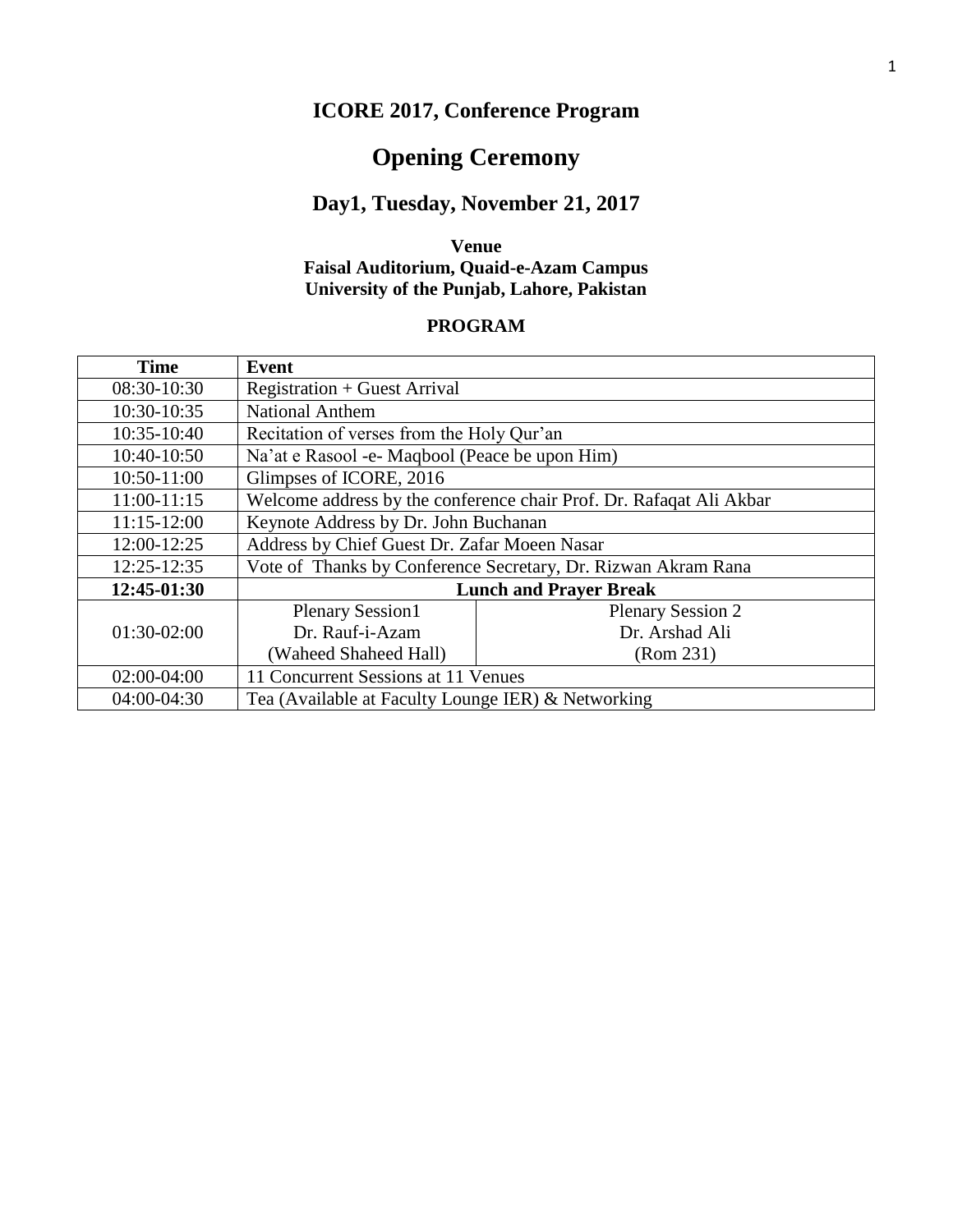# **Day 1**

# **Tuesday, November 21, 2017**

# **Plenary Sessions**

|               | <b>Plenary Session1</b> | <b>Plenary Session 2</b> |
|---------------|-------------------------|--------------------------|
| $1:30 - 2:00$ | Dr. Rauf-i-Azam         | Dr. Arshad Ali           |
|               | (Waheed Shaheed Hall)   | (Rom 231)                |

| Date                  | Time                       | <b>Strand</b>           | <b>Venue 1</b>            |
|-----------------------|----------------------------|-------------------------|---------------------------|
| 21/11/2017            | $02:00 - 04:00$            | <b>Higher Education</b> | Waheed Shaheed Hall (WSH) |
| <b>Session Chair:</b> | Dr. Arshad Ali             |                         |                           |
| <b>Moderator:</b>     | Dr. Syed Kaleem ullah Shah |                         |                           |

| Sr.            | <b>Time</b>     | <b>Paper ID</b>                                                      | <b>Author/s</b>            | <b>Title of the Papers</b>                     |
|----------------|-----------------|----------------------------------------------------------------------|----------------------------|------------------------------------------------|
| 1              | $02:00 - 02:15$ | 460                                                                  | Saba Ajmal                 | Depression among Medical College               |
|                |                 |                                                                      |                            | <b>Students</b>                                |
|                |                 |                                                                      | Mobeen Ul Islam            | Effect of Students' Goal Orientation and       |
| 2              | $02:15 - 02:30$ | 495                                                                  | Anum Nisa                  | Interest on their use of Self-regulated        |
|                |                 |                                                                      | Dr. Ahmad Bilal            | Learning Strategies in English Subjects        |
|                | $02:30 - 02:45$ |                                                                      |                            | <b>Effectiveness of Electronic Feedback on</b> |
| 3              |                 | 505                                                                  | Rakhshanda Fawad           | Undergraduate Students' Writing                |
| $\overline{4}$ | $02:45 - 03:00$ | 533                                                                  | Uzma Iqbal                 | impact of terrorism wave on student's          |
|                |                 |                                                                      | Dr. Zahida Habib           | learning attitude at university level          |
| 5              | $03:00 - 03:15$ | 538                                                                  | Syeda Marriam              | <b>Effect of Semminars on Students'</b>        |
|                |                 |                                                                      | Dr Zahida Habib            | Academic Learning at University level          |
|                |                 | 553                                                                  | Fariha Gul                 | A systematic review of research trends         |
| 6              | $03:15 - 03:30$ |                                                                      |                            | of doctoral studies in educational             |
|                |                 |                                                                      |                            | sciences                                       |
|                |                 |                                                                      | Dr. Najmunnisa             | Impact of Emotional Intelligence on            |
| 7              | 03:30-03:45     | 744                                                                  | Nida Shabbir               | Teachers' Burnout: A Case of Higher            |
|                |                 |                                                                      | <b>Syed Qaiser Hussain</b> | <b>Education Institutes</b>                    |
|                | $03:45 - 04:00$ | <b>Concluding Remarks by Session Chair and Souvenir Distribution</b> |                            |                                                |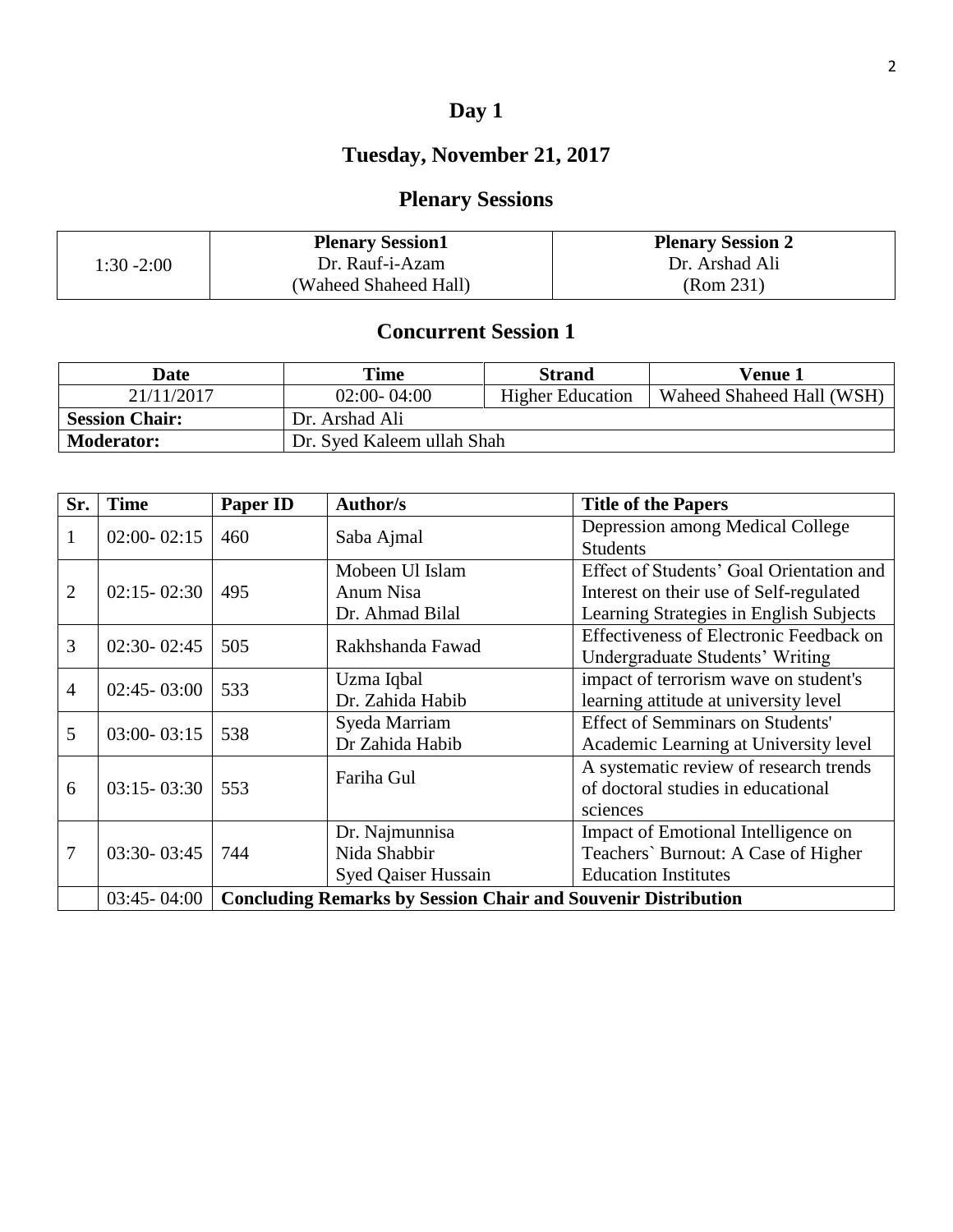| <b>Date</b>           | <b>Time</b>         | <b>Strand</b>                 | <b>Venue 2</b> |
|-----------------------|---------------------|-------------------------------|----------------|
| 21/11/2017            | $02:00 - 04:00$     | Special & Inclusive Education | Room 112       |
| <b>Session Chair:</b> | Dr. Humaira Bano    |                               |                |
| <b>Moderator:</b>     | Ms. Tayyaba M.Akram |                               |                |

| Sr.            | <b>Time</b>     | Paper ID                                                             | <b>Authors</b>                                                                      | <b>Title of the Papers</b>                                                                                                            |
|----------------|-----------------|----------------------------------------------------------------------|-------------------------------------------------------------------------------------|---------------------------------------------------------------------------------------------------------------------------------------|
| $\mathbf{1}$   | $02:00 - 02:15$ | 435                                                                  | Muhammad Akram Sabir<br>Dr. Tanzila Nabeel<br>Shazia Maqsood<br><b>Abdul Qudoos</b> | Gender Differences and Self Esteem of<br>Students with Visual Impairment In<br>Inclusive and Exclusive Settings                       |
| $\overline{2}$ | $02:15 - 02:30$ | 529                                                                  | Sidra Kalsoom                                                                       | <b>Study of Facilitation During Test, Exams</b><br>And Eveluation for the Studetns with<br>Physical Disabilities in General Education |
| 3              | $02:30 - 02:45$ | 492                                                                  | Asma Bukhari                                                                        | <b>Effectiveness of Physical Activities for</b><br>the written comprehension of children<br>with hearing impairment                   |
| $\overline{4}$ | $02:45 - 03:00$ | 562                                                                  | Iram Batool Alvi                                                                    | Anlysis of common writting errors of<br>students with hearing impairment of 8th<br>grade                                              |
| 5              | $03:00 - 03:15$ | 580                                                                  | Hina Fazil<br>Dr. Samina Ashraf                                                     | <b>Status of Teaching Science to Students</b><br>with Hearing Impairment in Punjab                                                    |
| 6              | $03:15 - 03:30$ | 610                                                                  | <b>Afaf Manzoor</b>                                                                 | Mapping the family struggle : Resilient<br>profiles of parents of children with<br>disabilities                                       |
| 7              | 03:30-03:45     | 618                                                                  | Nabila Chauhdry                                                                     | Fifteen Years of National Policy for<br>Persons with Disabilities $(2002) - A$<br><b>Critical Review</b>                              |
|                | $03:45 - 04:00$ | <b>Concluding Remarks by Session Chair and Souvenir Distribution</b> |                                                                                     |                                                                                                                                       |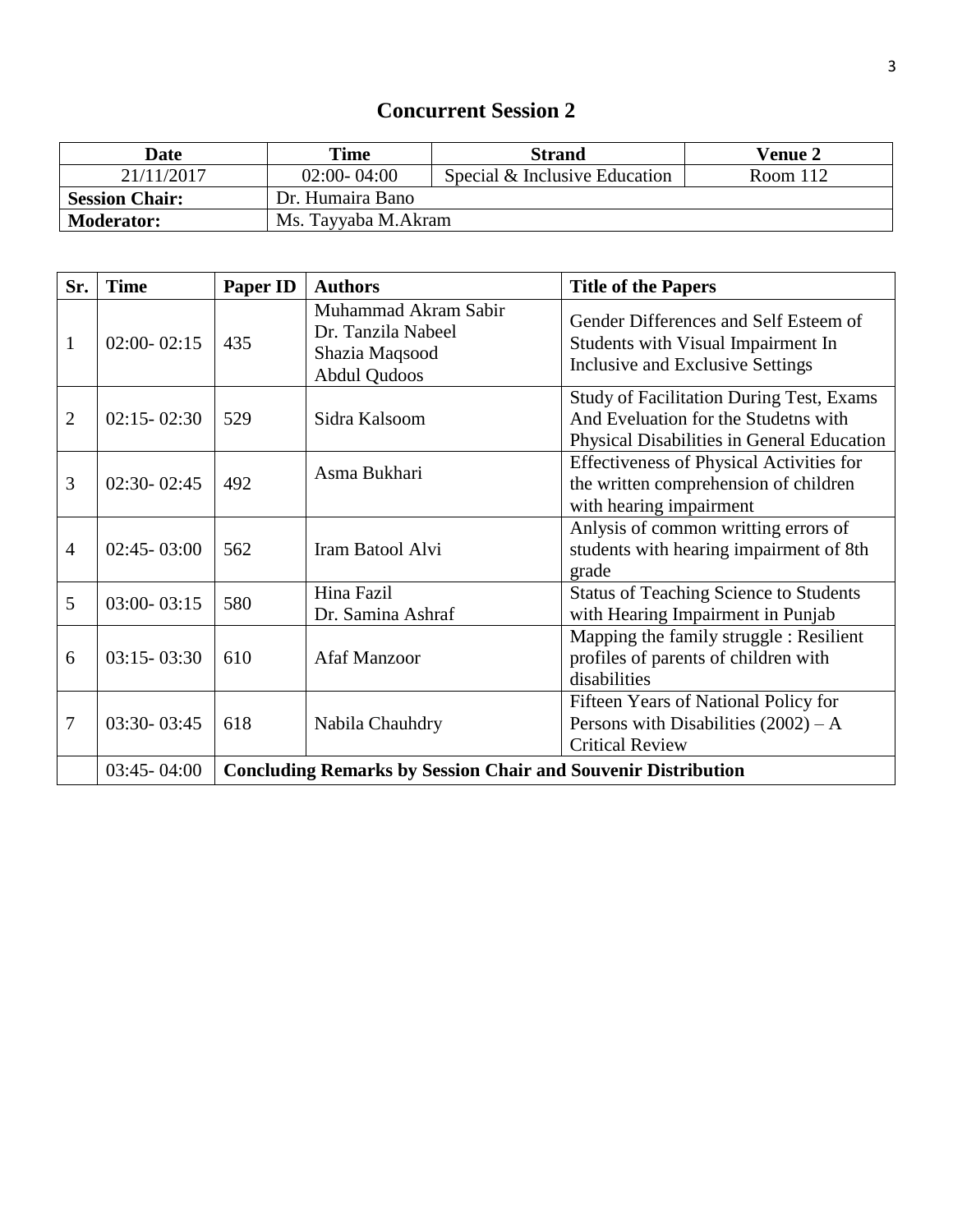| Date                  | Time                      | <b>Strand</b>            | <b>Venue 3</b> |
|-----------------------|---------------------------|--------------------------|----------------|
| 21/11/2017            | $02:00 - 04:00$           | <b>Teacher Education</b> | Room 109       |
| <b>Session Chair:</b> | Dr. Muhammad Saeed Shahid |                          |                |
| <b>Moderator:</b>     | Mrs.Farrukh Munir         |                          |                |

| Sr. | <b>Time</b>     | <b>Paper ID</b>                                                      | <b>Authors</b>        | <b>Title of the Papers</b>                     |
|-----|-----------------|----------------------------------------------------------------------|-----------------------|------------------------------------------------|
|     |                 |                                                                      | Misbah Akhtar         | Determining Education-Occupation               |
| 1   | $02:00 - 02:15$ | 476                                                                  | Muhammad Javed        | Mismatch at Educational Institutions in        |
|     |                 |                                                                      |                       | Pakistan                                       |
|     |                 |                                                                      |                       | Investigating the Classroom Practices of       |
| 2   | $02:15 - 02:30$ | 733                                                                  | Itbar Khan            | Teacher Educators in Khyber                    |
|     |                 |                                                                      |                       | Pakhtunkhwa                                    |
|     |                 |                                                                      |                       | Prospective Teachers' Environmental            |
| 3   | 02:30-02:45     | 638                                                                  | Samra Bashir          | literacy: Investigating New Trends in          |
|     |                 |                                                                      |                       | Education                                      |
|     |                 | 673                                                                  | <b>Muhammad Saeed</b> | A study of the problems faced by               |
|     | $02:45 - 03:00$ |                                                                      |                       | students of Allama Iqbal Open                  |
| 4   |                 |                                                                      |                       | University during teaching practice in         |
|     |                 |                                                                      |                       | special education institution                  |
|     |                 |                                                                      |                       | <b>ESL Undergraduate Students'</b>             |
| 5   | $03:00 - 03:15$ | 694                                                                  | Aqeela Rashid         | Perspectives about Writing Dialogue            |
|     |                 |                                                                      |                       | Reflective Journal (DRJ)                       |
|     |                 |                                                                      |                       | Phenomenon of Developing Higher                |
| 6   | $03:15 - 03:30$ | 697                                                                  | Zafar Iqbal           | Order Thinking Skills in Prospective           |
|     |                 |                                                                      |                       | <b>Teachers at Teacher Training Institutes</b> |
|     |                 |                                                                      |                       | <b>Continuous Professional Development</b>     |
| 7   | 03:30-03:45     | 736                                                                  | Ambreen Siddique      | at Secondary Schools in Punjab: Head           |
|     |                 |                                                                      |                       | Teachers' Beliefs and Practices                |
|     | $03:45 - 04:00$ | <b>Concluding Remarks by Session Chair and Souvenir Distribution</b> |                       |                                                |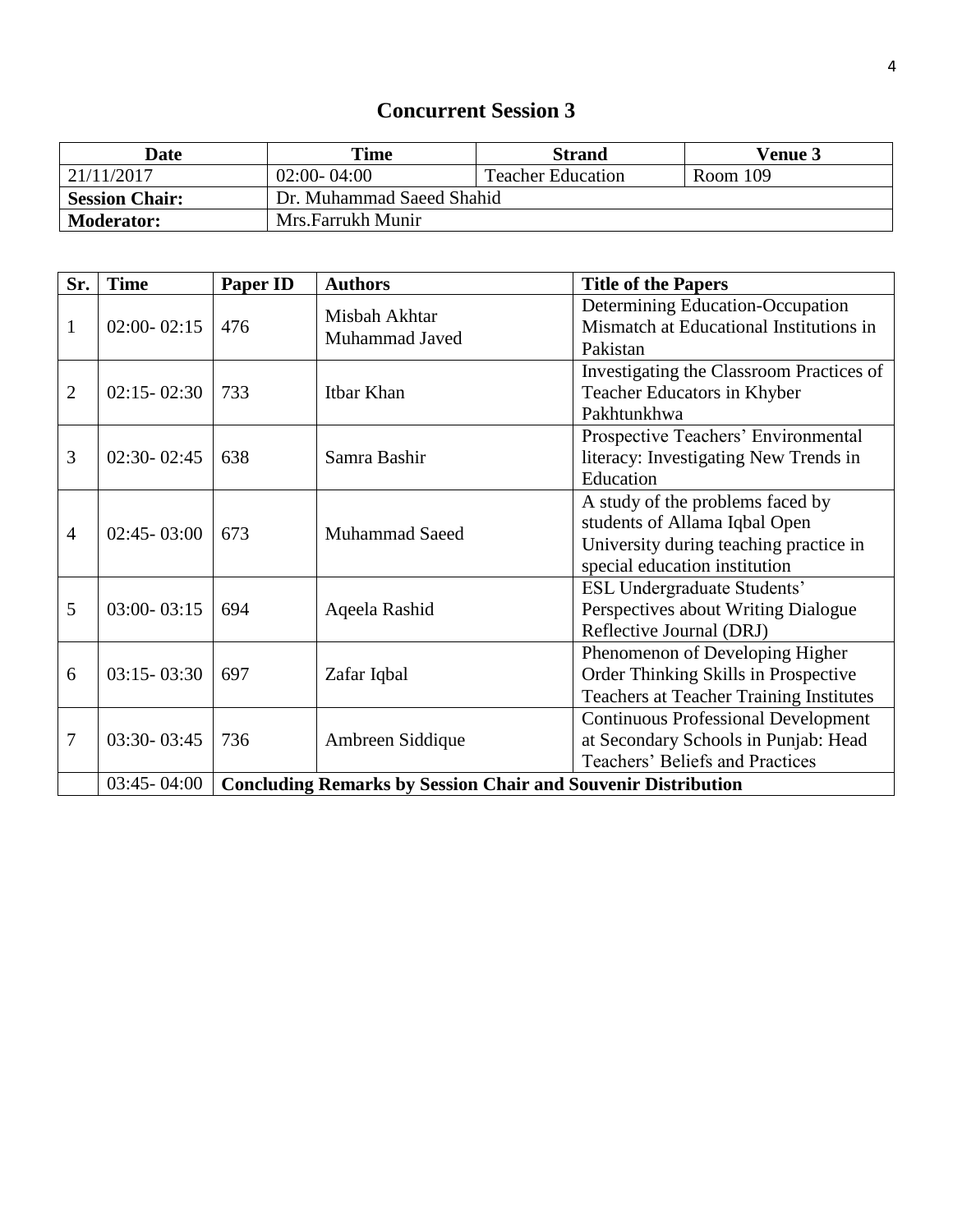| Date                  | Time                   | <b>Strand</b>              | <b>Venue 4</b> |
|-----------------------|------------------------|----------------------------|----------------|
| 21/11/2017            | $02:00 - 04:00$        | <b>Secondary Education</b> | Room 108A      |
| <b>Session Chair:</b> | Dr. Nasreen Akhtar     |                            |                |
| <b>Moderator:</b>     | Dr. Ahmad Sohail Lodhi |                            |                |

| Sr.            | <b>Time</b>     | <b>Paper ID</b>                                                      | <b>Authors</b>                                     | <b>Title of the Papers</b>                                                                                                             |
|----------------|-----------------|----------------------------------------------------------------------|----------------------------------------------------|----------------------------------------------------------------------------------------------------------------------------------------|
| $\mathbf{1}$   | $02:00 - 02:15$ | 808                                                                  | Donia Kiani<br>Dr. Shamsa Aziz                     | A study on the use of English Language<br>Skills as a Secondary Language at<br>Higher Secondary School Level                           |
| 2              | $02:15 - 02:30$ | 461                                                                  | Zahida Parveen<br>Ms. Shazia Saddique              | Effect of job Stress on Self Efficacy of<br>school teachers at secondary level                                                         |
| 3              | $02:30 - 02:45$ | 463                                                                  | Qudsia Fatima<br>Misbah Malik<br>Muhammad Akram    | Teaching practices used for developing<br>writing skills at secondary school level:<br>An observational study in language class        |
| $\overline{4}$ | $02:45 - 03:00$ | 500                                                                  | Noor-ul-Ain<br>Sayyam saeed                        | Relationship between Students'<br>Misbehaviors and Teachers' Classroom<br>Managing Strategies in Public<br>Secondary Schools of Lahore |
| 5              | $03:00 - 03:15$ | 574                                                                  | Nida Iram<br>Dr. Abid Hussain Ch.                  | The Relationship Between Teachers'<br>Instructional Leadership Style and<br><b>Student Cohesiveness in Classroom</b><br>Environment    |
| 6              | $03:15 - 03:30$ | 627                                                                  | <b>Syed Manzar Abbas</b><br><b>Muhammad Muneeb</b> | Analysis of the content of secondary<br>school mathematics: Lessons for<br>curriculum developers                                       |
| 7              | 03:30-03:45     | 628                                                                  | Uzma Ata Ullah<br>Syed Manzar-Abbas                | Secondary students' perceptions about<br>student-teacher interaction: A<br>descriptive Inquiry                                         |
|                | $03:45 - 04:00$ | <b>Concluding Remarks by Session Chair and Souvenir Distribution</b> |                                                    |                                                                                                                                        |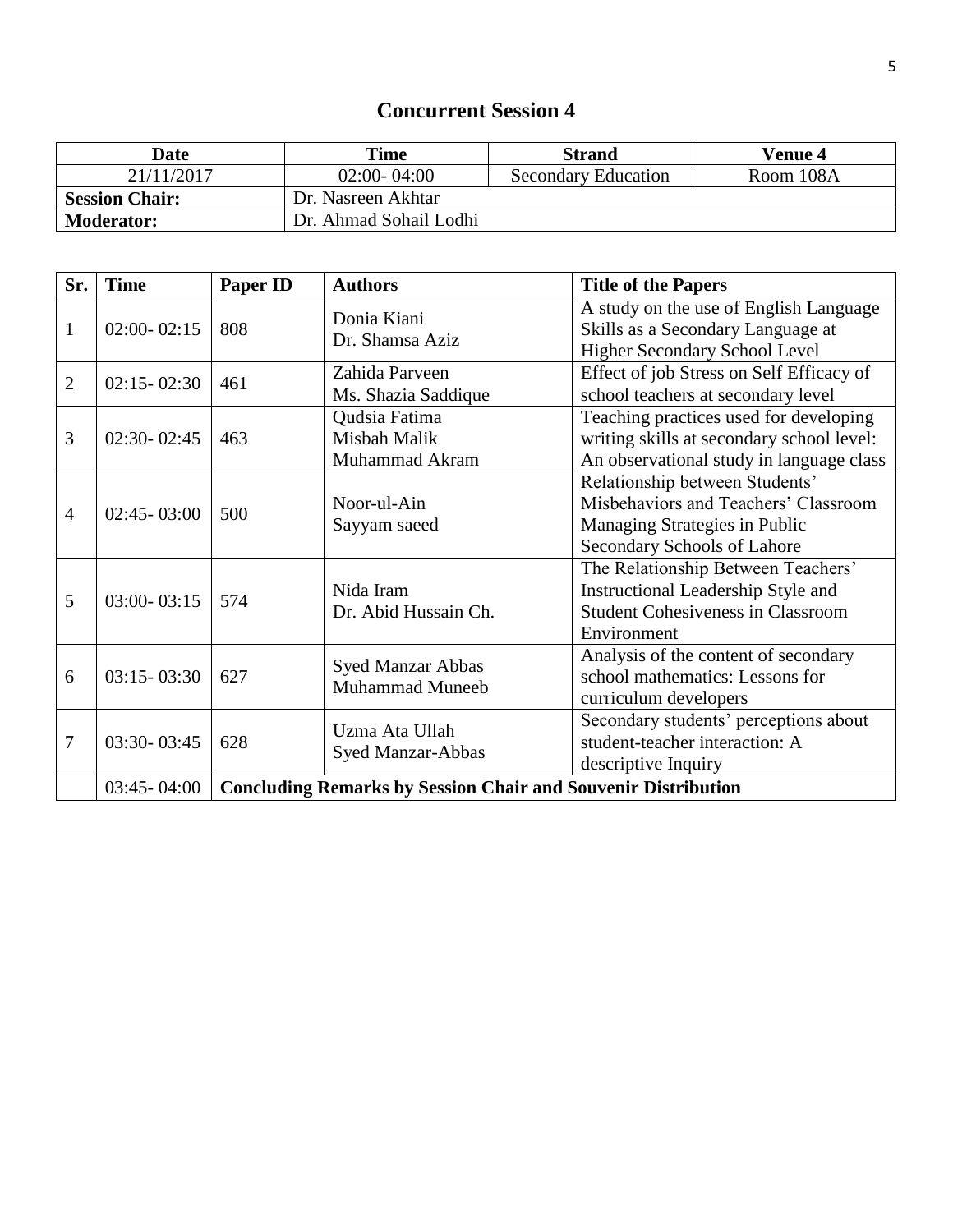| Date                  | Time                        | <b>Strand</b>                 | <b>Venue 5</b> |
|-----------------------|-----------------------------|-------------------------------|----------------|
| 21/11/2017            | $02:00 - 04:00$             | <b>Educational Psychology</b> | Room 108       |
| <b>Session Chair:</b> | Dr. Muhammad Ramzan         |                               |                |
| <b>Moderator:</b>     | Mr. Muhammad Shahzad Mughal |                               |                |

| Sr.            | <b>Time</b>     | <b>Paper ID</b>                                                      | <b>Authors</b>                                | <b>Title of the Papers</b>                                                                                |  |
|----------------|-----------------|----------------------------------------------------------------------|-----------------------------------------------|-----------------------------------------------------------------------------------------------------------|--|
| $\mathbf{1}$   | $02:00 - 02:15$ | 782                                                                  | Fatima Batool<br>Prof. Dr. Samina Malik       | Need Analysis About Establishment of<br>Guidance & Counseling Service Centers<br>at Universities          |  |
| $\overline{2}$ | $02:15 - 02:30$ | 740                                                                  | Sana Khalid<br>Prof. Dr. Rafaqat Ali Akbar    | Emotional Intelligence among College<br>and University Students                                           |  |
| 3              | $02:30 - 02:45$ | 443                                                                  | Sonia Mukhtar<br>Zahid Mahmood                | Relational Aggression in Students: A<br>Comparison of School and College<br><b>Students across Gender</b> |  |
| $\overline{4}$ | $02:45 - 03:00$ | 474                                                                  | <b>Ibtasam Thakur</b><br>Dr Najma Malik       | Internet Addiction, Shyness and Self-<br>Esteem of Pakistani Youth                                        |  |
| 5              | $03:00 - 03:15$ | 490                                                                  | Sara Asad<br>Humaira Akhtar                   | Perfectionism and Academic Self-<br>Concept as Predictors of Stress in Pre-<br>medical Students           |  |
| 6              | $03:15 - 03:30$ | 764                                                                  | Tahira Afridi                                 | Emotional Intelligence as Predictor of<br>Academic Achievement Among<br><b>University Students</b>        |  |
| 7              | 03:30-03:45     | 732                                                                  | Ammara Murtaza<br>Prof. Dr. Rafaqat Ali Akbar | Motivational Techniques Used by<br>University Teachers and Students'<br>Motivation in Punjab              |  |
|                | $03:45 - 04:00$ | <b>Concluding Remarks by Session Chair and Souvenir Distribution</b> |                                               |                                                                                                           |  |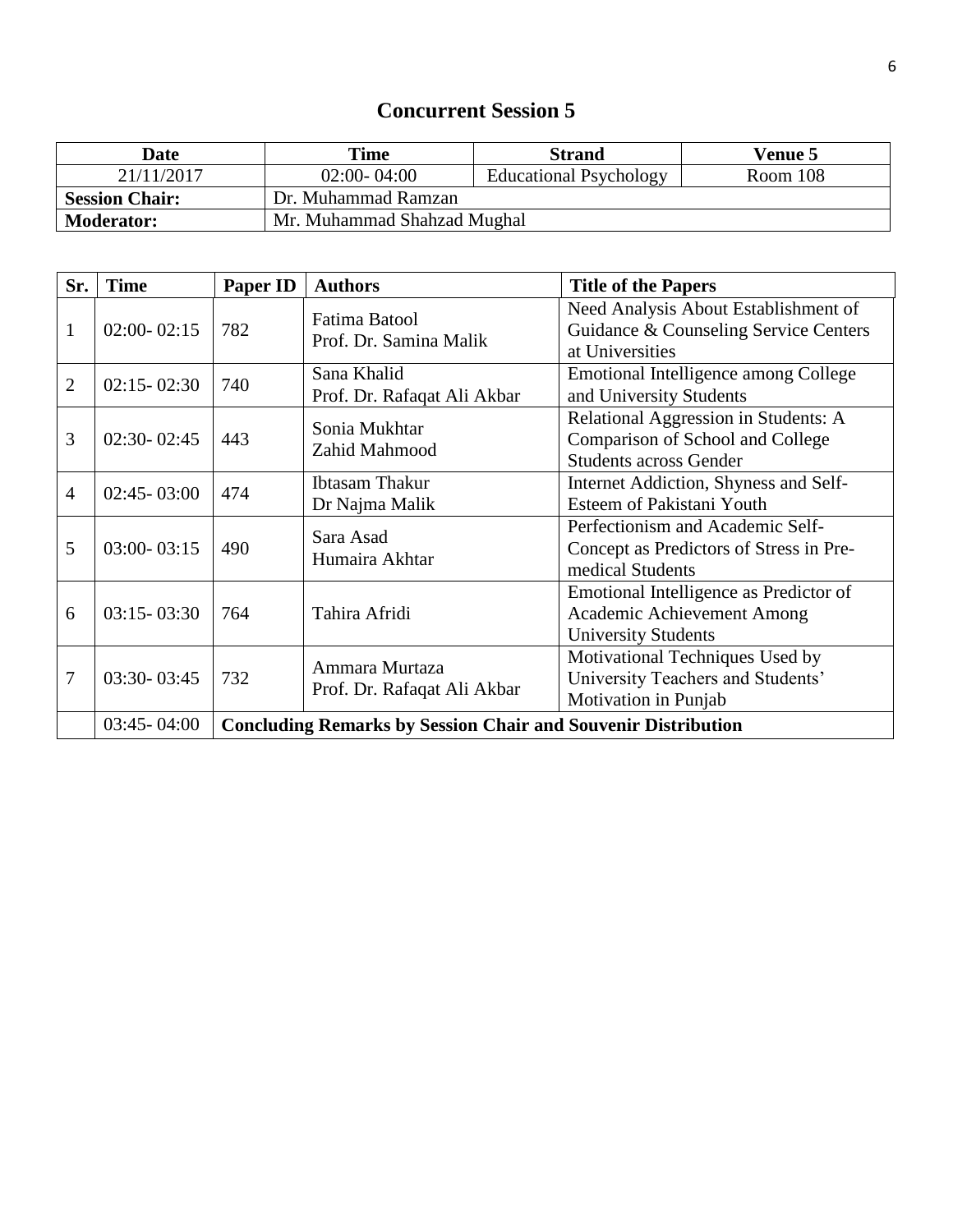| Date                  | Time                           | <b>Strand</b>                             | <b>Venue 6</b> |
|-----------------------|--------------------------------|-------------------------------------------|----------------|
| 21/11/2017            | $02:00 - 04:00$                | Educational Administration and Leadership | Room 107       |
| <b>Session Chair:</b> | Dr. Mahr Muhammad Saeed Akhtar |                                           |                |
| <b>Moderator:</b>     | Dr. Aroona Hashmi              |                                           |                |

| Sr.            | <b>Time</b>     | <b>Paper ID</b>                                                      | <b>Authors</b>                                 | <b>Title of the Papers</b>                                                                                              |
|----------------|-----------------|----------------------------------------------------------------------|------------------------------------------------|-------------------------------------------------------------------------------------------------------------------------|
| 1              | $02:00 - 02:15$ | 615                                                                  | Sidra Kiran<br>Almas Ikram Kayani              | A Comparative Study of Conflict<br>Management Styles adopted by<br>Academic Staff of Public and Private<br>Universities |
| $\overline{2}$ | $02:15 - 02:30$ | 797                                                                  | <b>Bushra Naz</b>                              | Uses and Impact of ICT on<br>Administrators for Communication<br>Practices in Public Schools of Lahore<br>City          |
| 3              | $02:30 - 02:45$ | 629                                                                  | Qandeela Bilal<br>Dr. Muhammad Saeed           | A Study on Student-Teacher Conflicts<br>from M. Phil and Ph. D Scholars'<br>Perspective                                 |
| $\overline{4}$ | $02:45 - 03:00$ | 658                                                                  | <b>Bushra Asher</b><br>Fariha Gull             | Perceptions of the Students about the<br>Role of Education in Developing<br><b>Intrapreneurial Competencies</b>         |
| 5              | $03:00 - 03:15$ | 669                                                                  | Amber Ali<br>Dr. Mahr Muhammad Saeed<br>Akhtar | Relationship between Occupational<br><b>Stress and Job Satisfaction of Secondary</b><br>School Teachers at Gilgit.      |
| 6              | $03:15 - 03:30$ | 713                                                                  | Mehwish Gull<br>Dr. Muhammad Saeed             | An Analysis of Pakistan Studies BISE<br>Lahore Question Papers (2015-2017) at<br>Secondary Level                        |
| 7              | 03:30-03:45     | 723                                                                  | Romaisa Pervaiz<br>Dr. Tariq Mehmood Ch        | <b>Exploring the Components of Emotional</b><br>Intelligence and Their Performance<br>among Secondary School Teachers   |
|                | $03:45 - 04:00$ | <b>Concluding Remarks by Session Chair and Souvenir Distribution</b> |                                                |                                                                                                                         |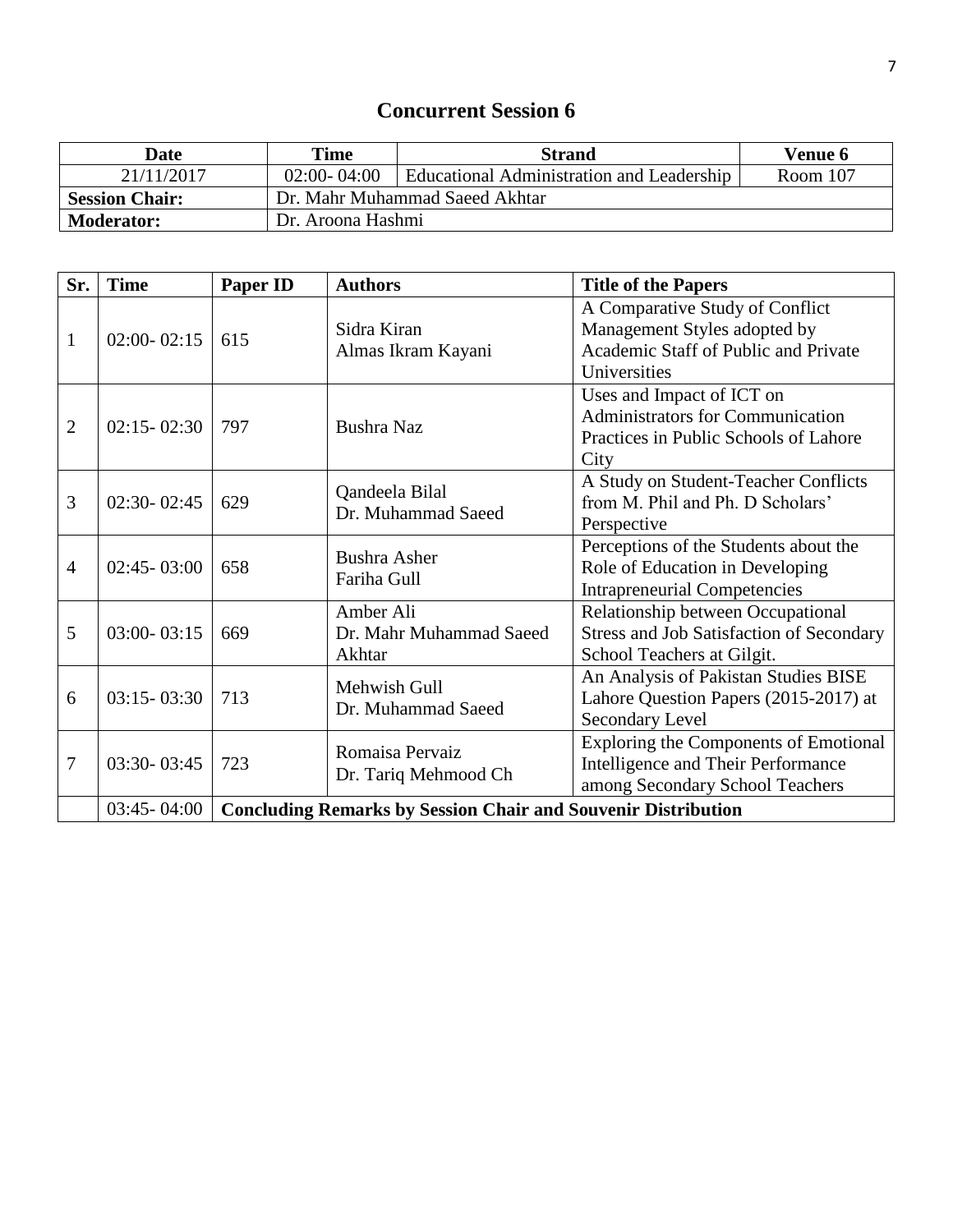| Date                  | Time               | <b>Strand</b>           | Venue 7               |
|-----------------------|--------------------|-------------------------|-----------------------|
| 21/11/2017            | $02:00 - 04:00$    | <b>ICT</b> in Education | <b>Committee Room</b> |
| <b>Session Chair:</b> | Dr. John Buchanan  |                         |                       |
| <b>Moderator:</b>     | Dr. Muhammad Islam |                         |                       |

| Sr.            | <b>Time</b>     | <b>Paper ID</b>                                                      | <b>Authors</b>       | <b>Title of the Papers</b>                 |
|----------------|-----------------|----------------------------------------------------------------------|----------------------|--------------------------------------------|
|                |                 |                                                                      |                      | Tech-Knowledgy: Developing 8TS             |
| $\mathbf{1}$   | $02:00 - 02:15$ | 456                                                                  | <b>Yousaf Khan</b>   | Iterative Cycle Model of Andragogy in      |
|                |                 |                                                                      |                      | Virtual Learning Environment               |
|                |                 |                                                                      |                      | Framework (VLEF)                           |
|                |                 |                                                                      | Dr. Safia Urooj      | Effectiveness of Academia, Media &         |
| $\overline{2}$ | $02:15 - 02:30$ | 770                                                                  | Dr Tayyaba Zarif     | Civil Society Network in Awareness         |
|                |                 |                                                                      | Mukhtiar Ahmed       | Process of Human Rights: Practitioners'    |
|                |                 |                                                                      |                      | <b>Views</b>                               |
|                |                 |                                                                      | Ali Gohar            | Integrate UDL as a Pedagogical             |
| 3              | $02:30 - 02:45$ | 780                                                                  | Yasir Mustafa        | Framework to Teach and Support all         |
|                |                 |                                                                      | S. Shaikh            | Learners in Science Concepts               |
| $\overline{4}$ | $02:45 - 03:00$ | 549                                                                  | Ijaz Hussain         | Challenges and Issues of Virtual           |
|                |                 |                                                                      | Dr. Irshad Hussain   | Learners in Southern Punjab                |
| 5              | $03:00 - 03:15$ | 588                                                                  | Khuda Bakhsh         | Role of Instructor in Classroom            |
|                |                 |                                                                      |                      | Management for Blended Learning            |
|                |                 |                                                                      | Muhammad Mooneeb Ali | Teachers' perspective towards Mobile       |
| 6              | $03:15 - 03:30$ | 457                                                                  | Dr. Ajmal Gulzar     | Assisted language learning in Pakistani    |
|                |                 |                                                                      |                      | Class rooms                                |
|                |                 |                                                                      | Rafia Khalid         | Attitude towards Entrepreneurship: An      |
| 7              | 03:30-03:45     | 787                                                                  | Misbah Gilani        | <b>Exploration of Technology Education</b> |
|                |                 |                                                                      | Noreen Rafiq         | <b>Students</b>                            |
|                |                 |                                                                      | Tariq Hussain        |                                            |
|                | $03:45 - 04:00$ | <b>Concluding Remarks by Session Chair and Souvenir Distribution</b> |                      |                                            |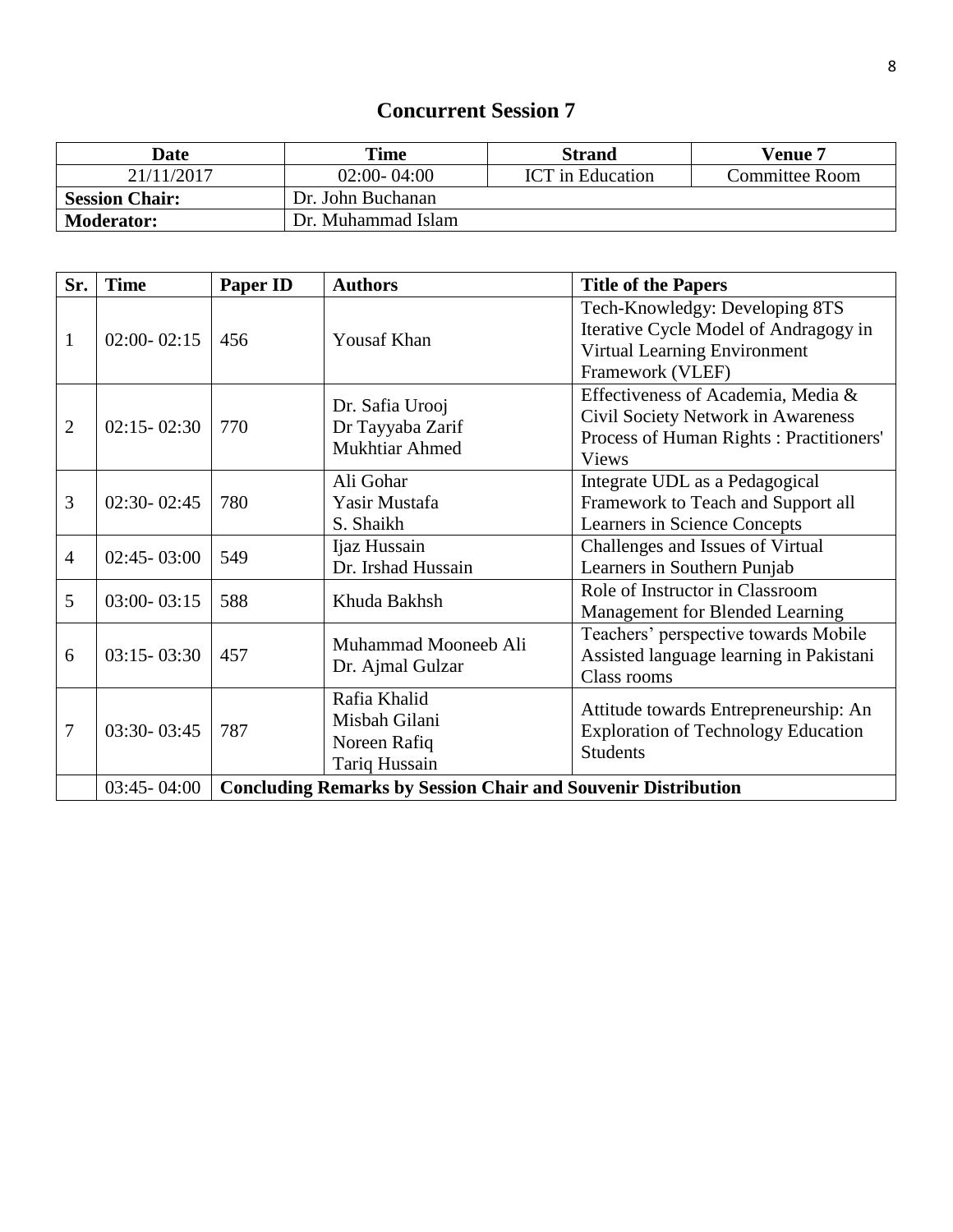| Date                  | Time               | <b>Strand</b>               | <b>Venue 8</b>       |
|-----------------------|--------------------|-----------------------------|----------------------|
| 21/11/2017            | $02:00 - 04:00$    | <b>Elementary Education</b> | Seminar Room A (275) |
| <b>Session Chair:</b> | Dr. Ibrahim Khalid |                             |                      |
| <b>Moderator:</b>     | Dr. Muhammd Aslam  |                             |                      |

| Sr.            | <b>Time</b>     | <b>Paper ID</b>                                                      | <b>Authors</b>                                                | <b>Title of the Papers</b>                                                         |
|----------------|-----------------|----------------------------------------------------------------------|---------------------------------------------------------------|------------------------------------------------------------------------------------|
|                | $02:00 - 02:15$ | 625                                                                  | Dr. Khalid Khurshid                                           | An Analysis of Reading Strategies used                                             |
| 1              |                 |                                                                      | Iqra Razzaq                                                   | by Primary School Teachers                                                         |
| $\overline{2}$ | $02:15 - 02:30$ | 688                                                                  | Misbah Ashraf<br>Muhammad Shaban<br>Dr. Muhammad Faisal Farid | <b>Anxiety Level of Elementary School</b><br><b>Teachers: An Exploratory Study</b> |
|                |                 |                                                                      |                                                               | Challenges in the Middle Schools'                                                  |
| 3              | $02:30 - 02:45$ | 597                                                                  | Javed Mustafa                                                 | Classroom of District Karak, Khyber                                                |
|                |                 |                                                                      |                                                               | Pakhtun Khwa                                                                       |
|                |                 |                                                                      |                                                               | Preservation of National Heritage by                                               |
| $\overline{4}$ | $02:45 - 03:00$ | 608                                                                  | Syeda Uzma Gillani                                            | Introducing New Subjects in Primary                                                |
|                |                 |                                                                      |                                                               | Education                                                                          |
|                |                 |                                                                      | Kaleem ur Rehman                                              | A Study on Factors Affecting the Social                                            |
| 5              | $03:00 - 03:15$ | 621                                                                  | Dr. Irshad Hussain                                            | Behavior of Elementary School                                                      |
|                |                 |                                                                      |                                                               | <b>Students</b>                                                                    |
| 6              | $03:15 - 03:30$ | 643                                                                  |                                                               | <b>Assessing Students Learning Outcomes</b>                                        |
|                |                 |                                                                      | Tanveer Iqbal                                                 | of English at Elementary Level                                                     |
|                |                 |                                                                      | Ambar Jamshaid                                                | Teacher's Role in Building the Concept                                             |
| 7              | $03:30 - 03:45$ | 622                                                                  |                                                               | of Sustainable Development: Success or                                             |
|                |                 |                                                                      | Dr. Ayaz Muhammad Khan                                        | Failure                                                                            |
|                | $03:45 - 04:00$ | <b>Concluding Remarks by Session Chair and Souvenir Distribution</b> |                                                               |                                                                                    |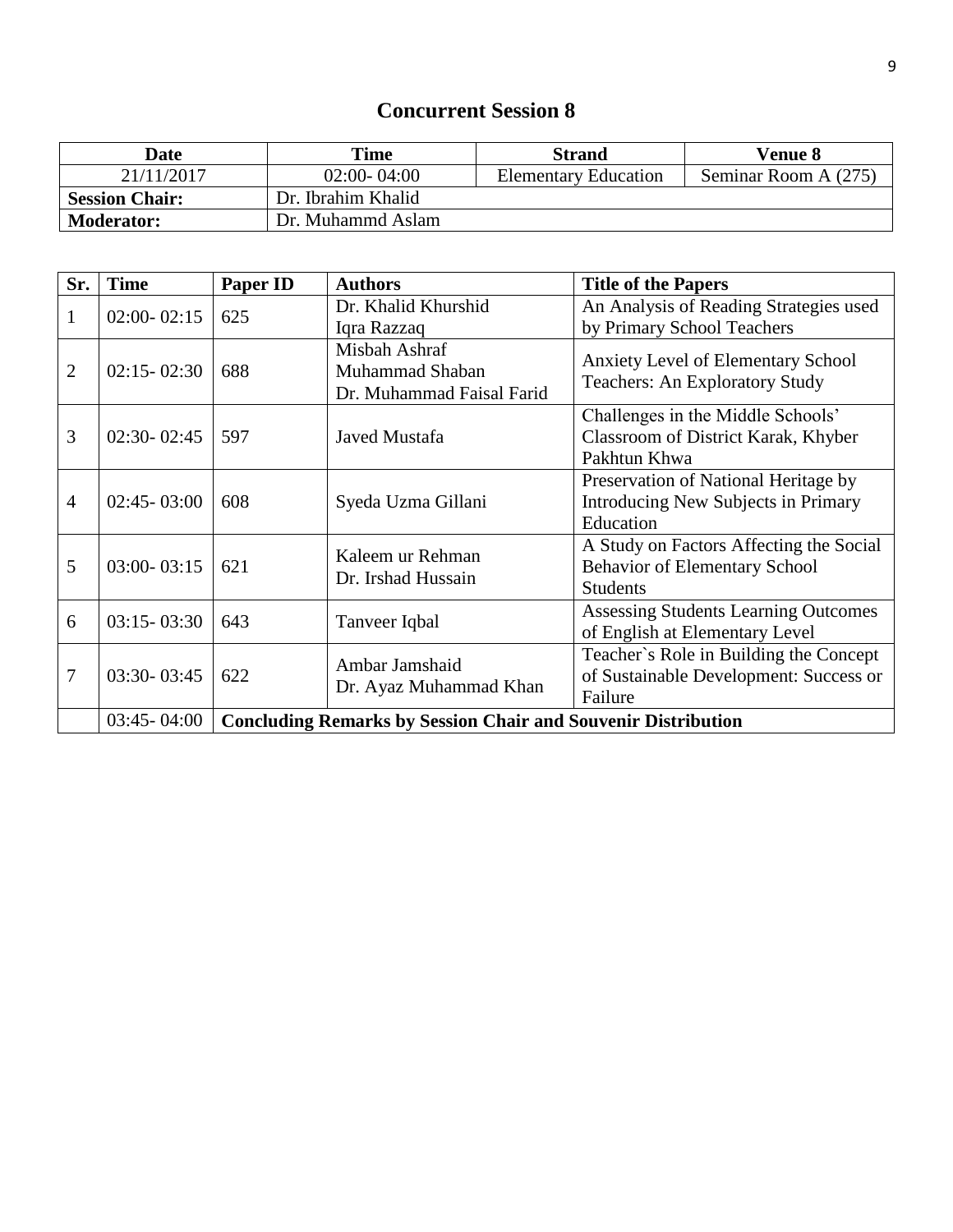| Date                  | Time               | <b>Strand</b>                     | Venue 9  |
|-----------------------|--------------------|-----------------------------------|----------|
| 21/11/2017            | $02:00 - 04:00$    | Science and Mathematics Education | Room 223 |
| <b>Session Chair:</b> | Dr. Saleha Parveen |                                   |          |
| <b>Moderator:</b>     | Ms. Khalida Sarwar |                                   |          |

| Sr.            | <b>Time</b>     | <b>Paper ID</b>                                                      | <b>Authors</b>          | <b>Title of the Papers</b>                  |
|----------------|-----------------|----------------------------------------------------------------------|-------------------------|---------------------------------------------|
|                |                 |                                                                      |                         | Effect of Using Tangram Puzzles on the      |
| $\mathbf{1}$   | $02:00 - 02:15$ | 823                                                                  | Tabassum Saleem         | Achievement of Students In Geometry         |
|                |                 |                                                                      | Dr. Shamsa Aziz         | At Primary Level At First Two Levels        |
|                |                 |                                                                      |                         | Of Psychomotor Domain                       |
|                |                 |                                                                      | M. Etezaz Ibrahim       | Mathematics Curricula at Higher             |
| $\overline{2}$ | $02:15 - 02:30$ | 514                                                                  | Muhammad Rashid Kamal   | Secondary Level: A review and               |
|                |                 |                                                                      |                         | Proposals                                   |
|                |                 |                                                                      |                         | Relationship between Physics Teachers'      |
| 3              | $02:30 - 02:45$ | 452                                                                  | Syeda Khadija Burhan    | Pedagogical Content Knowledge and           |
|                |                 |                                                                      |                         | The Students' Achievement at                |
|                |                 |                                                                      |                         | Secondary Level                             |
| $\overline{4}$ | $02:45 - 03:00$ | 649                                                                  | Sana Kanwar             | Evaluation of M.S.Ed. Degree Program        |
|                |                 |                                                                      | Dr. Nighat Sana Kirmani | on the Basis of Cipp Model Criteria         |
|                |                 |                                                                      | Sumaira Majeed          | An Exploration of Students Common           |
| 5              | $03:00 - 03:15$ | 654                                                                  | Dr. Muhammad Saeed      | Misconceptions in the Subject of            |
|                |                 |                                                                      |                         | Chemistry                                   |
|                |                 |                                                                      | Tanveer Iqbal           | Availability and Use of Audio Visual        |
| 6              | $03:15 - 03:30$ | 812                                                                  | Nighat Ara Shamas       | Aids in Science Class Rooms at Primary      |
|                |                 |                                                                      |                         | Level                                       |
|                |                 |                                                                      | Dr. Ahmed Sher Awan     | Effectiveness of inquiry with six major     |
| 7              | 03:30-03:45     | 834                                                                  | Um-ul-Huda              | instructional tools for diverse learners at |
|                |                 |                                                                      |                         | upper middle level                          |
|                | $03:45 - 04:00$ | <b>Concluding Remarks by Session Chair and Souvenir Distribution</b> |                         |                                             |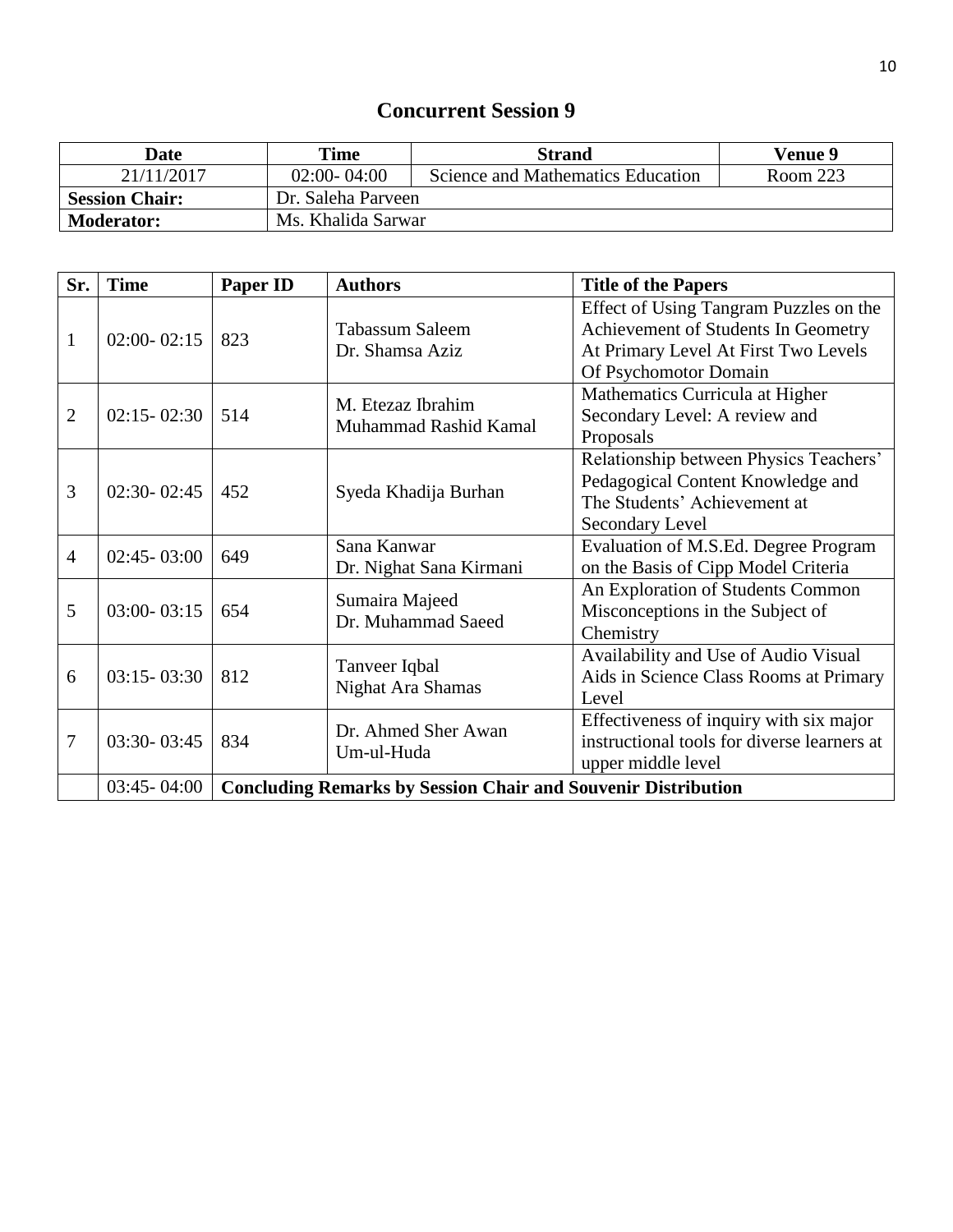| Date                  | Time                       | <b>Strand</b>             | Venue 10             |  |
|-----------------------|----------------------------|---------------------------|----------------------|--|
| 21/11/2017            | $02:00 - 04:00$            | <b>Language Education</b> | Seminar Room B (275) |  |
| <b>Session Chair:</b> | Dr. Gabrielle Matters      |                           |                      |  |
| <b>Moderator:</b>     | Mr. Muhammad Shahid Farooq |                           |                      |  |

| Sr.            | <b>Time</b>     | <b>Paper ID</b>                                                      | <b>Authors</b>                                                                  | <b>Title of the Papers</b>                                                                                                                                            |
|----------------|-----------------|----------------------------------------------------------------------|---------------------------------------------------------------------------------|-----------------------------------------------------------------------------------------------------------------------------------------------------------------------|
| $\mathbf{1}$   | $02:00 - 02:15$ | 752                                                                  | Farrukh Kamran<br>Dr Naeem Bhutt<br>Saadia Khan<br>Intikhab Alam<br>Gulshan Ara | <b>Assessment of English Teachers</b><br><b>Attitude towards Teaching Profession</b><br>and its impact on Students<br>Achievements                                    |
| $\overline{2}$ | $02:15 - 02:30$ | 439                                                                  | Ayesha Butt<br>Sameera Ayub Bhatti                                              | <b>Effects of Dictionary Vocabulary</b><br>Learning strategies versus Contextual<br>Vocabulary Acquisition on the<br>Vocabulary Development of EFL<br><b>Students</b> |
| 3              | $02:30 - 02:45$ | 527                                                                  | Muhammad Aamir Hashmi<br>Manzoor Ahmad<br>Zobia Kanwal                          | Perception of Secondary School<br><b>Students Regarding Instrumental and</b><br>Integrative Style of Motivation for<br>Learning English                               |
| $\overline{4}$ | $02:45 - 03:00$ | 646                                                                  | Hafiz Aslam Hussain<br>Dr. Muhammad Islam                                       | Zulfikar Ghose's lament over the<br>Diasporic condition in India his poem<br>"The Loss of India"                                                                      |
| 5              | $03:00 - 03:15$ | 674                                                                  | Ayesha Shahzad                                                                  | Reasons and Consequences of Code-<br>Switching in ESL Classroom                                                                                                       |
| 6              | $03:15 - 03:30$ | 754                                                                  | Farrukh Kamran<br>Hameed Ullah<br>Saadia Khan<br>Intikhab Alam<br>Mehtab Alam   | Analysis of Teaching Techniques Used<br>by English Teachers at BS Level in<br>District Kohat                                                                          |
|                | $03:30 - 04:00$ | <b>Concluding Remarks by Session Chair and Souvenir Distribution</b> |                                                                                 |                                                                                                                                                                       |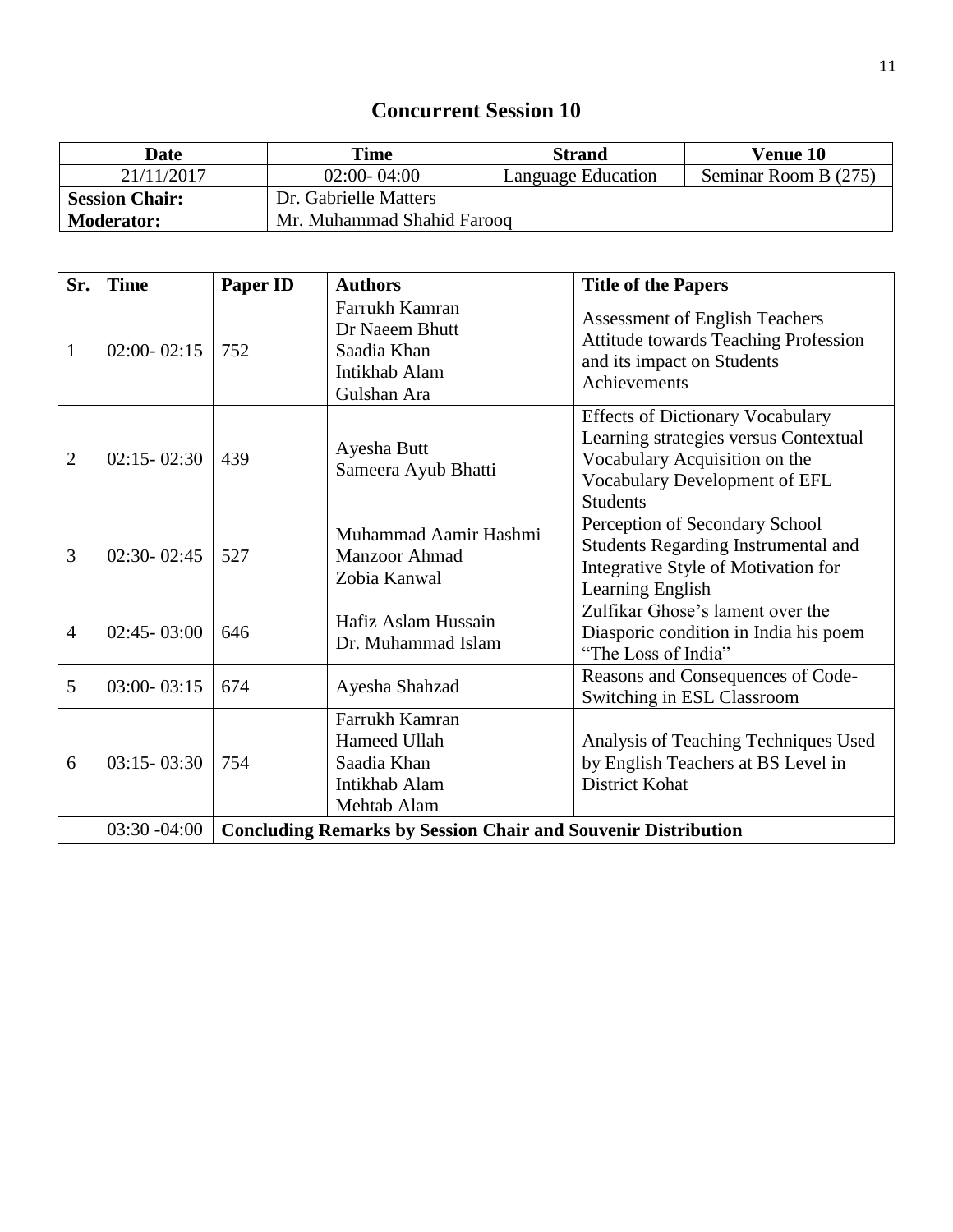| <b>Date</b>           | Time               | <b>Strand</b>            | Venue 11         |
|-----------------------|--------------------|--------------------------|------------------|
| 21/11/2017            | $02:00 - 04:00$    | Business Education &     | CR 11 (Room 263) |
|                       |                    | <b>Stress Management</b> | New Building IER |
| <b>Session Chair:</b> | Dr. Nasreen Akhtar |                          |                  |
| <b>Moderator:</b>     | Dr. Abida Nasreen  |                          |                  |

| Sr.            | <b>Time</b>     | Paper ID                                                             | <b>Authors</b>             | <b>Title of the Papers</b>                      |
|----------------|-----------------|----------------------------------------------------------------------|----------------------------|-------------------------------------------------|
|                |                 |                                                                      |                            | <b>Exploration of the Factors of Anxiety</b>    |
| 1              | $02:00 - 02:15$ | 447                                                                  | Muhammad Ajmal             | Effecting the Performance of Distance           |
|                |                 |                                                                      |                            | Learners                                        |
|                |                 |                                                                      | Qaiser Suleman             | <b>Relationship between Occupational Stress</b> |
| $\overline{2}$ | $02:15 - 02:30$ | 550                                                                  | Dr. Ishtiaq Hussain        | and Job Satisfaction Among Secondary-           |
|                |                 |                                                                      | Dr. Muhammad Naseer Ud Din | School-Heads in Khyber Pakhtunkhwa,             |
|                |                 |                                                                      |                            | Pakistan                                        |
|                |                 |                                                                      | <b>Shahid Nadeem</b>       |                                                 |
|                |                 |                                                                      | Mohamad Hanapi Mohamad     | Sustainable Development and Socially            |
| 3              | $02:30 - 02:45$ | 828                                                                  | Ahmad Ibrahim Alijumah     | Responsible Procurement in Educational          |
|                |                 |                                                                      | <b>Muhammad Azeem</b>      | <b>Institutes</b>                               |
|                |                 |                                                                      | Waseem-Ul-Hameed           |                                                 |
|                |                 |                                                                      |                            | Effectiveness of Leadership in                  |
| $\overline{4}$ | $02:45 - 03:00$ | 699                                                                  | Seema Arif                 | Implementing QA Programs in Private             |
|                |                 |                                                                      |                            | Universities of Pakistan                        |
| 5              | $03:00 - 03:15$ | 811                                                                  | Saghir Ahmad               | Content Analysis of Library Journals of         |
|                |                 |                                                                      | Dr. Muhammad Saeed         | <b>Institute of Education and Research</b>      |
|                |                 |                                                                      |                            | Building Resilience in Students Against         |
| 6              | $03:15 - 03:30$ | 465                                                                  | Fatima Sajjad              | Extremism: Exploring Elite Education in         |
|                |                 |                                                                      |                            | Pakistan                                        |
|                | $03:30 - 04:00$ | <b>Concluding Remarks by Session Chair and Souvenir Distribution</b> |                            |                                                 |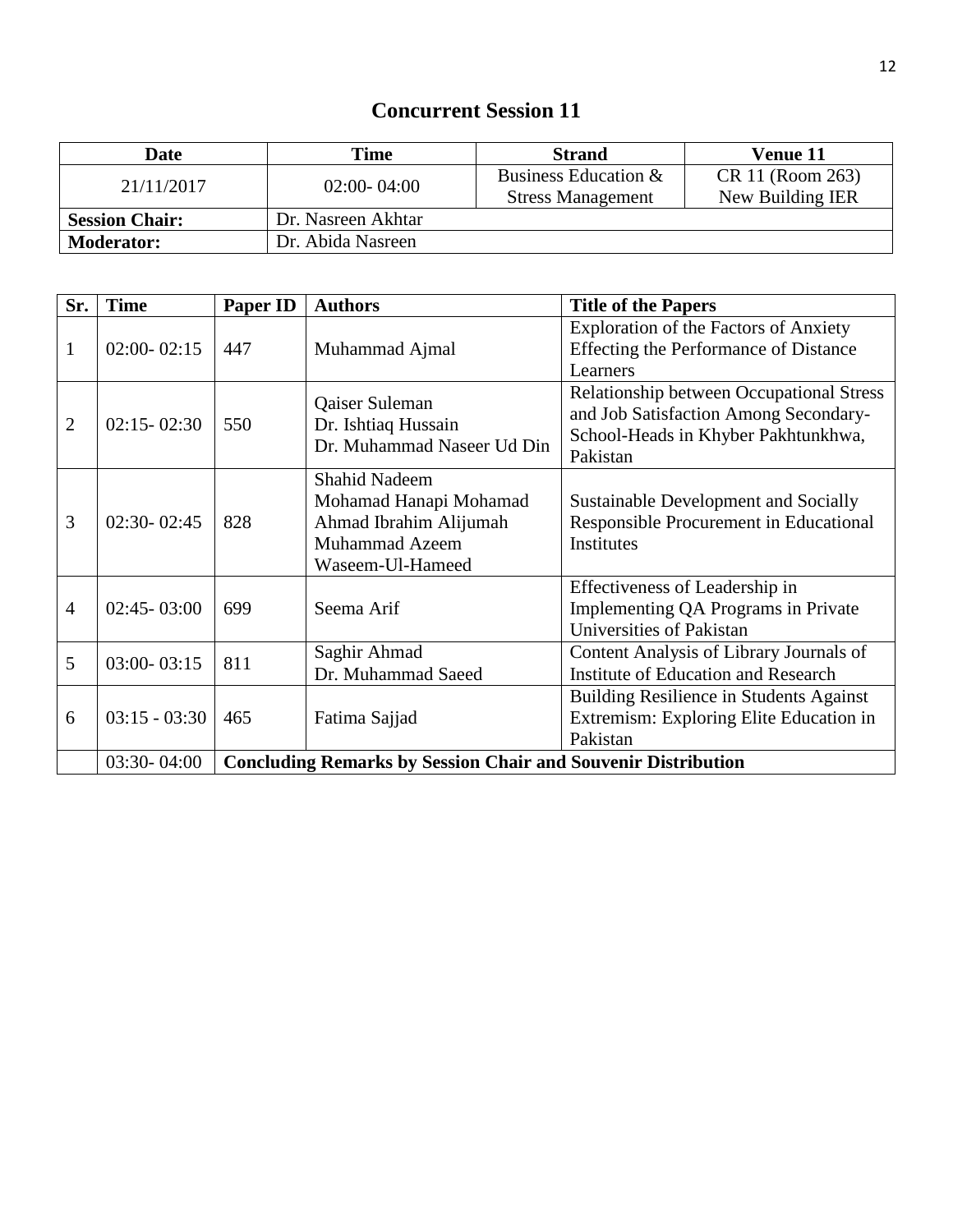# **ICORE 2017, Conference Program**

# **Day 2, Wednesday, November 22, 2017**

| <b>Time</b> | <b>Event</b>                           |                                                      |  |
|-------------|----------------------------------------|------------------------------------------------------|--|
|             | <b>Plenary Session1</b>                | <b>Plenary Session 2</b>                             |  |
| $9:00-9:30$ | Dr. Nabi Bux Jumani                    | Dr. Naziha Ali Raza                                  |  |
|             | (Waheed Shaheed Hall)                  | (Room No. 231)                                       |  |
| 09:30-11:00 | 11 Concurrent Sessions at 11 Venues    |                                                      |  |
| 11:00-11:30 | Tea (Available at Faculty Lounge IER)  |                                                      |  |
| 11:30-01:00 | 11 Concurrent Sessions at 11 Venues    |                                                      |  |
|             | Lunch and Prayer Break $(1:00 - 1:55)$ |                                                      |  |
| $2:00-2:30$ | <b>Plenary Session1</b>                | <b>Plenary Session 2</b>                             |  |
|             | Dr. Abdul Hameed<br>Dr. Gabrielle      |                                                      |  |
|             | (Waheed Shaheed Hall)                  | (Room No. 231)                                       |  |
| $2:30-4:00$ | <b>Virtual Session 1</b>               | <b>Virtual Session 2</b>                             |  |
| $2:30-4:00$ | 11 Concurrent Sessions at 11 Venues    |                                                      |  |
| 04:00-04:30 |                                        | Tea (Available at Faculty Lounge IER) and Networking |  |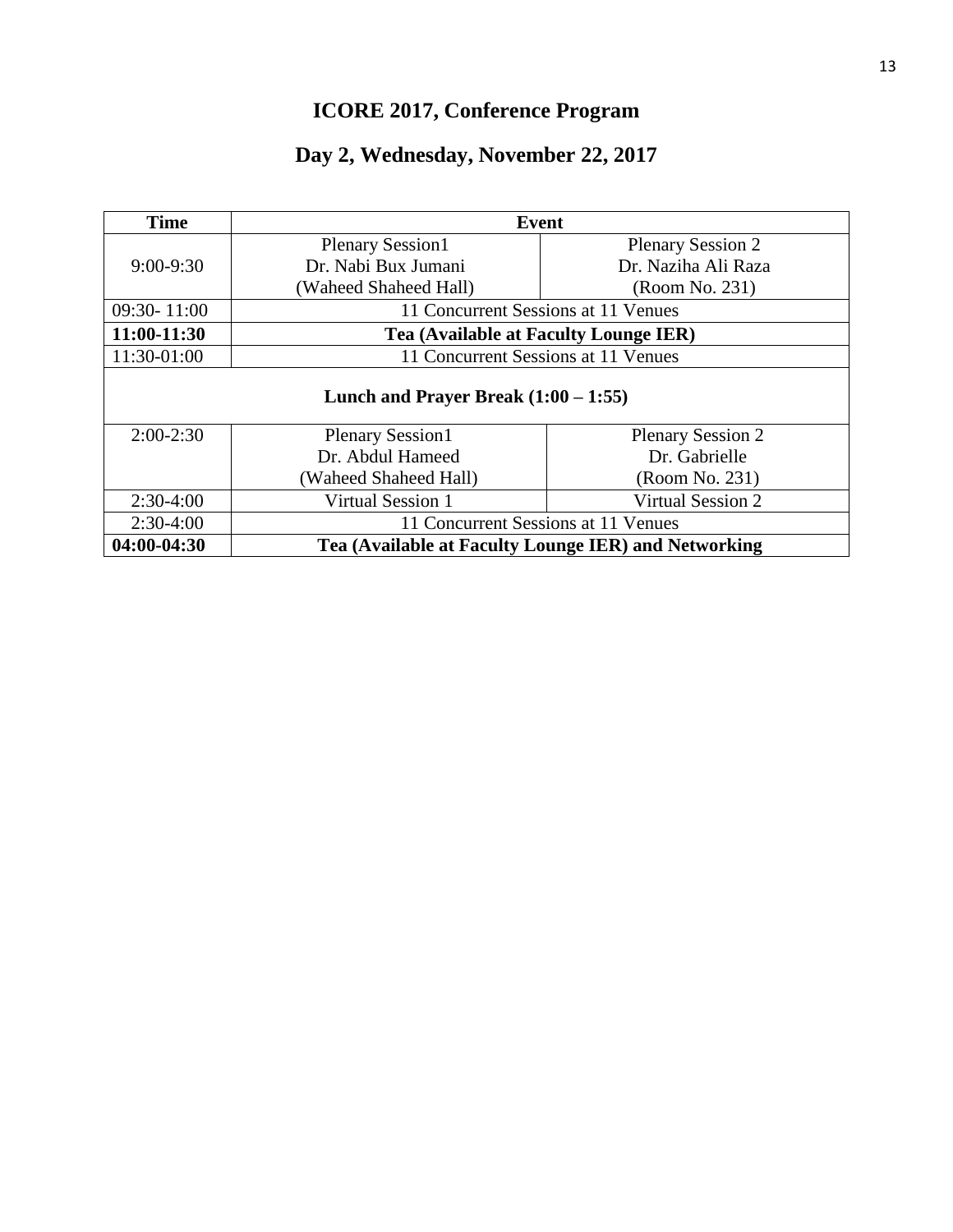# **Plenary Sessions**

|               | <b>Plenary Session1</b> | <b>Plenary Session 2</b> |
|---------------|-------------------------|--------------------------|
| $9:00 - 9:30$ | Dr. Nabi Bux Jumani     | Dr. Zawawi bin Ismail    |
|               | (Waheed Shaheed Hall)   | (Room No. 231)           |

| <b>Date</b>           | <b>Time</b>         | <b>Strand</b>           | Venue 1                   |
|-----------------------|---------------------|-------------------------|---------------------------|
| 22/11/2017            | $09:30 - 11:00$     | <b>Higher Education</b> | Waheed Shaheed Hall (WSH) |
| <b>Session Chair:</b> | Dr. Muhammad Ayaz   |                         |                           |
| <b>Moderator:</b>     | Dr. Shafique Rehman |                         |                           |

| Sr.            | <b>Time</b>     | <b>Paper ID</b>                                                      | <b>Authors</b>                                       | <b>Title of the Papers</b>                                                                                                                   |  |
|----------------|-----------------|----------------------------------------------------------------------|------------------------------------------------------|----------------------------------------------------------------------------------------------------------------------------------------------|--|
| 1              | 09:30-09:45     | 640                                                                  | Naveed Khattak                                       | Investigating the Direct Effect of<br>Transformational Leadership on<br>Organizational Culture: A Case of<br>National Company of Pakistan    |  |
| $\overline{2}$ | $09:45 - 10:00$ | 647                                                                  | <b>Imran Hameed</b><br>Tahir Ullah Jan               | Comparison of transparency in the<br>examination of Higher Education                                                                         |  |
| 3              | $10:00 - 10:15$ | 819                                                                  | Miss. Musarrat Habib<br>Prof. Dr. Rizwan Akram Rana  | Exploring the Metacognition of Grade 8<br>Students and its Relationship with<br>Academic Achievement in Mathematics                          |  |
| 4              | $10:15 - 10:30$ | 772                                                                  | Nazia Naureen Saif<br>Dr. Riffat un Nisa Awan        | Relationship between Ethical Leadership<br>and Moral Competence as Mediated by<br>Psychological Empowerment of<br><b>University Teachers</b> |  |
| 5              | $10:30 - 10:45$ | 776                                                                  | Rukhshanda Mushtaq<br>Dr. Abdul Haseeb<br>Jalal Khan | Effect of Drug Use on the Study Habits of<br><b>Undergraduates Students</b>                                                                  |  |
|                | $10:45 - 11:00$ | <b>Concluding Remarks by Session Chair and Souvenir Distribution</b> |                                                      |                                                                                                                                              |  |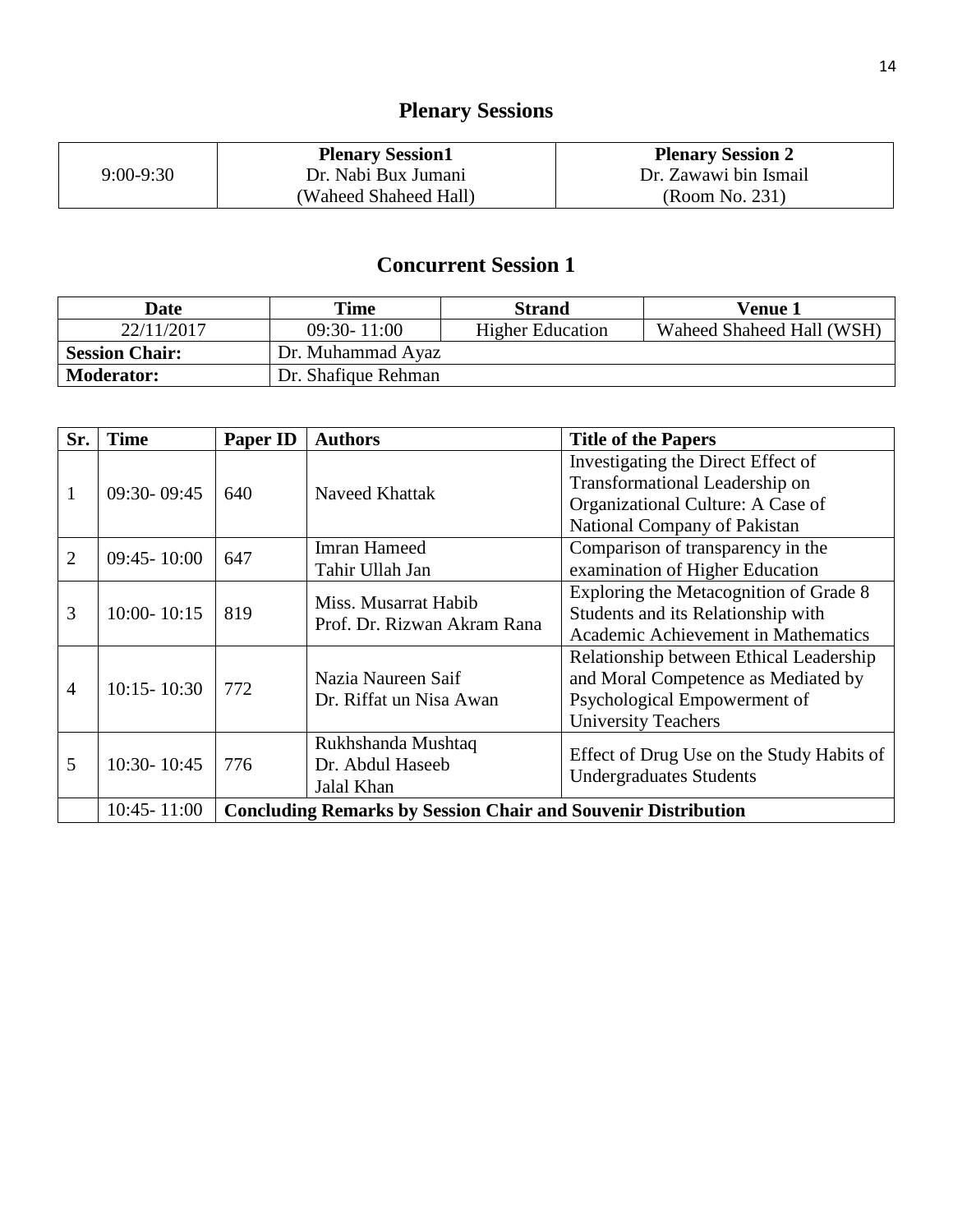| Date                                    | Time                     | <b>Strand</b>                 | <b>Venue 2</b> |
|-----------------------------------------|--------------------------|-------------------------------|----------------|
| 22/11/2017                              | $09:30 - 11:00$          | Special & Inclusive Education | Room $112$     |
| Dr. Arshad Ali<br><b>Session Chair:</b> |                          |                               |                |
| <b>Moderator:</b>                       | Dr. Muhammad Amir Hashmi |                               |                |

| Sr. | <b>Time</b>     | Paper ID                                                             | <b>Authors</b>        | <b>Title of the Papers</b>                  |
|-----|-----------------|----------------------------------------------------------------------|-----------------------|---------------------------------------------|
|     |                 |                                                                      | Dr Quratul Ain Hina   | Impact of emotional intelligence on         |
| 1   | $09:30 - 09:45$ | 429                                                                  | Dr. Saira Nudrat      | learning-styles of students with special    |
|     |                 |                                                                      | Mehwish Pervaiz       | needs at higher level.                      |
|     |                 |                                                                      | Dr. Muhammad Shahid   | Inclusive Education as an Approach to       |
| 2   | $09:45 - 10:00$ | 800                                                                  | Farooq                | Improve Quality of Education at             |
|     |                 |                                                                      | Noreen Rafiq          | Primary School Level                        |
| 3   | $10:00 - 10:15$ | 624                                                                  | Faiza Jaleel          | use of social media by students with        |
|     |                 |                                                                      | Dr. Faisal Anis       | special needs                               |
|     |                 |                                                                      | Ifra Sohail           | Efficacy of computer based                  |
| 4   | $10:15 - 10:30$ | 641                                                                  | <b>Tanzila Nabeel</b> | phonological intervention for students      |
|     |                 |                                                                      | Munawar Malik         | with hearing impairment                     |
|     |                 |                                                                      | Abida Zahid           | <b>Vocational Interests of Special</b>      |
| 5   | 10:30-10:45     | 642                                                                  | Farzana Innayat       | <b>Education Teachers working in Public</b> |
|     |                 |                                                                      | Dr Shaista Majid      | and Private Sector of Lahore.               |
|     | $10:45 - 11:00$ | <b>Concluding Remarks by Session Chair and Souvenir Distribution</b> |                       |                                             |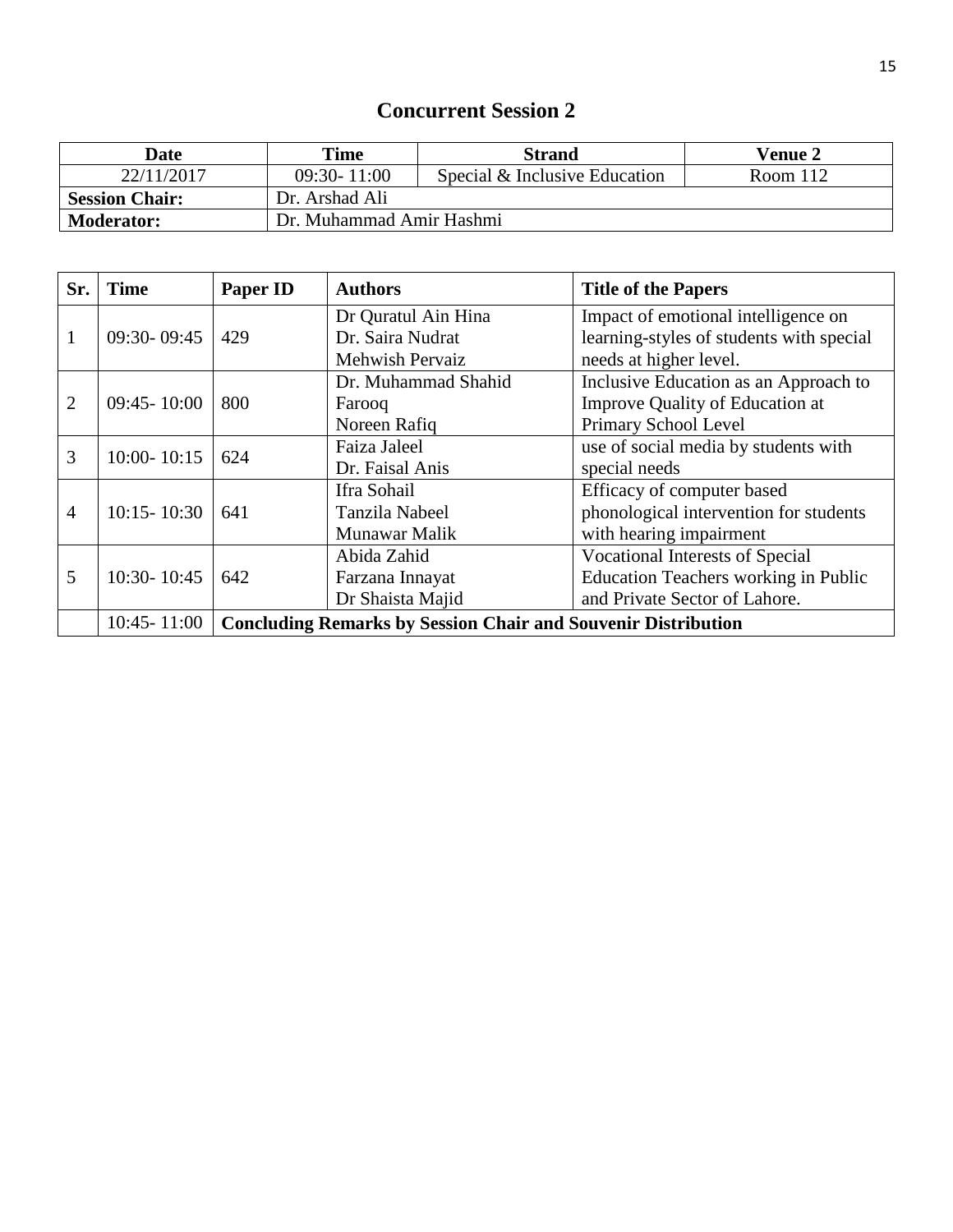| Date                  | Time                | Strand                   | <b>Venue 3</b> |
|-----------------------|---------------------|--------------------------|----------------|
| 22/11/2017            | $09:30 - 11:00$     | <b>Teacher Education</b> | Room 109       |
| <b>Session Chair:</b> | Dr. Muhammad Ramzan |                          |                |
| <b>Moderator:</b>     | Mrs. Khalida Sarwar |                          |                |

| Sr.            | <b>Time</b>     | <b>Paper ID</b>                                                      | <b>Authors</b>                                                                        | <b>Title of the Papers</b>                                                                                                                      |
|----------------|-----------------|----------------------------------------------------------------------|---------------------------------------------------------------------------------------|-------------------------------------------------------------------------------------------------------------------------------------------------|
|                | $09:30 - 09:45$ | 482                                                                  | Amjad Ali Arain                                                                       | Exploring the utility of action research as a<br>formative assessment tool in teacher<br>education programs                                     |
| $\overline{2}$ | $09:45 - 10:00$ | 561                                                                  | Dr. Safia Urooj<br>Tabssum Kausar<br>Tayyaba Zarif<br>Saba Naz<br>Wahaj Muhammad Khan | <b>Impact Of Current Reforms In Teachers</b><br><b>Education To Estimate Their Potential</b><br><b>Contribution For Sustainable Development</b> |
| 3              | $10:00 - 10:15$ | 804                                                                  | Saima Zareen Ahmed                                                                    | Impact of Bahria Institute of Teachers'<br>Training on the performance of Bahria<br>college teachers                                            |
| $\overline{4}$ | $10:15 - 10:30$ | 759                                                                  | <b>Shahzad Ahmed</b><br>Hina Javed                                                    | Use of Newspapers in the Teaching of<br>Writing                                                                                                 |
| 5              | 10:30-10:45     | 762                                                                  | Samavia Akram<br>Anum Jamil<br>Dr. Tariq Hussain<br><b>Shahzad Mughal</b>             | Prospective teachers' Attitude towards<br>teaching Profession                                                                                   |
|                | $10:45 - 11:00$ | <b>Concluding Remarks by Session Chair and Souvenir Distribution</b> |                                                                                       |                                                                                                                                                 |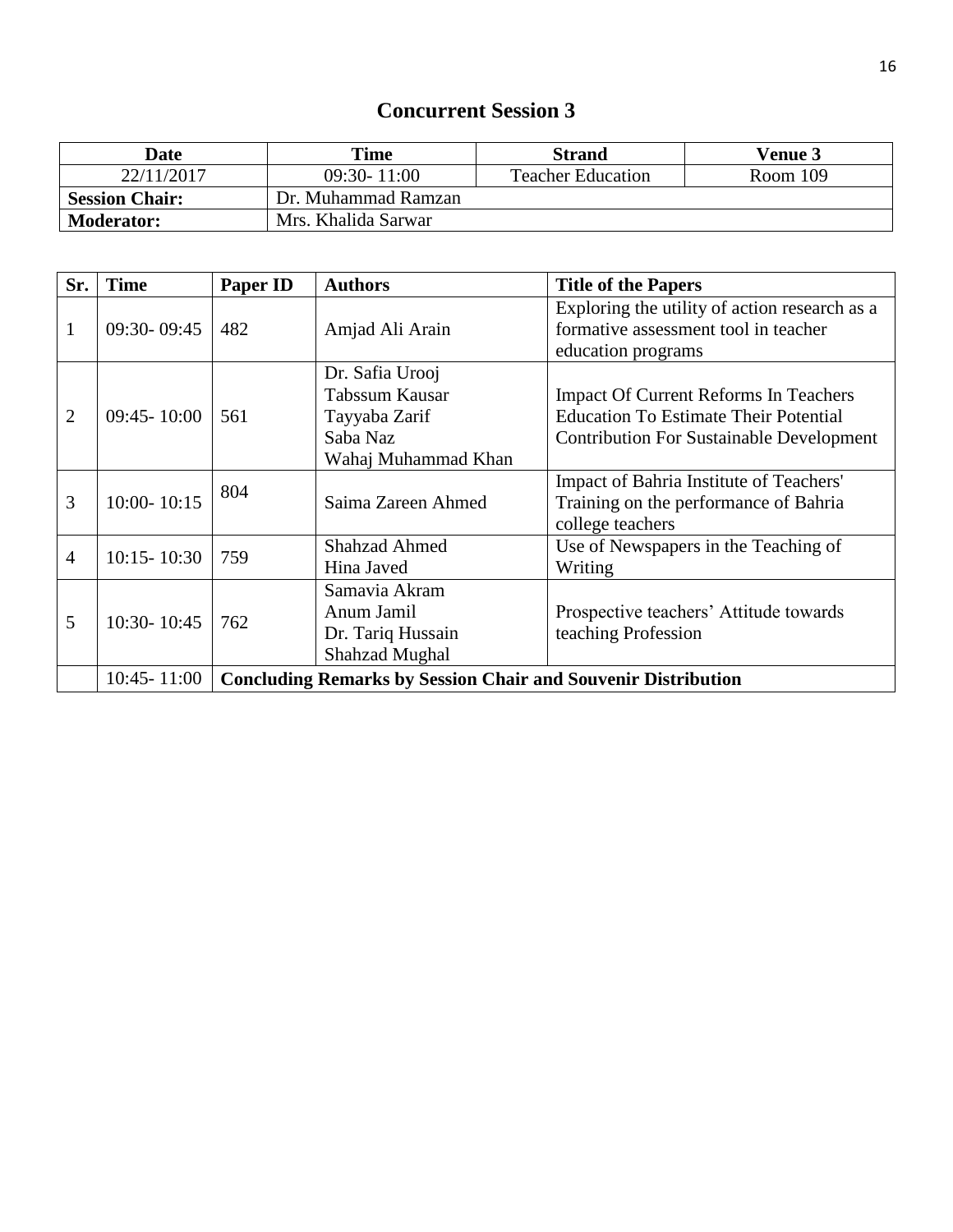| Date                  | Time                      | <b>Strand</b>              | Venue 4   |
|-----------------------|---------------------------|----------------------------|-----------|
| 22/11/2017            | $09:30 - 11:00$           | <b>Secondary Education</b> | Room 108A |
| <b>Session Chair:</b> | Prof. Syed Waqar Ali Kari |                            |           |
| <b>Moderator:</b>     | Ms. Afshan Mumtaz         |                            |           |

| Sr.            | <b>Time</b>     | <b>Paper ID</b>                                                      | <b>Authors</b>                                                           | <b>Title of the Papers</b>                                                                                                                                         |
|----------------|-----------------|----------------------------------------------------------------------|--------------------------------------------------------------------------|--------------------------------------------------------------------------------------------------------------------------------------------------------------------|
| $\mathbf{1}$   | 09:30-09:45     | 631                                                                  | Dr. Nazir Haider Shah                                                    | Organizational Commitment of<br>Secondary School Teachers: A<br>Comparative analysis of Gender, Age,<br>Rural and Urban School                                     |
| $\overline{2}$ | $09:45 - 10:00$ | 693                                                                  | Syed Faiyaz Ahmad Zaidi<br>Dr. Jam Muhammad Zafar                        | Stakeholders' Perceptions and<br><b>Understanding about Alarming Factors</b><br>of Dropout: A Case Study of Secondary<br>Schools                                   |
| 3              | $10:00 - 10:15$ | 786                                                                  | Shakeel Iqbal                                                            | Level of Awareness among secondary<br>school teachers and their perception<br>regarding Child Rights in District<br>Peshawar. A case study of District<br>Peshawar |
| 4              | $10:15 - 10:30$ | 531                                                                  | Dawood Ahmad<br>Iftikhar Ahmad Baig<br>Abdul Majid Khan<br>Maqsood Ahmad | Perceptions of Parents towards<br>International Qualification of their<br>Children                                                                                 |
| 5              | 10:30-10:45     | 554                                                                  | Taj Akbar<br>Younes, M<br>Chishti, A, F.                                 | Parental Involvement and Students'<br>Academic Achievement: A Quantitative<br>Study                                                                                |
|                | $10:45 - 11:00$ | <b>Concluding Remarks by Session Chair and Souvenir Distribution</b> |                                                                          |                                                                                                                                                                    |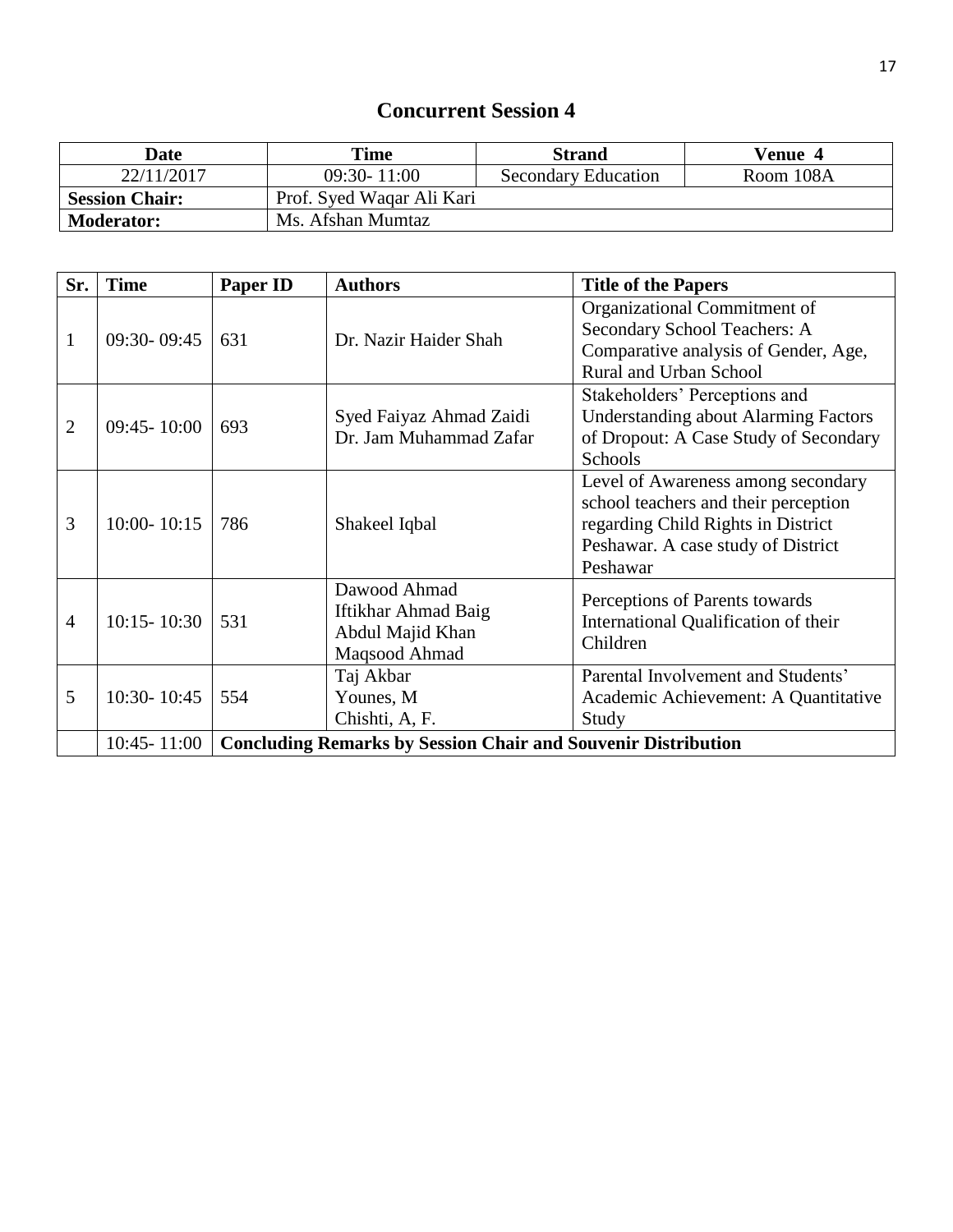| Date                  | Time                      | <b>Strand</b>                 | <b>Venue 5</b> |
|-----------------------|---------------------------|-------------------------------|----------------|
| 22/11/2017            | $09:30 - 11:00$           | <b>Educational Psychology</b> | Room 108       |
| <b>Session Chair:</b> | Dr. Khalid Khurshid       |                               |                |
| <b>Moderator:</b>     | Mr. Abdul Majid Khan Rana |                               |                |

| Sr.            | <b>Time</b>     | <b>Paper ID</b>                                                      | <b>Authors</b>                                             | <b>Title of the Papers</b>                                                                                                                                               |  |
|----------------|-----------------|----------------------------------------------------------------------|------------------------------------------------------------|--------------------------------------------------------------------------------------------------------------------------------------------------------------------------|--|
| 1              | $09:30 - 09:45$ | 765                                                                  | Riffat un Nisa Awan<br>Nazia Noreen Saif                   | The mediating role of psychological<br>empowerment in the relationship<br>between Ethical Leadership and<br>Employees' moral competence in<br>Universities of the Punjab |  |
| $\overline{2}$ | $09:45 - 10:00$ | 717                                                                  | Mujahid Ahamd<br><b>Khurram Naveed</b><br>Ahtashamul Badar | Role of Motivation and Counseling on<br>Performance of Students.                                                                                                         |  |
| 3              | $10:00 - 10:15$ | 738                                                                  | Zehra Keshf                                                | Career Related Learning in Educational<br><b>Institutions of Pakistan: A Comparative</b><br>Case Study                                                                   |  |
| 4              | $10:15 - 10:30$ | 472                                                                  | Obaid Ullah<br>Rabia Khan                                  | Students' Inquisitive Approach During<br>Teaching-Learning Process: Trail of<br>Developing Critical Thinking                                                             |  |
| 5              | $10:30 - 10:45$ | 702                                                                  | Ayesha Zulfiqar<br>Dr. Muhammad Abiodullah                 | Relationship between Self-Efficacy and<br>Coping Strategies in Public Sector<br>Universities of District Lahore                                                          |  |
|                | $10:45 - 11:00$ | <b>Concluding Remarks by Session Chair and Souvenir Distribution</b> |                                                            |                                                                                                                                                                          |  |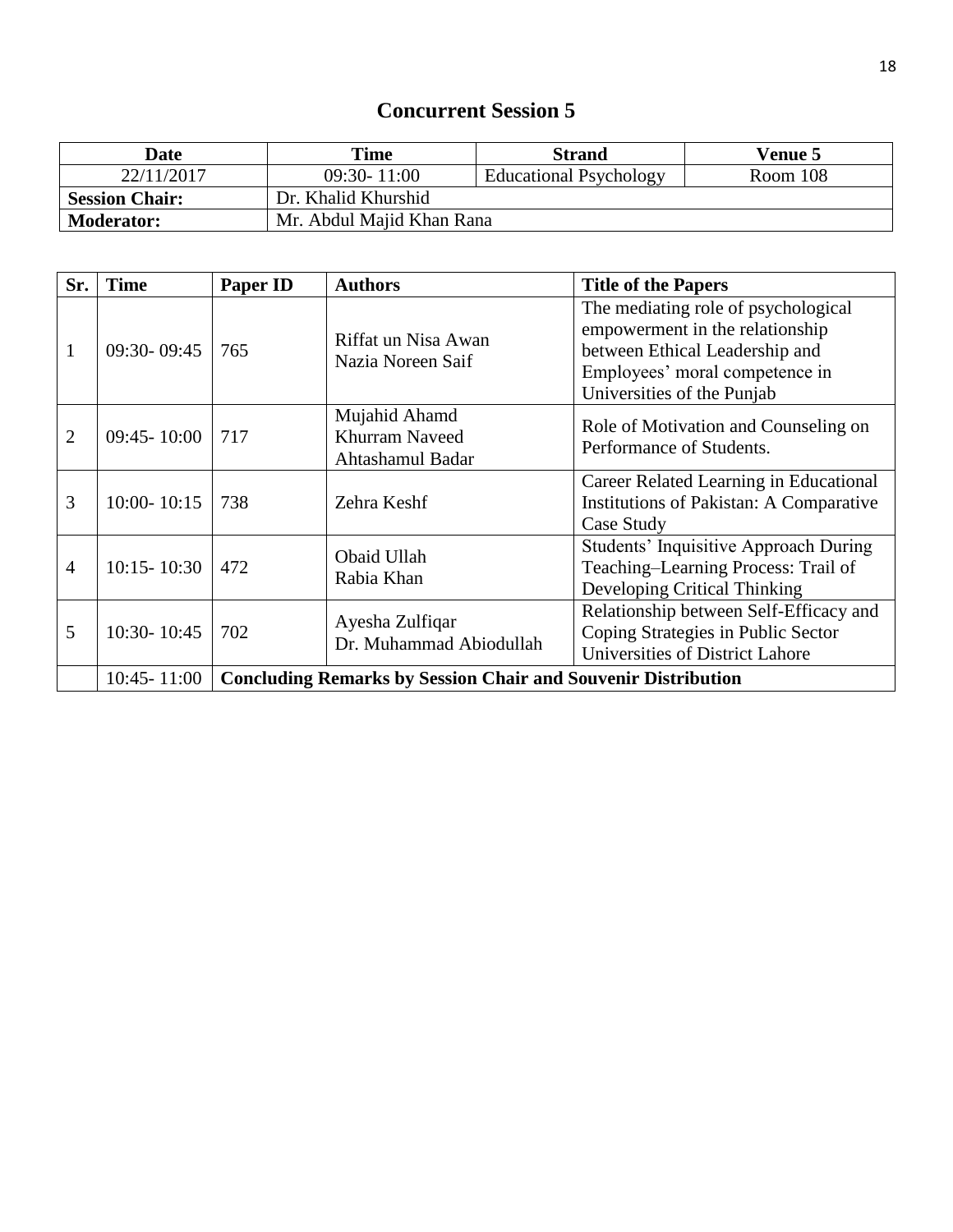| <b>Date</b>                                 | Time                   | <b>Strand</b>                                | <b>Venue 6</b> |
|---------------------------------------------|------------------------|----------------------------------------------|----------------|
| 22/11/2017                                  | $09:30 - 11:00$        | Educational Administration<br>and Leadership | Room $107$     |
| Dr. Khalid Mahmood<br><b>Session Chair:</b> |                        |                                              |                |
| <b>Moderator:</b>                           | Syed Abir Hassan Naqvi |                                              |                |

| Sr.            | <b>Time</b>     | <b>Paper ID</b>                                                      | <b>Authors</b>           | <b>Title of the Papers</b>             |
|----------------|-----------------|----------------------------------------------------------------------|--------------------------|----------------------------------------|
|                |                 |                                                                      | <b>Syed Saeed</b>        | Exploring authentic leadership in      |
| 1              | $09:30 - 09:45$ | 466                                                                  | Professor Dr. Riasat Ali | relation to classroom management in    |
|                |                 |                                                                      | Sajjad Hussain           | public and private sector universities |
|                |                 |                                                                      | Iqbal Amin Khan          |                                        |
|                |                 |                                                                      | Prof. Dr. Umar Ali Khan  | Effect of Gender, Locality, Nature and |
| $\overline{2}$ | $09:45 - 10:00$ | 802                                                                  | Dr. Mohammad Naseer ud   | Level of School on Time Management     |
|                |                 |                                                                      | Din                      | Practices of School Heads              |
|                |                 |                                                                      | Dr. Waqar un Nisa Faizi  |                                        |
|                |                 |                                                                      | Sundas Sohail            | Linking Job Satisfaction to School     |
| 3              | $10:00 - 10:15$ | 548                                                                  | Dr. Nasir Mahmood        | Performance: Moderating Impact of      |
|                |                 |                                                                      | <b>Farhat Rasul</b>      | Autonomous Role of Heads of School     |
|                |                 |                                                                      | Nimmi Abid               | Exploring M. Phil and PhD Scholars'    |
| 4              | $10:15 - 10:30$ | 715                                                                  |                          | Attitudes towards Qualitative Research |
|                |                 |                                                                      | Dr. Muhammad Saeed       | at University of the Punjab            |
|                |                 |                                                                      |                          | Relationship between Shared            |
| 5              |                 |                                                                      | Atif Khalil              | Leadership of Heads and Teachers' Job  |
|                | 10:30-10:45     | 830                                                                  | Salman Khalil            | Satisfaction at Secondary Level in     |
|                |                 |                                                                      |                          | Lahore                                 |
|                | $10:45 - 11:00$ | <b>Concluding Remarks by Session Chair and Souvenir Distribution</b> |                          |                                        |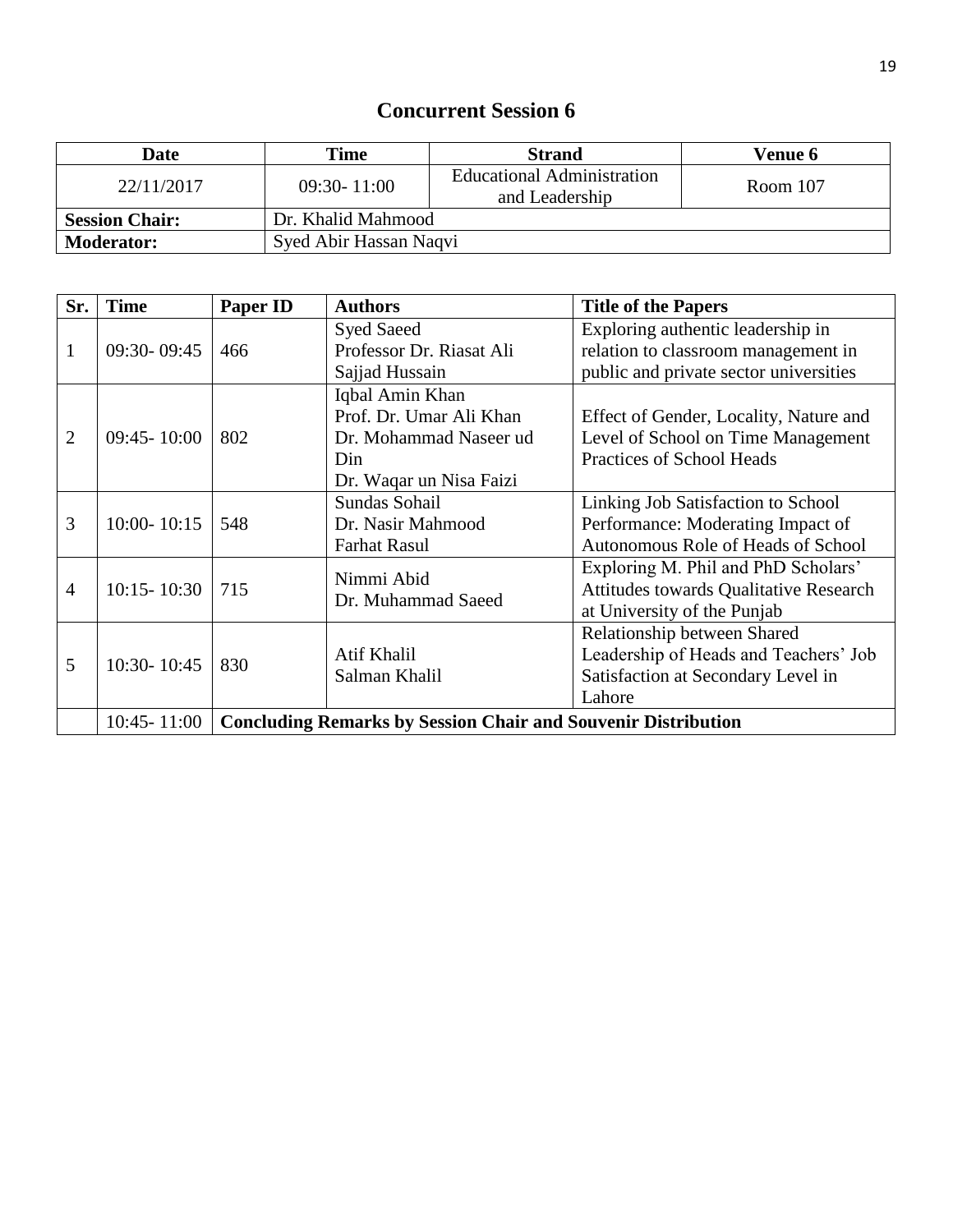| Date                  | Time              | Strand | Venue 7        |
|-----------------------|-------------------|--------|----------------|
| 22/11/2017            | $09:30 - 11:00$   |        | Committee Room |
| <b>Session Chair:</b> | Dr. Hameed Nawaz  |        |                |
| <b>Moderator:</b>     | Mrs. Ummara Sehar |        |                |

| Sr.            | <b>Time</b>     | <b>Paper ID</b>                                                      | <b>Authors</b>                                                                                           | <b>Title of the Papers</b>                                                                                                          |
|----------------|-----------------|----------------------------------------------------------------------|----------------------------------------------------------------------------------------------------------|-------------------------------------------------------------------------------------------------------------------------------------|
| 1              | 09:30-09:45     | 431                                                                  | Jam Muhammad Zafar                                                                                       | Impact of Digital Technologies on<br>Students' Learning & Performance: A<br>Case Study of Public Sector Universities<br>in Pakistan |
| $\overline{2}$ | $09:45 - 10:00$ | 437                                                                  | Maria Bibi<br>Dr. Farhana Khurshid                                                                       | Views of Head Teachers' and Teachers'<br>toward the use of Techno pedagogy into<br>Teaching and learning: A qualitative<br>inquiry  |
| 3              | $10:00 - 10:15$ | 445                                                                  | Farhana Khurshid<br>Ms. Sara Musavi                                                                      | <b>Technological Pedagogical Content</b><br>Knowledge (TPACK) of secondary<br>school teachers.                                      |
| $\overline{4}$ | $10:15 - 10:30$ | 708                                                                  | Shaista Anjum<br>Saima Afzal                                                                             | A Study Of Problems Of Print<br>Production Unit In Material<br>Development At AIOU                                                  |
| 5              | 10:30-10:45     | 761                                                                  | Mehreen Siddique<br>Ayesha Jahangir<br>Muhammad Shahzad Mughal<br>Dr. Tariq Mahmood<br>Dr. Tariq Hussain | An Empirical Evidence of Students'<br>perception about Career and Technical<br>Education                                            |
|                | 10:45 - 11:00   | <b>Concluding Remarks by Session Chair and Souvenir Distribution</b> |                                                                                                          |                                                                                                                                     |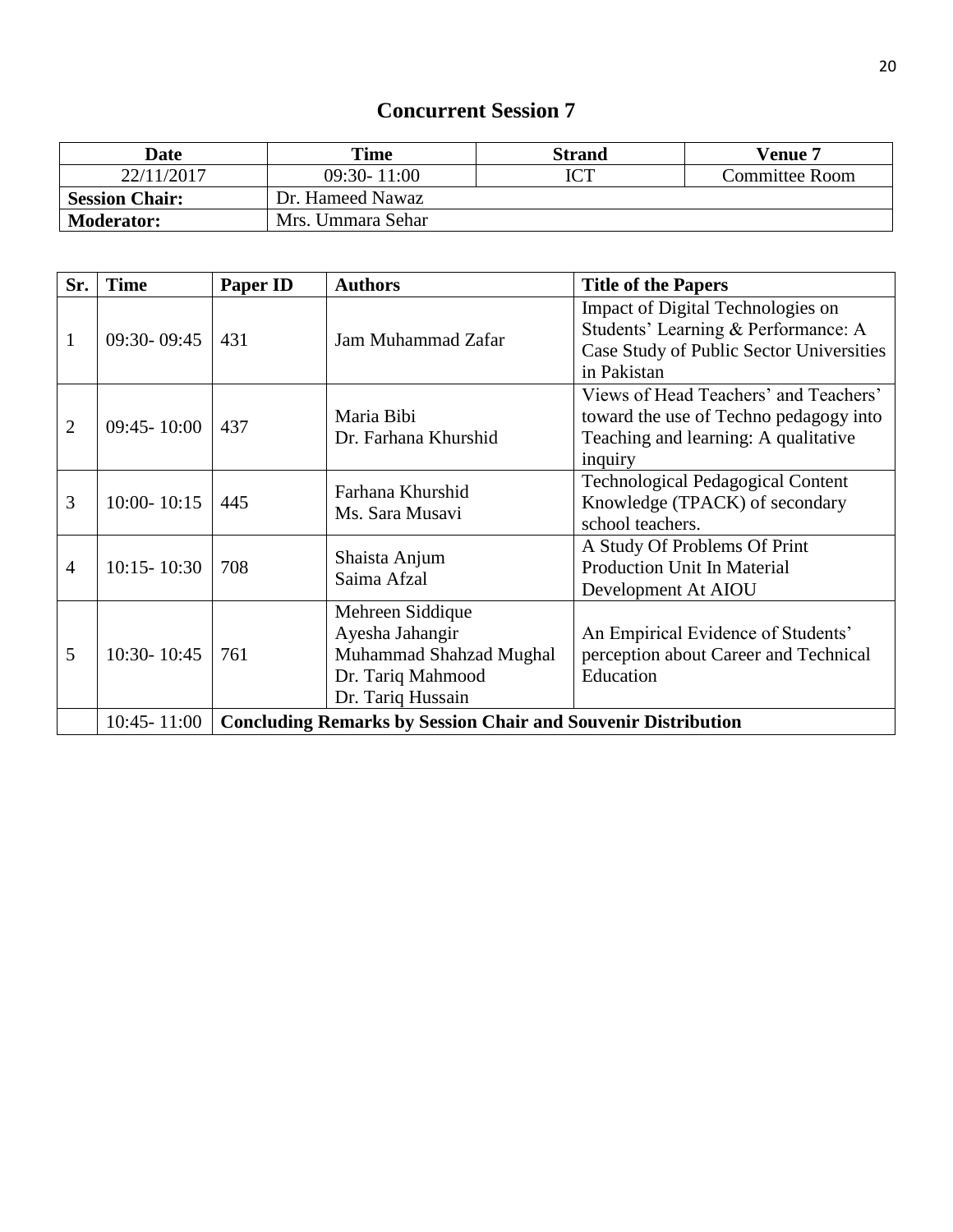| <b>Date</b>           | Time                | <b>Strand</b>               | <b>Venue 8</b>       |
|-----------------------|---------------------|-----------------------------|----------------------|
| 22/11/2017            | $09:30 - 11:00$     | <b>Elementary Education</b> | Seminar Room A (275) |
| <b>Session Chair:</b> | Dr. Nasreen Akhtar  |                             |                      |
| <b>Moderator:</b>     | Mrs. Yasmeen Sughra |                             |                      |

| Sr.            | <b>Time</b>     | <b>Paper ID</b>                                                      | <b>Authors</b>          | <b>Title of the Papers</b>                 |
|----------------|-----------------|----------------------------------------------------------------------|-------------------------|--------------------------------------------|
|                |                 |                                                                      | Muhammad Samiullah      | Effect of English only as Medium-of-       |
|                | $09:30 - 09:45$ | 496                                                                  | Asma Sayyam             | <b>Instruction on Academic Achievement</b> |
|                |                 |                                                                      | Dr. Sarwat Maqbool      | of Elementary Level Students               |
|                |                 |                                                                      | Dr. Asaf Niwaz          | Scientific Application of Audio Visual     |
| 2              | $09:45 - 10:00$ | 777                                                                  | Dr. Muhammad Saeed Khan |                                            |
|                |                 |                                                                      | Muhammad Azhar          | Aids in Teaching Science                   |
|                |                 |                                                                      |                         | Relationship of Students' Attitude and     |
| 3              | $10:00 - 10:15$ | 692                                                                  | Nazakat Khan            | Academic Achievement in Mathematics        |
|                |                 |                                                                      |                         | at Elementary Level                        |
| $\overline{4}$ | $10:15 - 10:30$ | 716                                                                  |                         | Pedagogical Practices of Teacher about     |
|                |                 |                                                                      | Muhammad Waqar          | Social Studies at Elementary Level         |
|                |                 |                                                                      |                         | Effect of teacher and student association  |
| 5              | 10:30-10:45     | 794                                                                  | Samra Miraj             | on students' achievement in classroom:     |
|                |                 |                                                                      |                         | A case study                               |
|                | $10:45 - 11:00$ | <b>Concluding Remarks by Session Chair and Souvenir Distribution</b> |                         |                                            |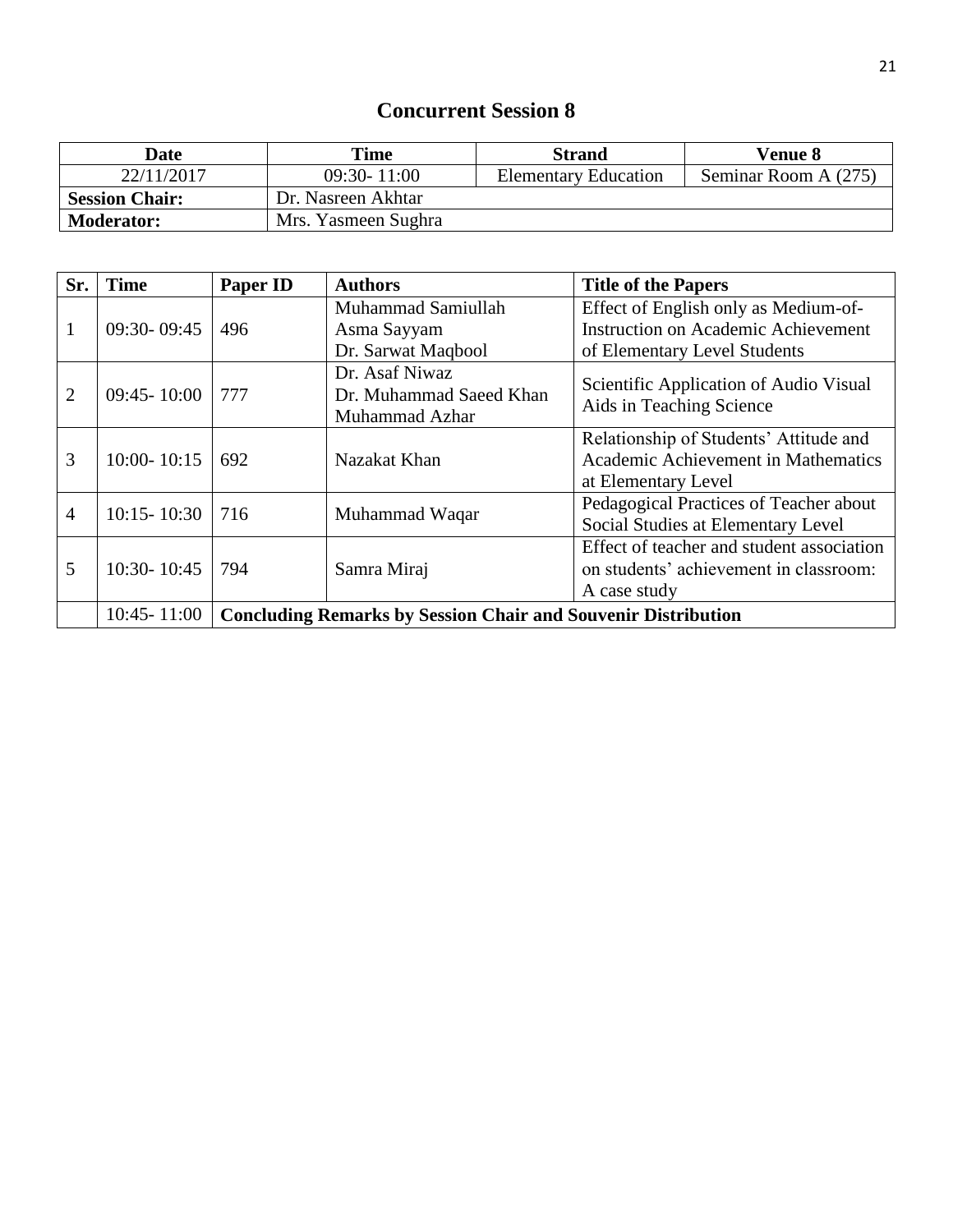| <b>Date</b>           | Time              | <b>Strand</b>                     | <b>Venue 9</b> |
|-----------------------|-------------------|-----------------------------------|----------------|
| 22/11/2017            | $09:30 - 11:00$   | Science and Mathematics Education | Room 223       |
| <b>Session Chair:</b> | Dr. Nasir Mahmood |                                   |                |
| <b>Moderator:</b>     | Dr. Ashi          |                                   |                |

| Sr.            | <b>Time</b>     | <b>Paper ID</b>                                                      | <b>Authors</b>                                                                                        | <b>Title of the Papers</b>                                                                                                                 |
|----------------|-----------------|----------------------------------------------------------------------|-------------------------------------------------------------------------------------------------------|--------------------------------------------------------------------------------------------------------------------------------------------|
| 1              | $09:30 - 09:45$ | 829                                                                  | Kifayat Khan<br>Dr. Muhammad Iqbal Majoka<br>Dr. Syed Manzoor Hussain<br>Shah<br>Dr. Asaf Niwaz Satti | <b>Identification of Factors That</b><br>Undermine the Teaching-Learning<br>Process in the Subject of Physics at<br>Secondary School Level |
| $\overline{2}$ | $09:45 - 10:00$ | 650                                                                  | Sana Kanwar<br>Dr. Nighat Sana Kirmani                                                                | Alignment of Assessment Practices at<br><b>BISE Lahore with National Curriculum</b><br>of Biology using Webb Model                         |
| 3              | $10:00 - 10:15$ | 756                                                                  | Nadia Abid<br>Dr. Nighat Sana Kirmani                                                                 | <b>Assessment of Scientific Reasoning</b><br>Skills of Secondary School Science<br>students                                                |
| $\overline{4}$ | $10:15 - 10:30$ | 771                                                                  | Aisha Sami<br>Dr. Muhammad Saeed                                                                      | Prospective Teachers' Perception on<br>Applicability of Constructivist Teaching<br>Approach to Teach Chemistry                             |
| 5              | $10:30 - 10:45$ | 731                                                                  | Samra Saeed<br>Dr. Muhammad Saeed                                                                     | Understanding the Perceptions of<br>Science Teachers of their Knowledge<br>and Beliefs about Science                                       |
|                | $10:45 - 11:00$ | <b>Concluding Remarks by Session Chair and Souvenir Distribution</b> |                                                                                                       |                                                                                                                                            |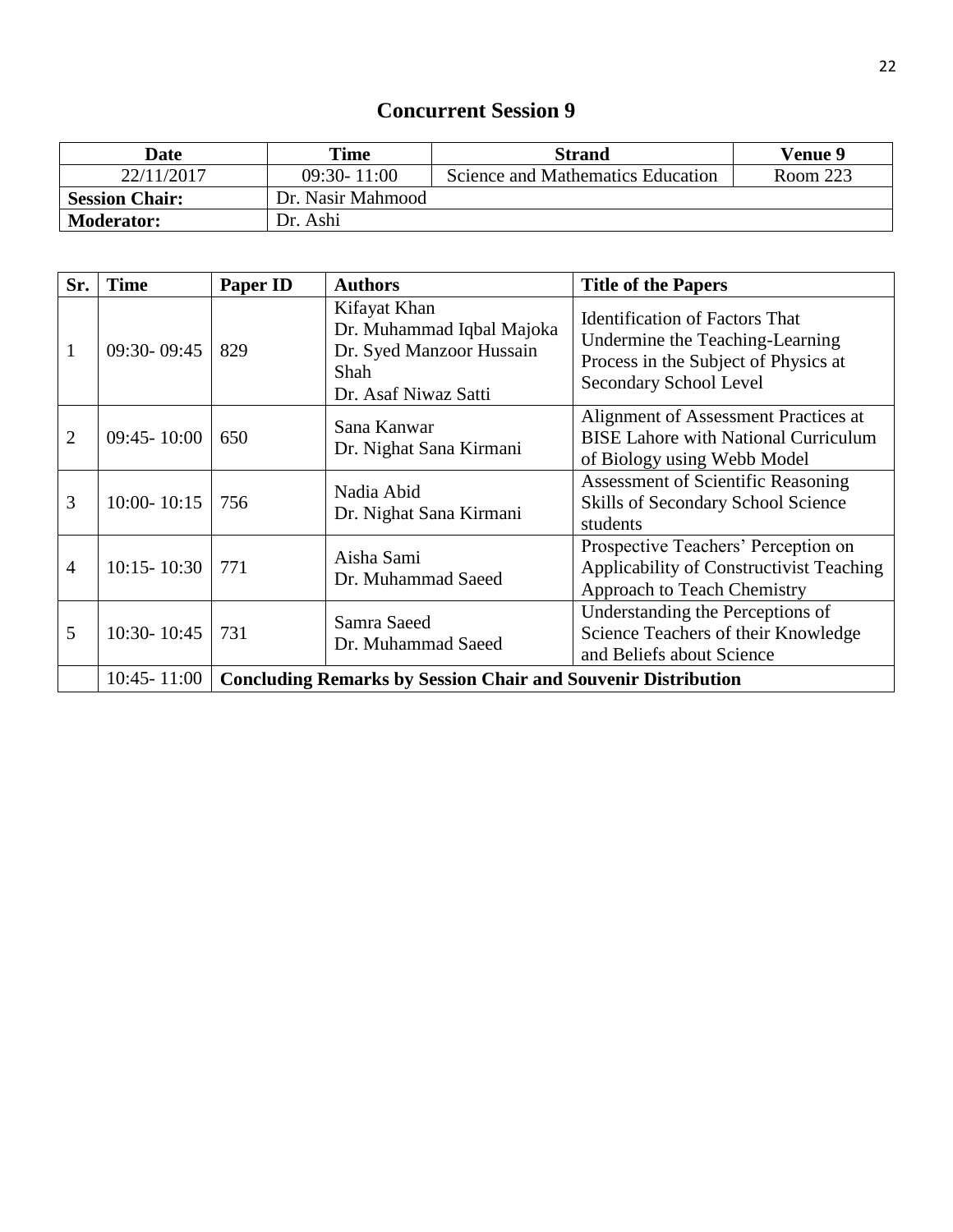| <b>Date</b>           | Time                                  | <b>Strand</b>                               | Venue 10                |  |
|-----------------------|---------------------------------------|---------------------------------------------|-------------------------|--|
| 22/11/2017            | $09:30 - 11:00$                       | Early Childhood Education Islamic Education | Seminar Room B<br>(275) |  |
| <b>Session Chair:</b> | Prof. Dr. Mahr. Muhammad Saeed Akhtar |                                             |                         |  |
| <b>Moderator:</b>     | Mr. Asim Nazir                        |                                             |                         |  |

| Sr.            | <b>Time</b>     | <b>Paper ID</b>                                                      | <b>Authors</b>          | <b>Title of the Papers</b>             |  |
|----------------|-----------------|----------------------------------------------------------------------|-------------------------|----------------------------------------|--|
| 1              | $09:30 - 09:45$ | 617                                                                  | Hafizah Rabia Alam      | Causes of the Passive Attitude in      |  |
|                |                 |                                                                      |                         | Children at Primary Level              |  |
| $\overline{2}$ | $09:45 - 10:00$ | 632                                                                  | Naheed Wasi             | Teachers' Perspective of Play in Early |  |
|                |                 |                                                                      | Salima Al Nassar Surani | Childhood Education (ECE) Setting      |  |
|                |                 |                                                                      |                         | Perception of Female Students          |  |
| 3              |                 |                                                                      | Abdul Hameed            | Regarding the Emerging Culture of      |  |
|                | $10:00 - 10:15$ | 683                                                                  | Ehtesham Anwar          | Hijab: Case Study of University of the |  |
|                |                 |                                                                      |                         | Punjab                                 |  |
|                |                 |                                                                      | Nadeem Khan             | Teachers' Perceptions about Creating   |  |
| $\overline{4}$ | $10:15 - 10:30$ | 494                                                                  | Amjad Reba              | Conducive Classroom Environment in     |  |
|                |                 |                                                                      | Sadia Khatoon           | Early Childhood Education              |  |
|                |                 |                                                                      | Sehrish Pervaiz         |                                        |  |
|                |                 |                                                                      | Dr. Rabia Tabassum      |                                        |  |
| 5              | $10:30 - 10:45$ | 601                                                                  | Dr. TehseenTahir        | Formative Assessment Strategies Used   |  |
|                |                 |                                                                      | Dr. Umbreen Ishfaq      | by Teachers at Primary Level           |  |
|                |                 |                                                                      | Dr. Sadia Batool        |                                        |  |
|                | $10:45 - 11:00$ | <b>Concluding Remarks by Session Chair and Souvenir Distribution</b> |                         |                                        |  |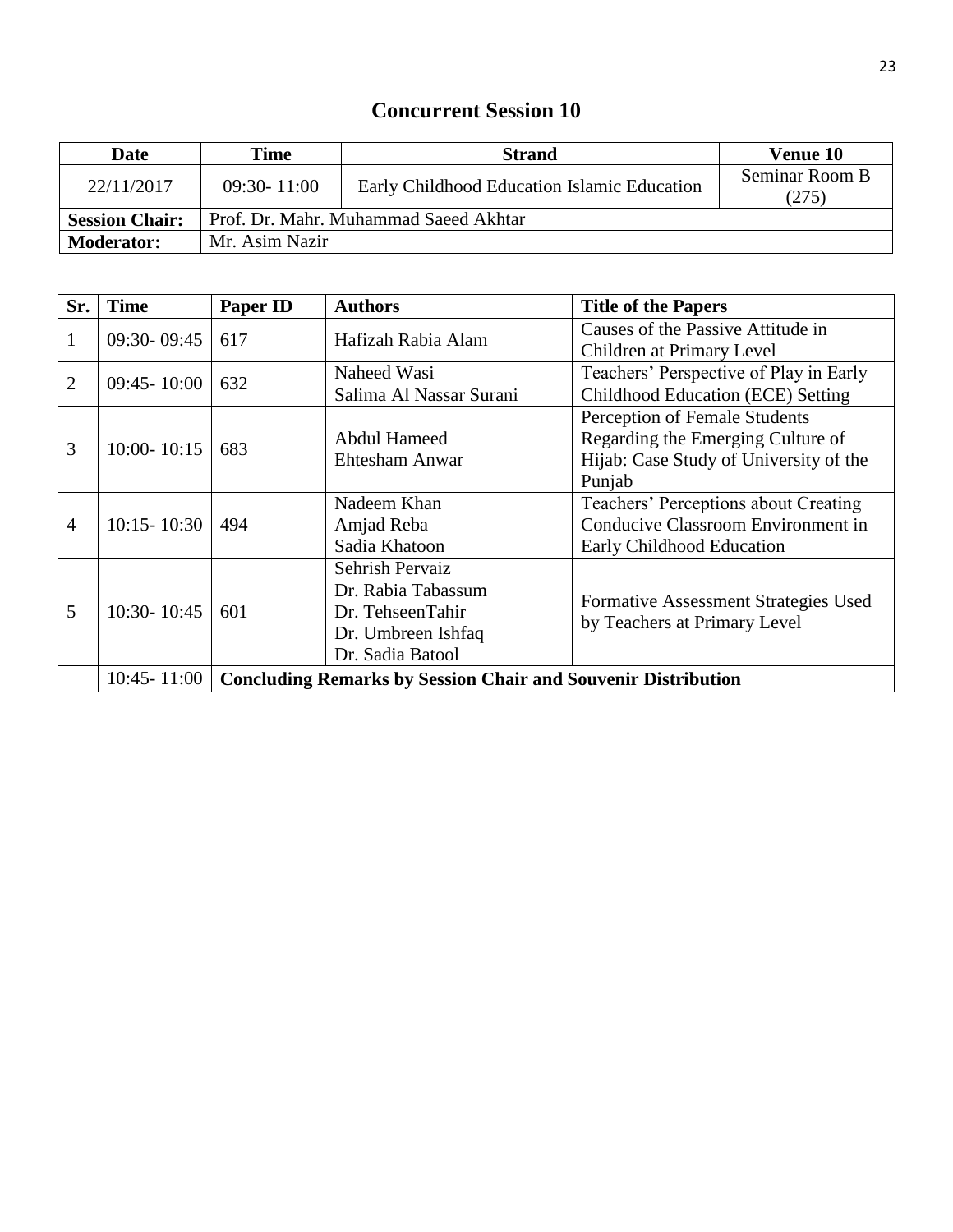| Date                                       | Time            | <b>Strand</b>                              | Venue 11         |
|--------------------------------------------|-----------------|--------------------------------------------|------------------|
| 22/11/2017                                 | $09:30 - 11:00$ | <b>Education Assessment and Evaluation</b> | CR 11 (Room 263) |
|                                            |                 |                                            | New Building IER |
| Dr.Muhammad Saeed<br><b>Session Chair:</b> |                 |                                            |                  |
| Dr. Tariq Hussain<br><b>Moderator:</b>     |                 |                                            |                  |

| Sr.            | <b>Time</b>     | <b>Paper ID</b>                                                      | <b>Authors</b>       | <b>Title of the Papers</b>                |                        |
|----------------|-----------------|----------------------------------------------------------------------|----------------------|-------------------------------------------|------------------------|
|                |                 |                                                                      |                      | The Effect of Formative Feedback on       |                        |
|                | 09:30-09:45     | 436                                                                  | Kinza Gull           | Undergraduates' Reading                   |                        |
|                |                 |                                                                      |                      | <b>Comprehension Skill</b>                |                        |
|                |                 |                                                                      |                      | Tech-Knowledgy: Rethinking,               |                        |
| $\overline{2}$ | $09:45 - 10:00$ | 454                                                                  | <b>Yousaf Khan</b>   | Reshaping And Redesigning Assessment      |                        |
|                |                 |                                                                      |                      | For Learning in Virtual Learning          |                        |
|                |                 |                                                                      |                      | <b>Environment Framework (VLEF)</b>       |                        |
|                |                 |                                                                      | Muhammad Ayaz Aslam  | Effect of Background Discipline on        |                        |
| 3              | $10:00 - 10:15$ | 440                                                                  | Dr. Nasir Mahmood    | <b>IELTS Academic Reading Test Score</b>  |                        |
|                |                 |                                                                      | Shabana Ahmed        |                                           |                        |
|                |                 |                                                                      | <b>Bushra Haleem</b> | Use of Unfair Means in Examination:       |                        |
| $\overline{4}$ | $10:15 - 10:30$ | 451                                                                  | Almas Shoaib         |                                           | An Investigative Study |
|                |                 |                                                                      | Dr. Aroona Hashmi    |                                           |                        |
|                |                 | 511                                                                  | Zainab Fatima        | <b>Attitude Measurement Scale towards</b> |                        |
| 5              | 10:30-10:45     |                                                                      | Afifa Ramzan         | <b>Teaching Profession</b>                |                        |
|                |                 |                                                                      | Dr. Muhammad Saeed   |                                           |                        |
|                | $10:45 - 11:00$ | <b>Concluding Remarks by Session Chair and Souvenir Distribution</b> |                      |                                           |                        |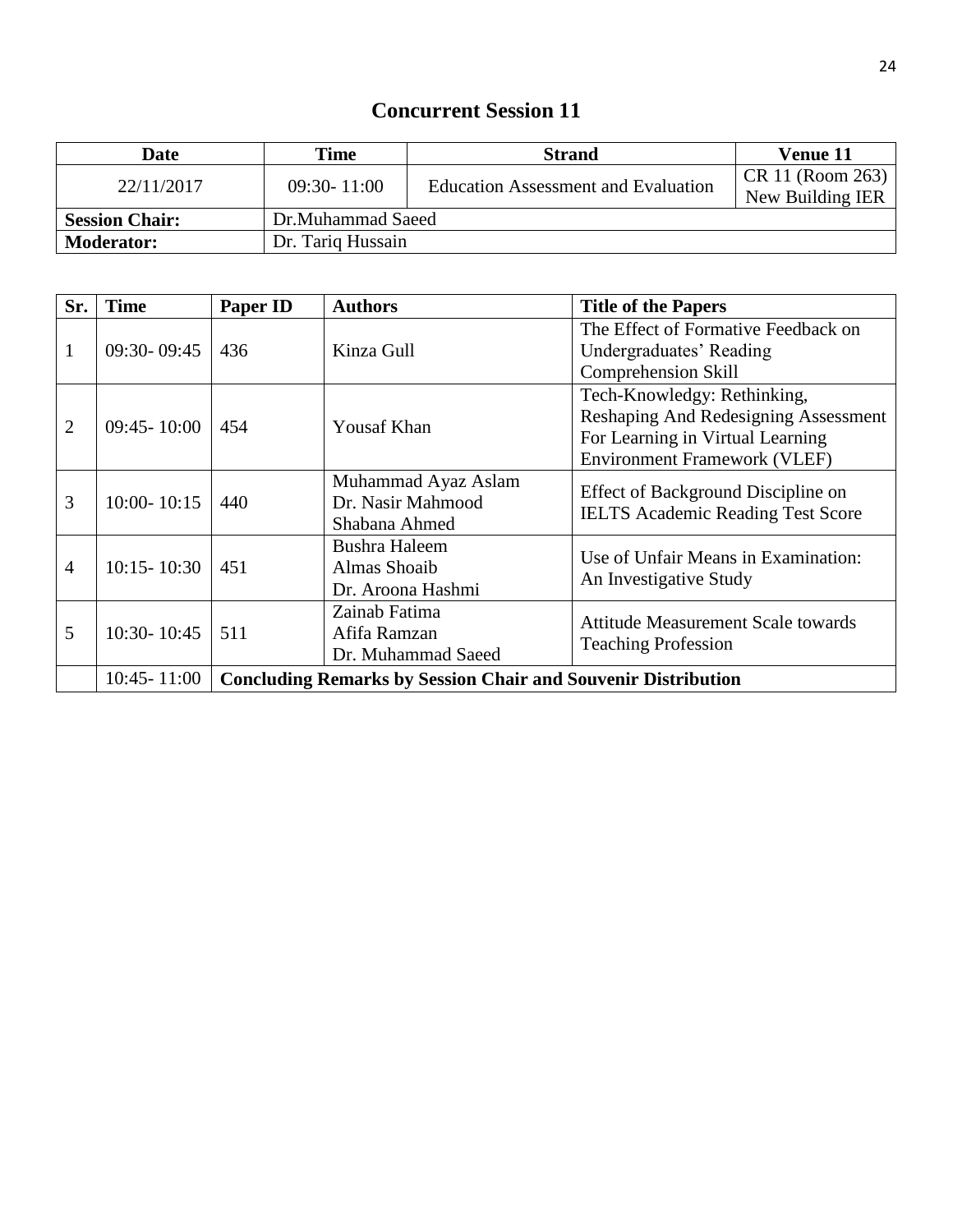# **Day 2,**

# **Wednesday, November 22, 2017**

| Date                  | <b>Time</b>          | <b>Strand</b>           | Venue 1                   |
|-----------------------|----------------------|-------------------------|---------------------------|
| 22/11/2017            | 11:30-01:00          | <b>Higher Education</b> | Waheed Shaheed Hall (WSH) |
| <b>Session Chair:</b> | Dr. Hukum Dad        |                         |                           |
| <b>Moderator:</b>     | Dr. Munazza Nousheen |                         |                           |

| Sr.            | <b>Time</b>     | Paper ID                                                             | <b>Authors</b>                                                          | <b>Title of the Papers</b>                                                                                                                     |
|----------------|-----------------|----------------------------------------------------------------------|-------------------------------------------------------------------------|------------------------------------------------------------------------------------------------------------------------------------------------|
|                | $11:30 - 11:45$ | 810                                                                  | Ghulam Muhammad Ashrafi<br>Dr. Nargis Abbas Mirza                       | Analyzing Whistle-Blowing Practices and<br>Predictors in Higher Education:<br>Validation of Interactionist Model in the<br>context of Pakistan |
| 2              | $11:45 - 12:00$ | 507                                                                  | Mobeen Ul Islam<br>Laraib<br>Dr. Ahmad Bilal                            | Comparison of Class Representatives'<br>Leadership Skills of Students at Higher<br>Education                                                   |
| 3              | $12:00 - 12:15$ | 525                                                                  | Maryam Baig<br>Dr. Mobeen-Ul-Islam                                      | Comparison of Students' Satisfaction<br>about Academics between Faculties of<br><b>Social Sciences and Natural Sciences</b>                    |
| $\overline{4}$ | $12:15 - 12:30$ | 602                                                                  | Aisha Bibi<br>Dr. Umbreen Ishfaq<br>Dr. Tehseen Tahir<br>Dr. Asaf Niwaz | Identification of the Factors influencing<br>Teachers' Performance at University level                                                         |
| 5              | 12:30-12:45     | 499                                                                  | Sehrish Javed<br>Prof. Dr. Samina Malik                                 | Perceptions of Students and Supervisors<br>about Research Practices at Higher<br>Education                                                     |
|                | $12:45 - 1:00$  | <b>Concluding Remarks by Session Chair and Souvenir Distribution</b> |                                                                         |                                                                                                                                                |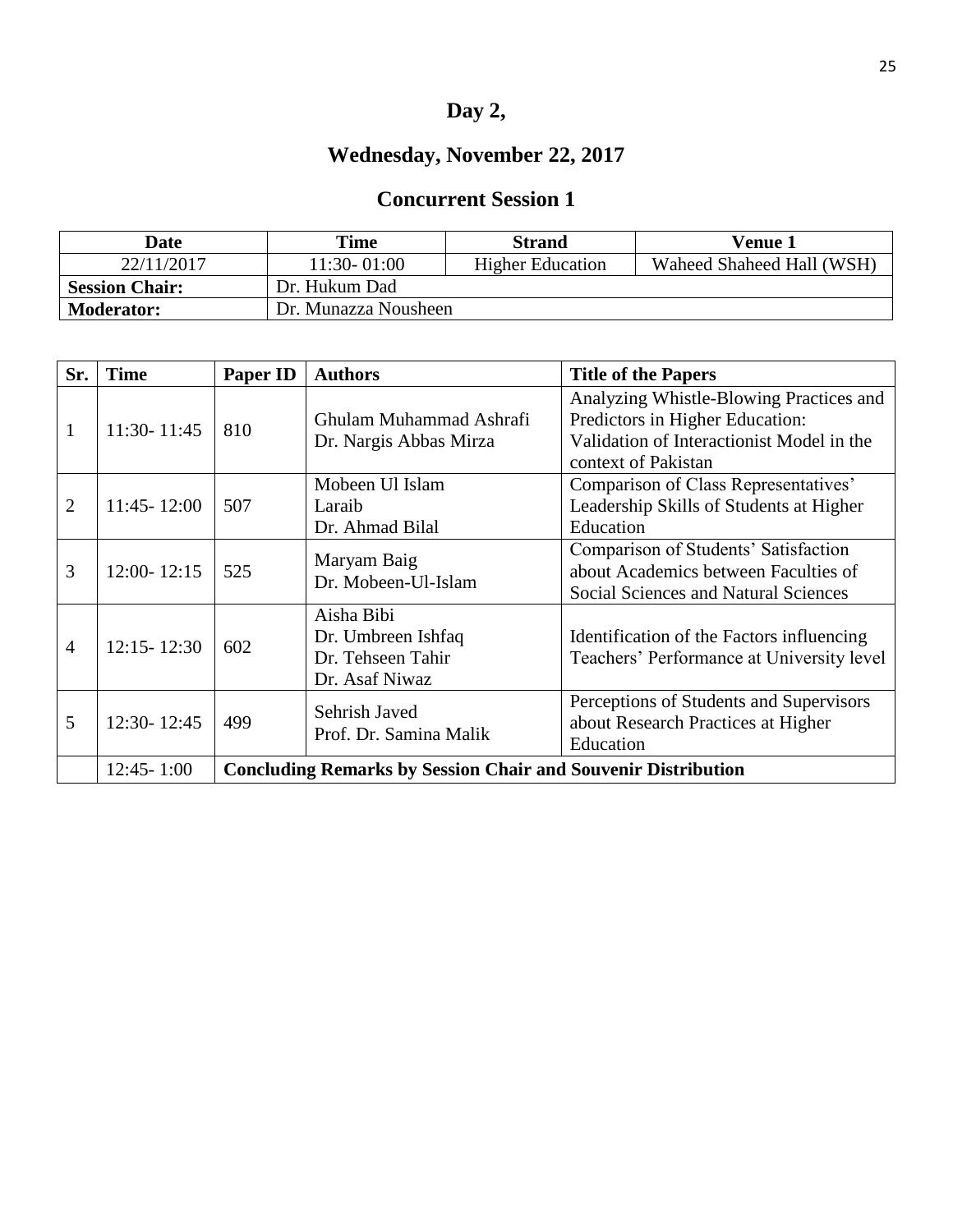| <b>Date</b>           | Time           | <b>Strand</b>           | <b>Venue 2</b> |
|-----------------------|----------------|-------------------------|----------------|
| 22/11/2017            | 11:30-01:00    | <b>Higher Education</b> | Room $112$     |
| <b>Session Chair:</b> | Dr. Seema Arif |                         |                |
| <b>Moderator:</b>     | Dr. Effat Alvi |                         |                |

| Sr.            | <b>Time</b>     | Paper ID                                                             | <b>Authors</b>                                              | <b>Title of the Papers</b>                                                                                                  |
|----------------|-----------------|----------------------------------------------------------------------|-------------------------------------------------------------|-----------------------------------------------------------------------------------------------------------------------------|
| $\mathbf{1}$   | $11:30 - 11:45$ | 555                                                                  | Azka Waseem<br>Nayab Javed<br>Nusra Inayat<br>Sidra Saeed   | Narratives of Students about Social<br>Networking Sites in Higher Education                                                 |
| $\overline{2}$ | $11:45 - 12:00$ | 576                                                                  | Nida Iram<br>Dr. Muhammad Saeed                             | In-Depth Analysis of Problems Faced by<br>Ph. D. Scholars during Admission in PhD<br>at Institute of Education and Reserach |
| 3              | $12:00 - 12:15$ | 596                                                                  | Asia Khalil<br>Dr. Fariha Gull                              | <b>Study to Assess Level Of Environmental</b><br>Literacy of Undergraduate University<br><b>Students</b>                    |
| 4              | $12:15 - 12:30$ | 630                                                                  | Dr. Muhammad Saleem<br>Dr. Abid Hussain Ch.<br>Saghir Ahmad | Identification of Gaps in Service Quality<br>in Higher Education                                                            |
| 5              | 12:30-12:45     | 670                                                                  | Gulnaz Akbar                                                | Perceptions of PhD Scholars about Legal<br>and Ethical Considerations in Conducting<br><b>Educational Research</b>          |
|                | $12:45 - 1:00$  | <b>Concluding Remarks by Session Chair and Souvenir Distribution</b> |                                                             |                                                                                                                             |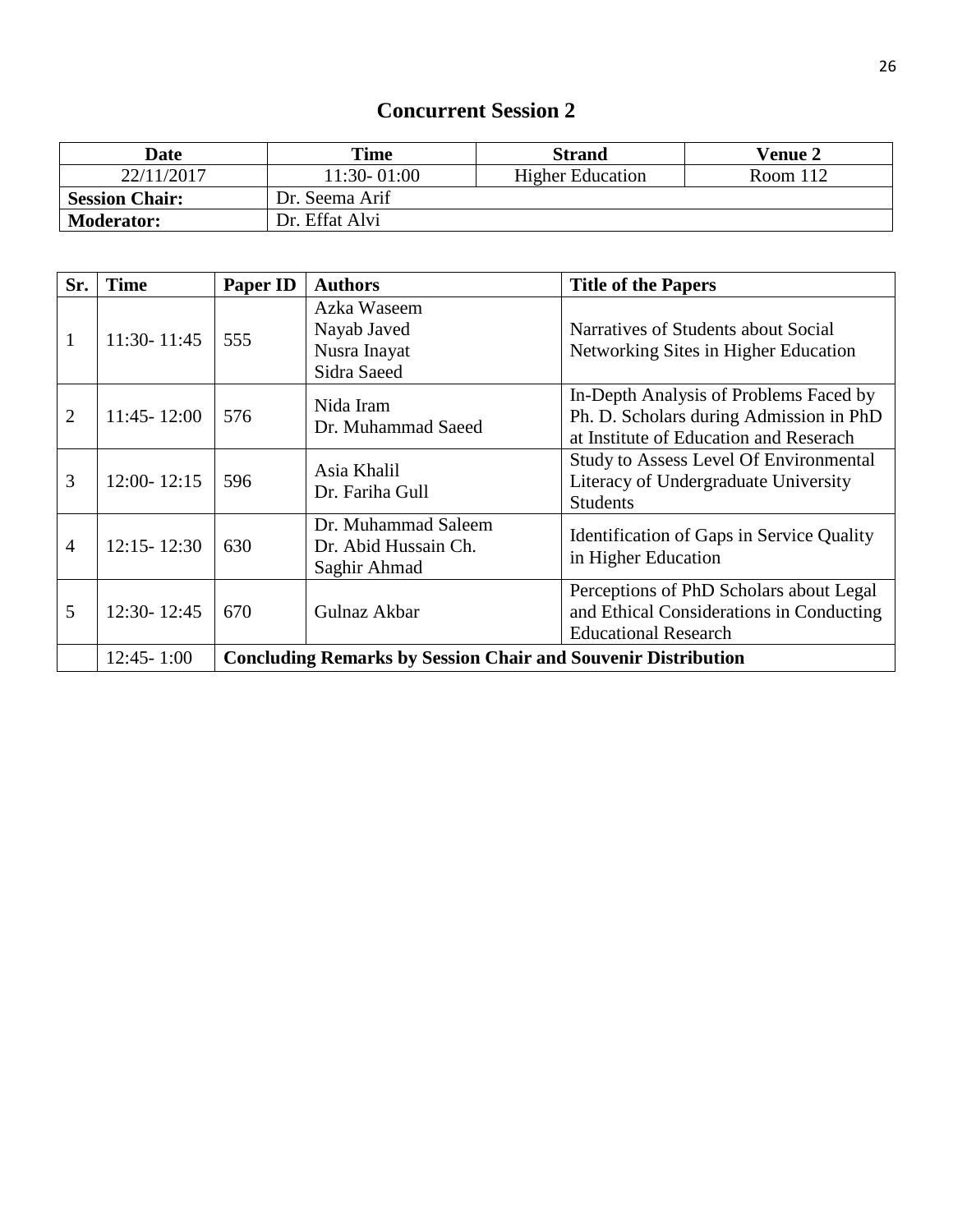| <b>Date</b>           | Time                    | <b>Strand</b>                 | <b>Venue 3</b> |
|-----------------------|-------------------------|-------------------------------|----------------|
| 22/11/2017            | 11:30-01:00             | Special & Inclusive Education | Room 109       |
| <b>Session Chair:</b> | Dr. Tariq Mahmood Ch.   |                               |                |
| <b>Moderator:</b>     | Mrs. Maria Fatima Dogar |                               |                |

| Sr.            | <b>Time</b>     | <b>Paper ID</b>                                                      | <b>Authors</b>        | <b>Title of the Papers</b>                    |
|----------------|-----------------|----------------------------------------------------------------------|-----------------------|-----------------------------------------------|
|                |                 |                                                                      | Dr Quratul Ain Hina   | <b>Impact of Coworker Support on</b>          |
| $\mathbf{1}$   | 11:30-11:45     | 430                                                                  | <b>Mahek Arshad</b>   | <b>Employee Motivation at Higher Level</b>    |
|                |                 |                                                                      | Dr. Saira Nudrat      | <b>Education in Punjab</b>                    |
|                |                 |                                                                      | Abida Zahid           | <b>Study of Discrepancy between Suggested</b> |
| $\overline{2}$ | $11:45 - 12:00$ | 644                                                                  | Farzana Innayat       | Assessment Procedures and Practices in        |
|                |                 |                                                                      | Dr Abid Hussain Ch    | Schools of Children with Intellectual         |
|                |                 |                                                                      |                       | Disabilities in Lahore                        |
|                |                 |                                                                      | Amna Arif             | Parents' Perceived Satisfaction with Their    |
| 3              | $12:00 - 12:15$ | 696                                                                  | Dr. Zahida Parveen    | Life Participation While Raising Children     |
|                |                 |                                                                      | Ms. Gull Zareen       | with Intellectual Disabilities                |
|                |                 |                                                                      | Muhammad Salman Qasim |                                               |
| $\overline{4}$ | $12:15 - 12:30$ | 706                                                                  | Muhammad Waseem       | Views of parents about special education      |
|                |                 |                                                                      | Dr. Hina Fazil        | living in peripheral areas of Lahore city     |
|                |                 |                                                                      | Dr. Samina Ashraf     |                                               |
|                |                 |                                                                      | Ayesha Wajihullah     | Use of Digital game based learning for        |
| 5              | 12:30-12:45     | 707                                                                  | Shaista Majad         | the development of number concepts in         |
|                |                 |                                                                      | Samina Ashraf         | students with intellectual disability         |
|                | $12:45 - 1:00$  | <b>Concluding Remarks by Session Chair and Souvenir Distribution</b> |                       |                                               |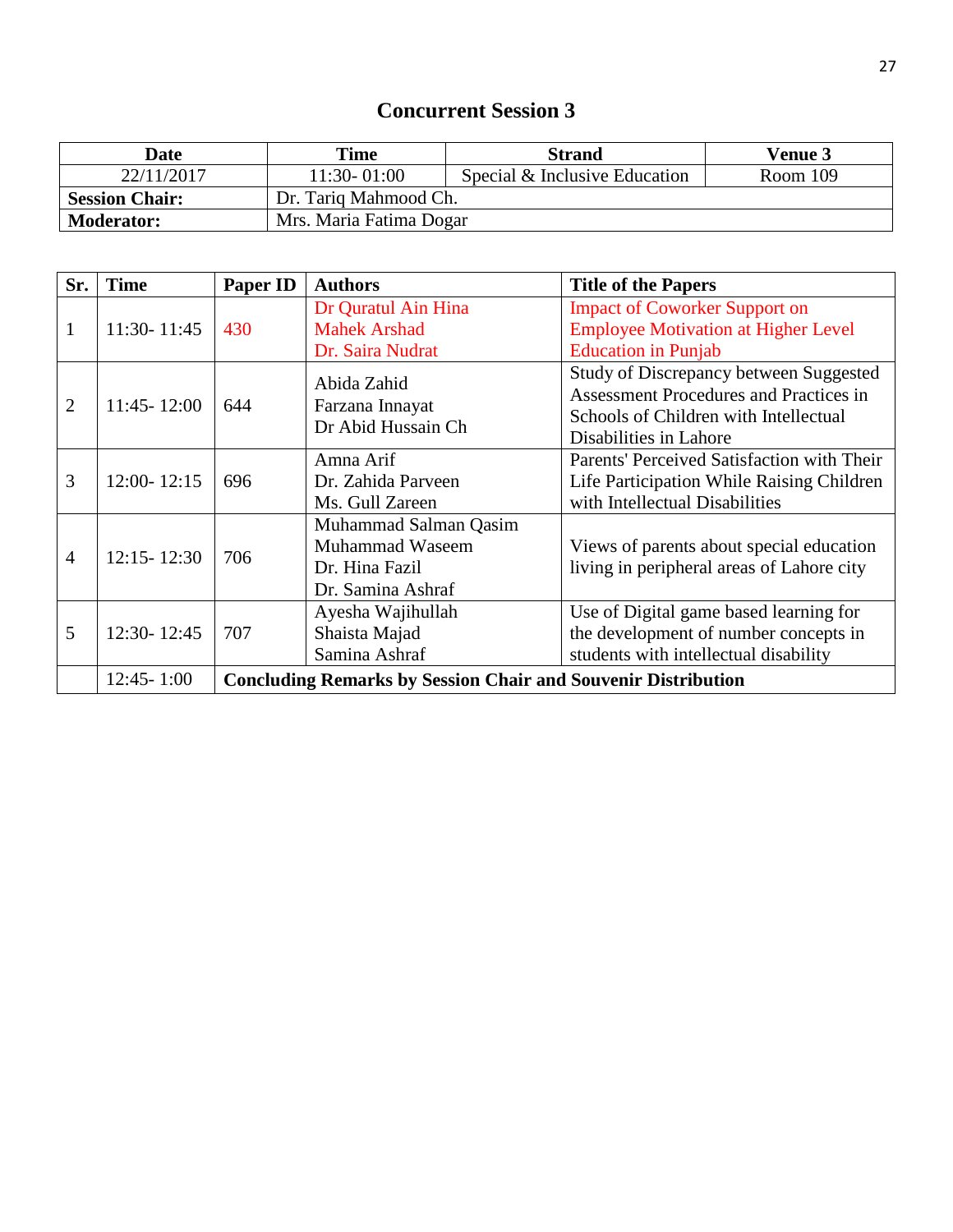| Date                  | Time                        | <b>Strand</b>            | Venue 4   |
|-----------------------|-----------------------------|--------------------------|-----------|
| 22/11/2017            | 11:30-01:00                 | <b>Teacher Education</b> | Room 108A |
| <b>Session Chair:</b> | Dr. Saleha Parveen          |                          |           |
| <b>Moderator:</b>     | Mr. Muhammad Shahzad Mughal |                          |           |

| Sr.            | <b>Time</b>     | Paper ID                                                             | <b>Authors</b>                                      | <b>Title of the Papers</b>                                                                         |
|----------------|-----------------|----------------------------------------------------------------------|-----------------------------------------------------|----------------------------------------------------------------------------------------------------|
| 1              | $11:30 - 11:45$ | 836                                                                  | Amna Saeed<br>Amna Yousaf                           | Issues of Quality in Teacher Education                                                             |
| $\overline{2}$ | $11:45 - 12:00$ | 767                                                                  | Dr. Muhammad Dilshad<br>Humera Batool               | Continuous Professional Development of<br>Teachers: A Case of Public Universities<br>in Pakistan   |
| 3              | $12:00 - 12:15$ | 524                                                                  | Maryam Baig<br>Dr. Ahmad Bilal                      | Practicum Experiences of Prospective<br>Teachers: A Case Study of B.Ed. (Hons.)<br>Students at UoG |
| $\overline{4}$ | $12:15 - 12:30$ | 577                                                                  | Muhammad Younas Mughal<br>Dr. Syed Shafqat Ali Shah | Interaction Level of Novice Teachers and<br>Veteran Teachers: A Diagnostic Study                   |
| 5              | 12:30-12:45     | 591                                                                  | Muhammad Shakir<br>Muhammad Amir                    | Identification the Need of Training of<br><b>Primary School Teachers</b>                           |
|                | $12:45 - 1:00$  | <b>Concluding Remarks by Session Chair and Souvenir Distribution</b> |                                                     |                                                                                                    |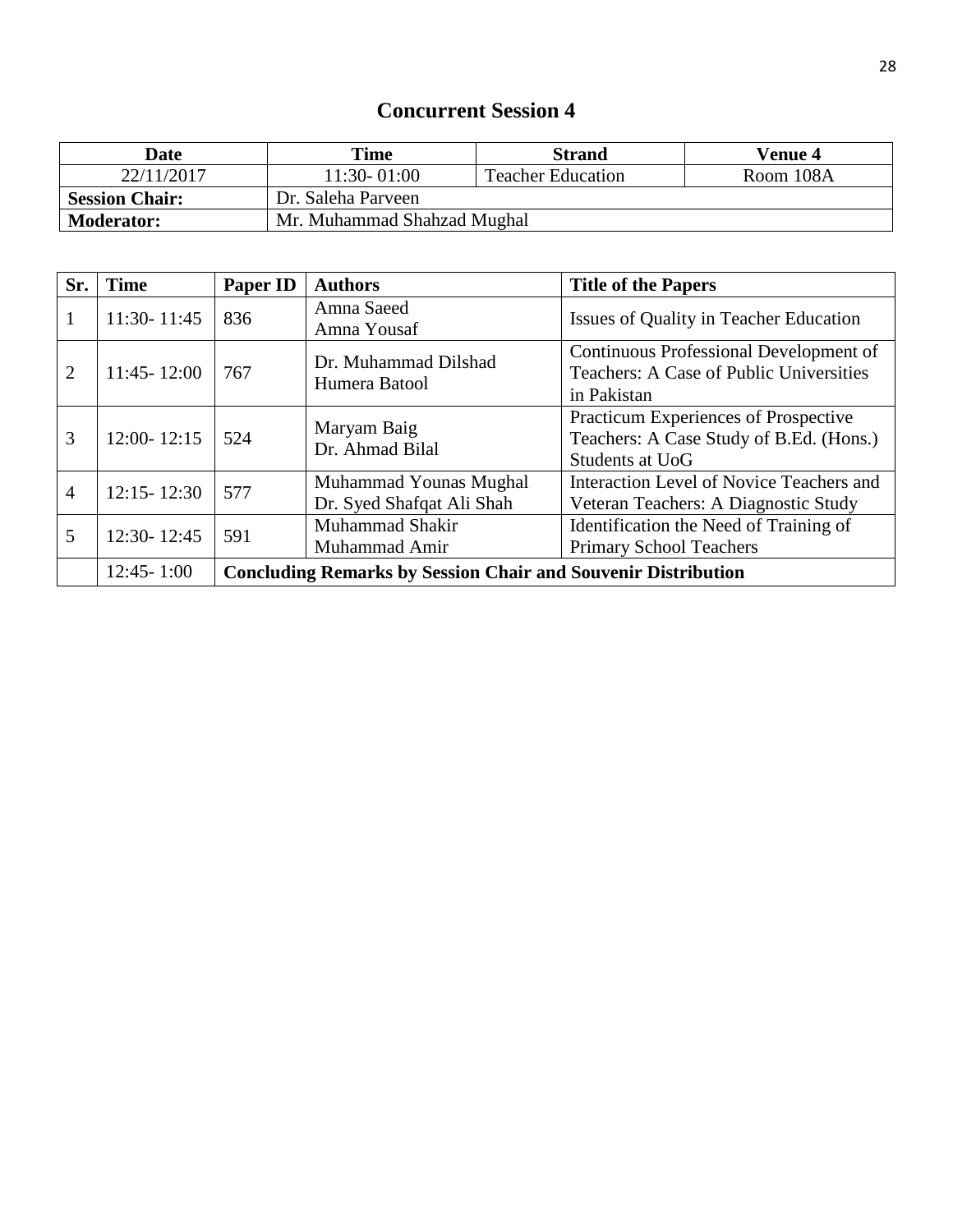| <b>Date</b>           | Time               | <b>Strand</b>              | <b>Venue 5</b> |
|-----------------------|--------------------|----------------------------|----------------|
| 22/11/2017            | 11:30-01:00        | <b>Secondary Education</b> | Room 108       |
| <b>Session Chair:</b> | Dr. Mumtaz Akhtar  |                            |                |
| <b>Moderator:</b>     | Mr. Muhammad Aslam |                            |                |

| Sr.            | <b>Time</b>     | Paper ID                                                             | <b>Authors</b>                                                              | <b>Title of the Papers</b>                                                                                                    |
|----------------|-----------------|----------------------------------------------------------------------|-----------------------------------------------------------------------------|-------------------------------------------------------------------------------------------------------------------------------|
| 1              | $11:30 - 11:45$ | 788                                                                  | Aisha Kanwal                                                                | Impact of overcrowded classrooms on<br>learning                                                                               |
| 2              | $11:45 - 12:00$ | 773                                                                  | Dr. Riffat un Nisa Awan<br>Hafiz Sajjad Ishtiaq                             | The role of Knowledge Sharing in<br>improving Teachers' Performance                                                           |
| 3              | $12:00 - 12:15$ | 453                                                                  | Salma Nazir<br>Ms. Nusrat Ali                                               | Impact of Cramming (Learning Habit) on<br>Learning of Secondary School's Student<br>of Karachi                                |
| $\overline{4}$ | $12:15 - 12:30$ | 520                                                                  | Mobeen Ul Islam<br>Nazish Andleeb<br>Dr. Ahmad Bilal<br><b>Azmat Farooq</b> | Comparison between Educational<br>Managers' and Their Subordinates'<br>Perceptions about Educational Managers'<br>Performance |
| 5              | $12:30 - 12:45$ | 547                                                                  | <b>Steve Warner</b><br>Irfan Ashraf                                         | Contemporary Issues in Secondary<br>Education: The Need for Curriculum and<br><b>Instructional Reform</b>                     |
|                | $12:45 - 1:00$  | <b>Concluding Remarks by Session Chair and Souvenir Distribution</b> |                                                                             |                                                                                                                               |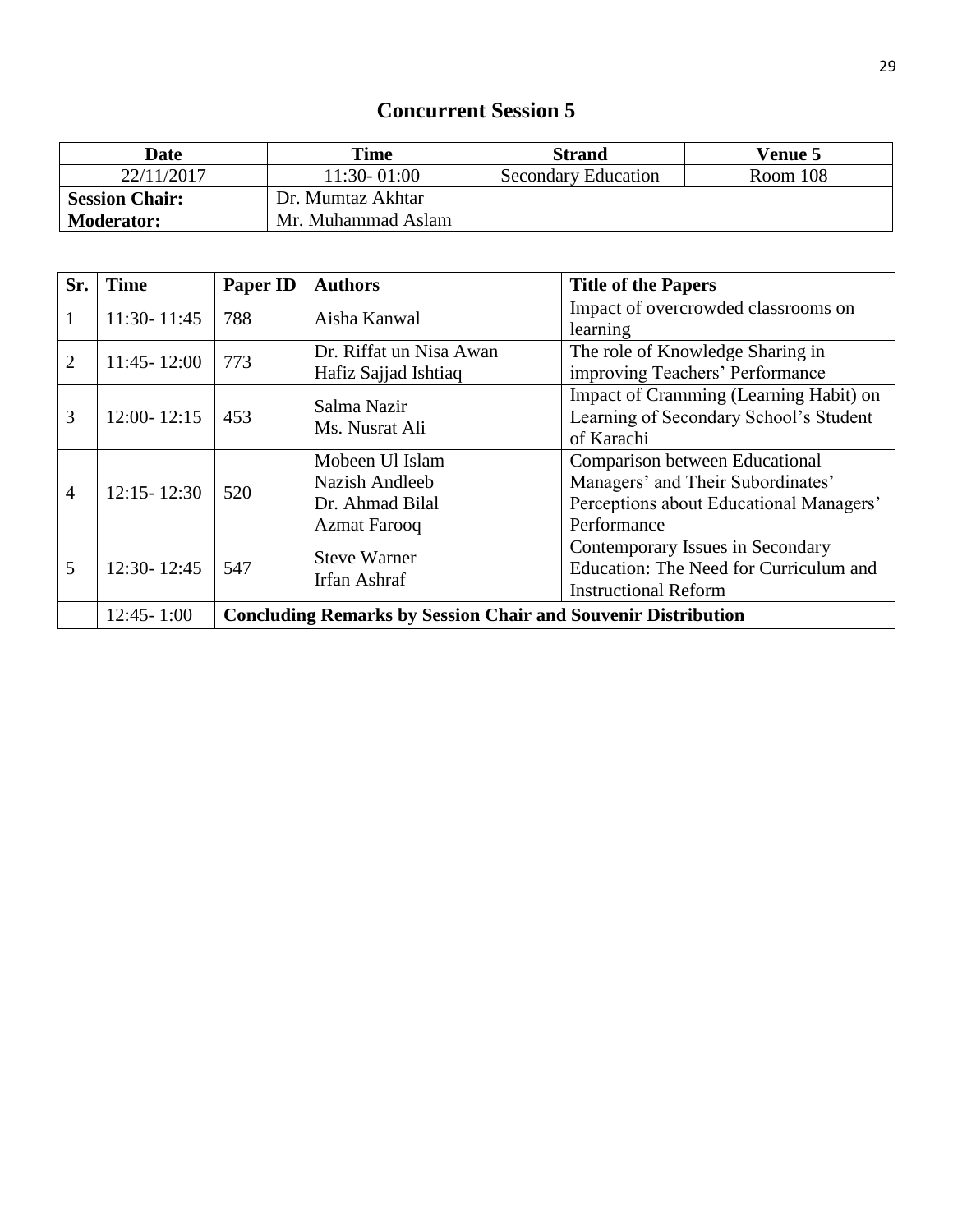| Date                  | Time                       | <b>Strand</b>                 | <b>Venue 6</b> |
|-----------------------|----------------------------|-------------------------------|----------------|
| 22/11/2017            | 11:30-01:00                | <b>Educational Psychology</b> | Room 107       |
| <b>Session Chair:</b> | Dr. Khalid Khursheed       |                               |                |
| <b>Moderator:</b>     | Ms. Tayyaba Muhammad Akram |                               |                |

| Sr.            | <b>Time</b>     | Paper ID                                                             | <b>Authors</b>                       | <b>Title of the Papers</b>                                                                                         |
|----------------|-----------------|----------------------------------------------------------------------|--------------------------------------|--------------------------------------------------------------------------------------------------------------------|
| 1              | $11:30 - 11:45$ | 563                                                                  | Muhammad Abouzar<br>Dr. Saqib Shezad | <b>Investigating Guidance and Counseling</b><br>Services and Development of A Model<br>for Secondary Schools of KP |
| $\overline{2}$ | $11:45 - 12:00$ | 680                                                                  | Shareen Iqbal                        | Availability of Career-related Practices in<br>Pakistani Universities                                              |
| 3              | $12:00 - 12:15$ | 543                                                                  | Nadia Nazir                          | A Comparative Analysis of the Self<br>Esteem of Sighted and Visually Impaired<br><b>School Students</b>            |
| $\overline{4}$ | $12:15 - 12:30$ | 544                                                                  | Shazia Zamir                         | A Comparative Study of Self-Efficacy of<br>Public and Private School Teachers at<br><b>Elementary Level</b>        |
| 5              | $12:30 - 12:45$ | 560                                                                  | Rukhsana Sharif<br>Nadia Nazir       | Gender based analysis of Parenting Styles<br>and Achievement Motivation among<br><b>Secondary School Students</b>  |
|                | $12:45 - 1:00$  | <b>Concluding Remarks by Session Chair and Souvenir Distribution</b> |                                      |                                                                                                                    |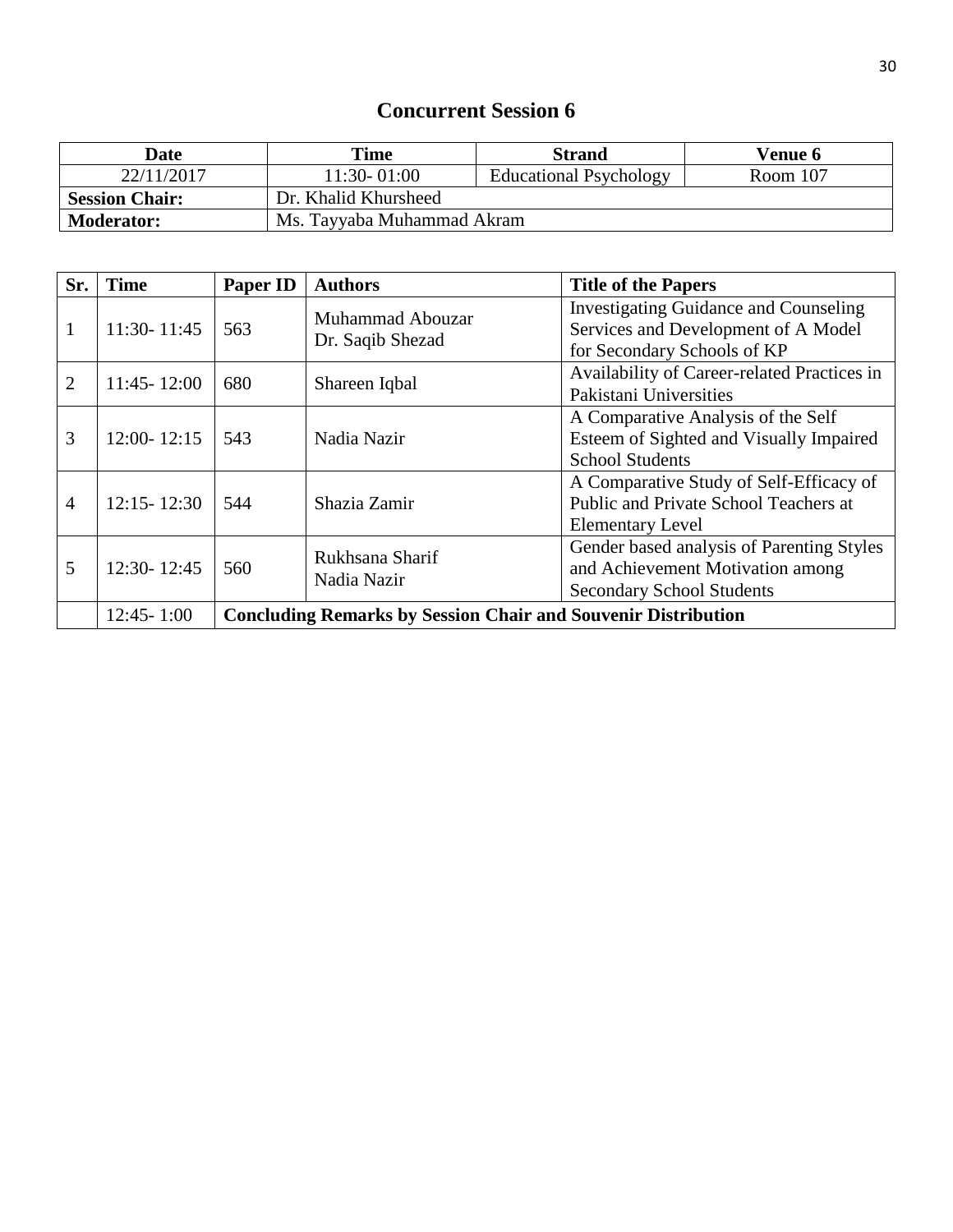| <b>Date</b>           | Time               | <b>Strand</b>                              | Venue 7        |
|-----------------------|--------------------|--------------------------------------------|----------------|
| 22/11/2017            | $11:30 - 01:00$    | Educational Administration<br>& Leadership | Committee Room |
| <b>Session Chair:</b> | Dr. Nasreen Akhtar |                                            |                |
| <b>Moderator:</b>     | Mrs. Tanveer Iqbal |                                            |                |

| Sr.            | <b>Time</b>     | <b>Paper ID</b>                                                      | <b>Authors</b>                                                           | <b>Title of the Papers</b>                                                                                                                                                       |  |
|----------------|-----------------|----------------------------------------------------------------------|--------------------------------------------------------------------------|----------------------------------------------------------------------------------------------------------------------------------------------------------------------------------|--|
| 1              | 11:30-11:45     | 532                                                                  | Dawood Ahmad                                                             | <b>Impact of Professional Training</b>                                                                                                                                           |  |
|                |                 |                                                                      | Rizwan Ullah Khan Niazi                                                  | <b>Competency Programs on School Heads</b>                                                                                                                                       |  |
| $\overline{2}$ | $11:45 - 12:00$ | 559                                                                  | Dr. Safia Urooj<br>Dr. Tayyba Zarif<br>Amina<br>Mr. Ali Gul<br>Mahjabeen | The Role of Leadership in the Quality<br>enhancement of Private Schooling System                                                                                                 |  |
| 3              | 12:00-12:15     | 766                                                                  | Dr. Riffat un Nisa Awan<br>Hafiz Sajjad Ishtiaq                          | An application of MOA Model of<br>Knowledge Sharing in assessing<br>Teachers' Performance considering the<br>role of organizational politics in<br><b>Educational Institutes</b> |  |
| 4              | $12:15 - 12:30$ | 729                                                                  | Fariha Saleem<br>Dr. Tariq Mehmood Ch.                                   | The relationship between teacher<br>empowerment and job satisfaction among<br>secondary school teachers                                                                          |  |
| 5              | 12:30-12:45     | 737                                                                  | Numan Zahid<br>Dr. Tariq Mehmood                                         | A Comparative Study of Aggression<br>among University and Madrasa Students                                                                                                       |  |
|                | $12:45 - 1:00$  | <b>Concluding Remarks by Session Chair and Souvenir Distribution</b> |                                                                          |                                                                                                                                                                                  |  |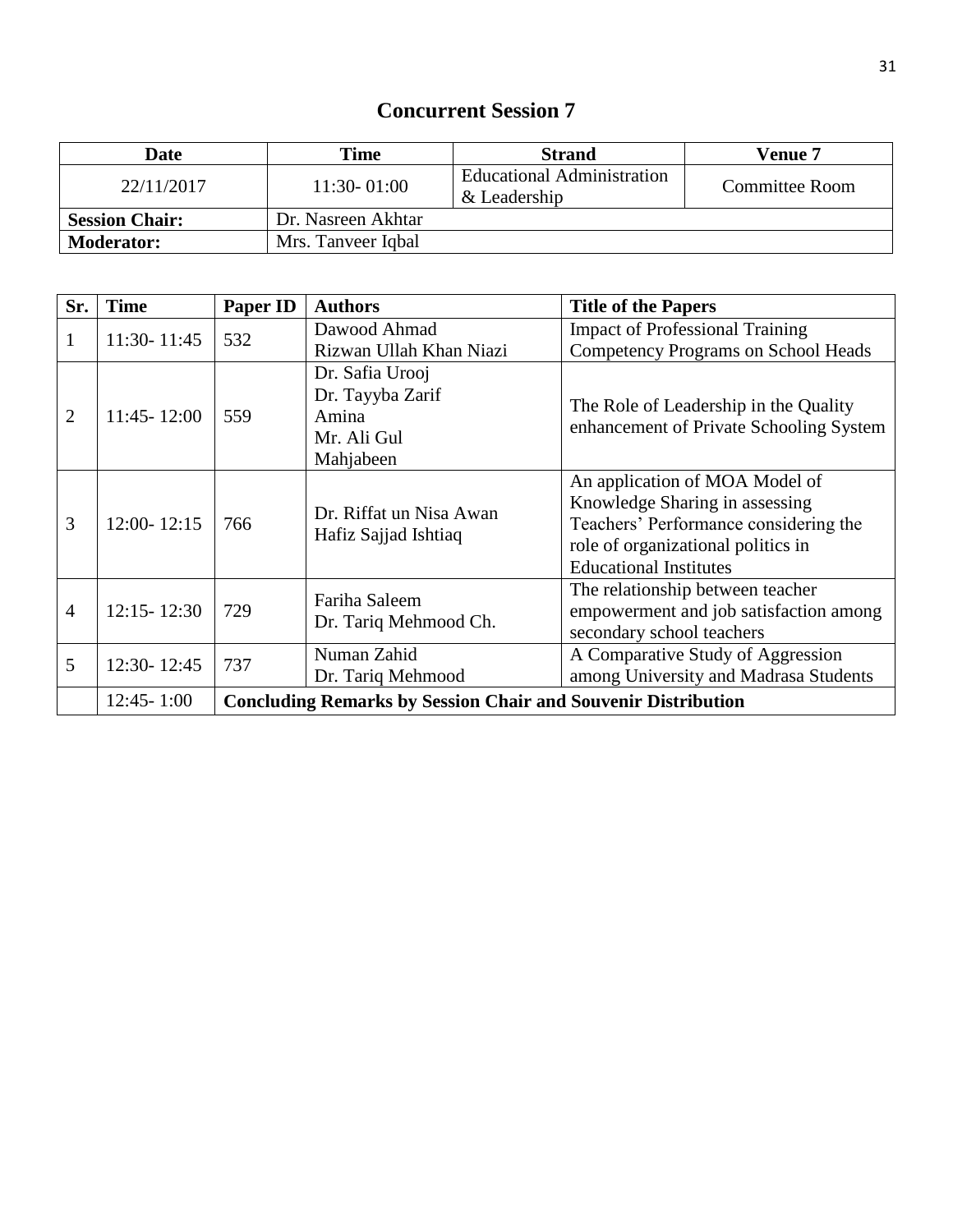| Date                  | Time                  | <b>Strand</b>           | <b>Venue 8</b>       |
|-----------------------|-----------------------|-------------------------|----------------------|
| 22/11/2017            | 11:30-01:00           | <b>ICT</b> in Education | Seminar Room A (275) |
| <b>Session Chair:</b> | Dr. Abdul Ghafoor Ch. |                         |                      |
| <b>Moderator:</b>     | Dr. Obaid Ullah       |                         |                      |

| Sr.            | <b>Time</b>     | <b>Paper ID</b> | <b>Authors</b>                                                      | <b>Title of the Papers</b>             |  |  |
|----------------|-----------------|-----------------|---------------------------------------------------------------------|----------------------------------------|--|--|
| $\mathbf{1}$   |                 | 820             | Muhammad Rizwan Hyder                                               | Industry-Institute Linkages in Public  |  |  |
|                | 11:30-11:45     |                 | Dr. Intizar Hussain Butt                                            | Technical & Vocational Education and   |  |  |
|                |                 |                 | Muhammad Khalid Zubair                                              | Training (Tvet) Sector in Punjab:      |  |  |
|                |                 |                 |                                                                     | Challenges                             |  |  |
| $\overline{2}$ |                 | 455             | <b>Yousaf Khan</b>                                                  | Tech-Knowledgy: Developing A           |  |  |
|                | 11:45-12:00     |                 |                                                                     | Pendulum Model of Pedagogy and         |  |  |
|                |                 |                 |                                                                     | Andragogy in Virtual Learning          |  |  |
|                |                 |                 |                                                                     | <b>Environment Framework</b>           |  |  |
| 3              |                 | 515             | Irfan Ashraf                                                        | Transforming Teacher Education in      |  |  |
|                |                 |                 | Dr. Nabi Bux Jumani                                                 | Pakistan: An Analysis of ICT           |  |  |
|                | $12:00 - 12:15$ |                 | Dr. Azhar Mehmood                                                   | Competencies of Secondary School       |  |  |
|                |                 |                 | Dr. Steve Warner                                                    | <b>Teachers</b>                        |  |  |
|                |                 |                 | Madiha Hafiz                                                        |                                        |  |  |
| $\overline{4}$ |                 | 661             | Jam Muhammad Zafar                                                  | Impact of Information & Communication  |  |  |
|                | $12:15 - 12:30$ |                 |                                                                     | Technologies on University Teacher's   |  |  |
|                |                 |                 |                                                                     | Efficiency and Performance in Public   |  |  |
|                |                 |                 |                                                                     | Sector Universities of Pakistan        |  |  |
| 5              |                 |                 | Ameema Mahroof                                                      | Challenges faced by the teachers       |  |  |
|                | $12:30 - 12:45$ | 449             | Amina Latif                                                         | regarding student assessment at online |  |  |
|                |                 |                 | Dr. Muhammad Saeed                                                  | and distant learning mode              |  |  |
|                | $12:45 - 1:00$  |                 | <b>Concluing Remarks by Session Chair and Souvenir Distribution</b> |                                        |  |  |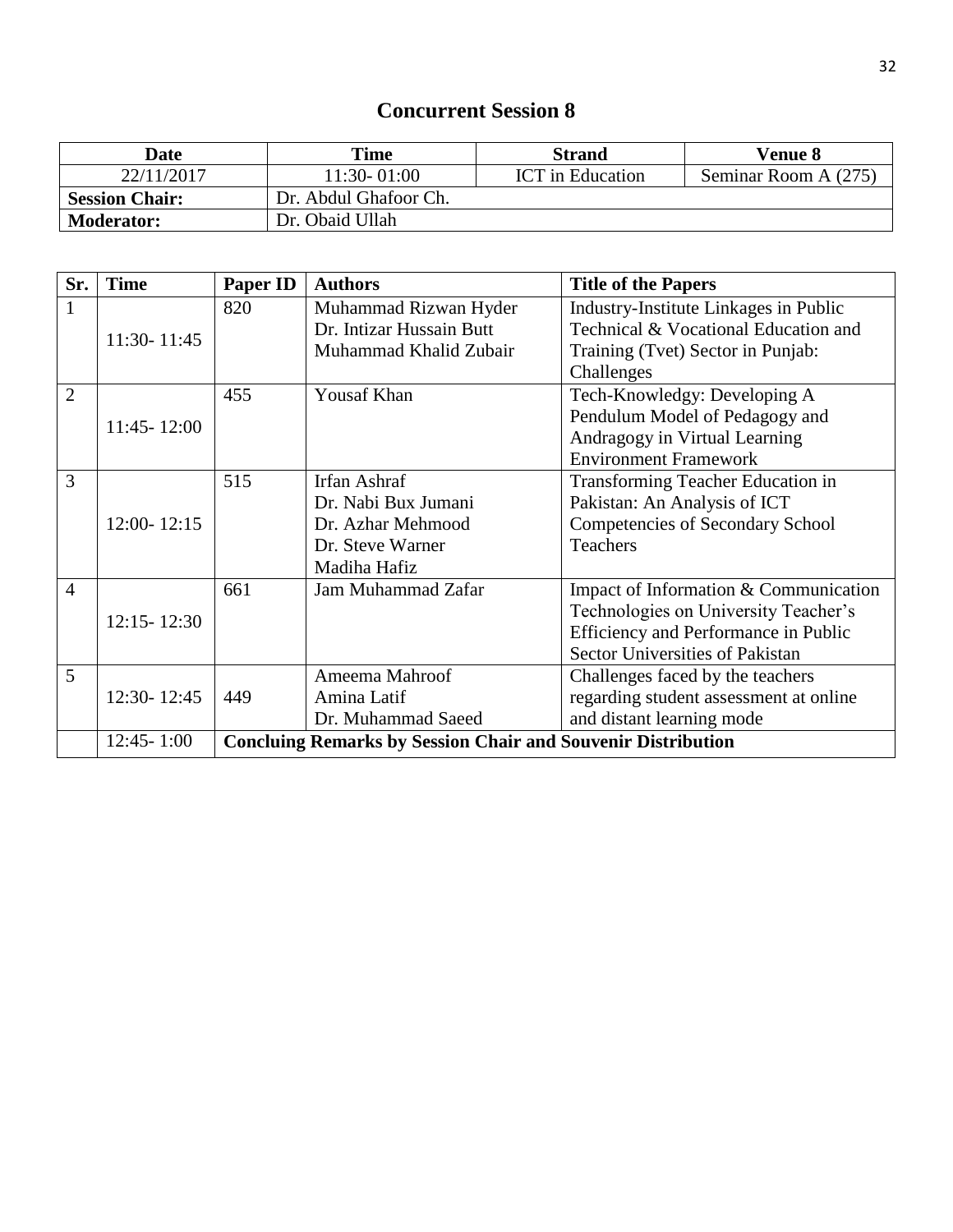| <b>Date</b>           | <b>Time</b>        | <b>Strand</b>                     | Venue 9  |  |  |
|-----------------------|--------------------|-----------------------------------|----------|--|--|
| 22/11/2017            | $11:30 - 01:00$    | Science and Mathematics Education | Room 223 |  |  |
| <b>Session Chair:</b> | Dr. Muhammad Ajmal |                                   |          |  |  |
| <b>Moderator:</b>     | Mrs. Afshan Mumtaz |                                   |          |  |  |

| Sr.            | <b>Time</b>     | <b>Paper ID</b>                                                      | <b>Authors</b>                                                                   | <b>Title of the Papers</b>                                                                             |
|----------------|-----------------|----------------------------------------------------------------------|----------------------------------------------------------------------------------|--------------------------------------------------------------------------------------------------------|
| 1              | $11:30 - 11:45$ | 747                                                                  | Dr. Sajid Ali Yousuf Zai<br>Dr. Kamal Ahmed Soomro                               | An Experimental Study of Science<br>Learning through Interactive Teaching<br>Method                    |
| $\overline{2}$ | $11:45 - 12:00$ | 467                                                                  | Naima Zia<br>Dr. Rizwan Akram Rana                                               | A Study for Developing Critical Thinking<br><b>Skills in Students of Mathematics</b>                   |
| 3              | $12:00 - 12:15$ | 814                                                                  | Huda Saleem<br>Asim Nazir<br>Tayyaba M. Akram<br>H. Mufkkera-Tul-Islam           | Relationship of Science Students' Self-<br>Regulation and Fluid Intelligence at<br>Undergraduate Level |
| $\overline{4}$ | $12:15 - 12:30$ | 809                                                                  | Sana Shahzad<br>Tayyaba M. Akram<br>Huda Saleem<br>Tabinda Arif<br>Sadia Maqsood | Effect of Concept Mapping on 9th grade<br><b>General Science Students</b>                              |
| 5              | $12:30 - 12:45$ | 510                                                                  | Maida Ali                                                                        | To scaffold or Not to Scaffold<br>Mathematics Learning: That is the<br><b>Ouestion</b>                 |
|                | $12:45 - 1:00$  | <b>Concluding Remarks by Session Chair and Souvenir Distribution</b> |                                                                                  |                                                                                                        |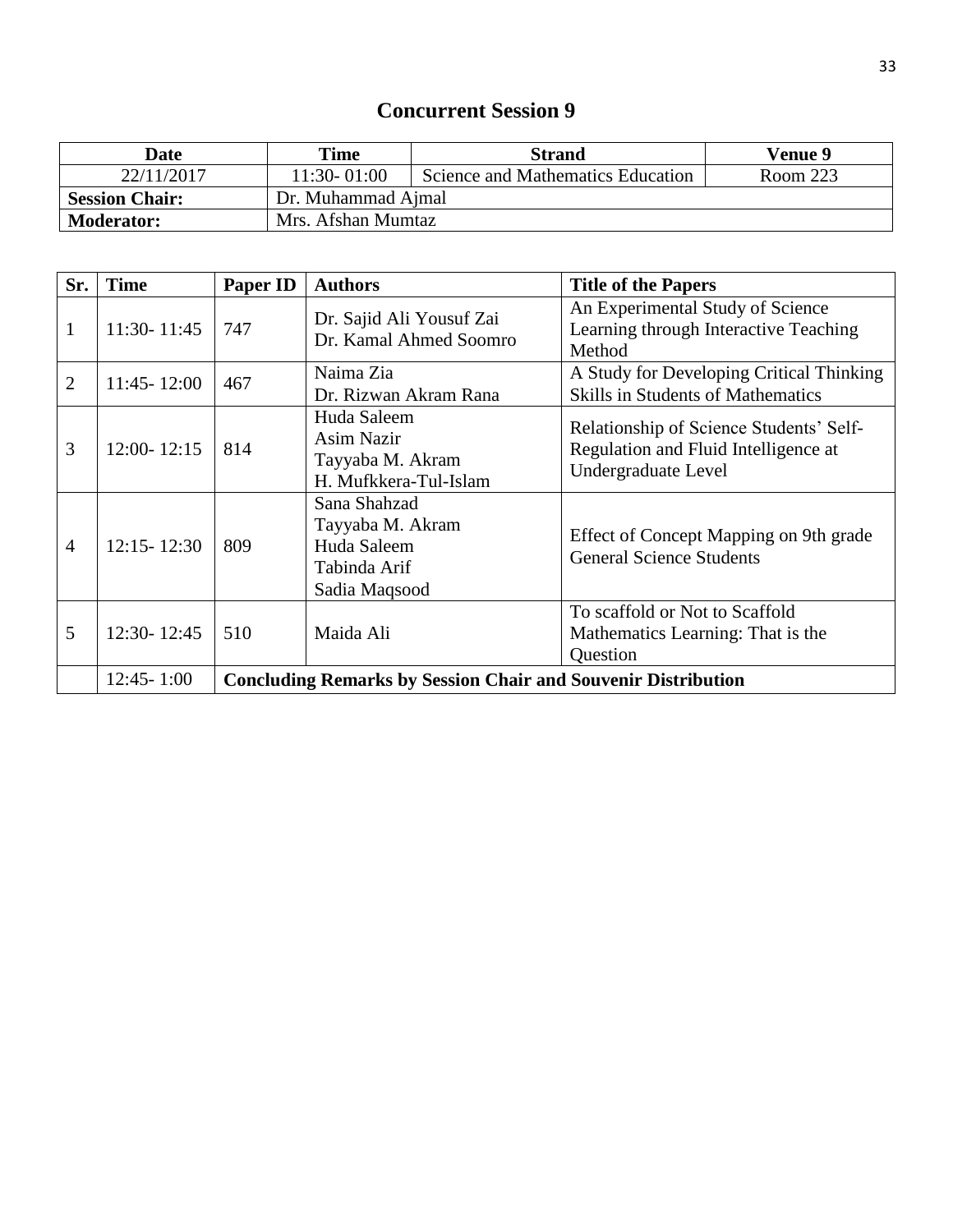| <b>Date</b>           | Time                   | <b>Strand</b>      | <b>Venue 10</b>      |
|-----------------------|------------------------|--------------------|----------------------|
| 22/11/2017            | 11:30-01:00            | Language Education | Seminar Room B (275) |
| <b>Session Chair:</b> | Dr. Sufiana Khatoon    |                    |                      |
| <b>Moderator:</b>     | Dr. Ahmad Sohail Lodhi |                    |                      |

| Sr.            | <b>Time</b>     | <b>Paper ID</b>                                                      | <b>Authors</b>                                                                                     | <b>Title of the Papers</b>                                                                                                   |  |
|----------------|-----------------|----------------------------------------------------------------------|----------------------------------------------------------------------------------------------------|------------------------------------------------------------------------------------------------------------------------------|--|
| $\mathbf{1}$   | 11:30-11:45     | 753                                                                  | Farrukh Kamran<br>Muhammad Salman<br>Saadia Khan<br>Qaiser Suleman<br>Intikhab Alam<br>Gulshan Ara | Assessing English Students attitudes<br>towards BS Program at BS Level in<br><b>District Kohat</b>                           |  |
| $\overline{2}$ | $11:45 - 12:00$ | 690                                                                  | Jamil Akhtar<br>Muhammad Aslam                                                                     | Analyzing the Discourse of Newspaper<br>Ads: A Multimodal Communication of<br>Meaning                                        |  |
| $\overline{3}$ | $12:00 - 12:15$ | 441                                                                  | Ayesha Butt<br>Sameera Ayub Bhatti                                                                 | Perceptions of Pakistani EFL Teachers<br>and Students towards Vocabulary<br>Development Strategies used in EFL<br>classrooms |  |
| $\overline{4}$ | $12:15 - 12:30$ | 728                                                                  | Hina javed<br><b>Shahzad Ahmad</b>                                                                 | Influence of Eternal Factors on Language<br>Teaching                                                                         |  |
| 5              | 12:30-12:45     | 592                                                                  | Muhammad Akram Shakir<br>Aneela Sana Akhtar                                                        | Impact of School Related Factors on<br><b>English Speaking Skill of Elementary</b><br><b>School Students</b>                 |  |
|                | $12:45 - 1:00$  | <b>Concluding Remarks by Session Chair and Souvenir Distribution</b> |                                                                                                    |                                                                                                                              |  |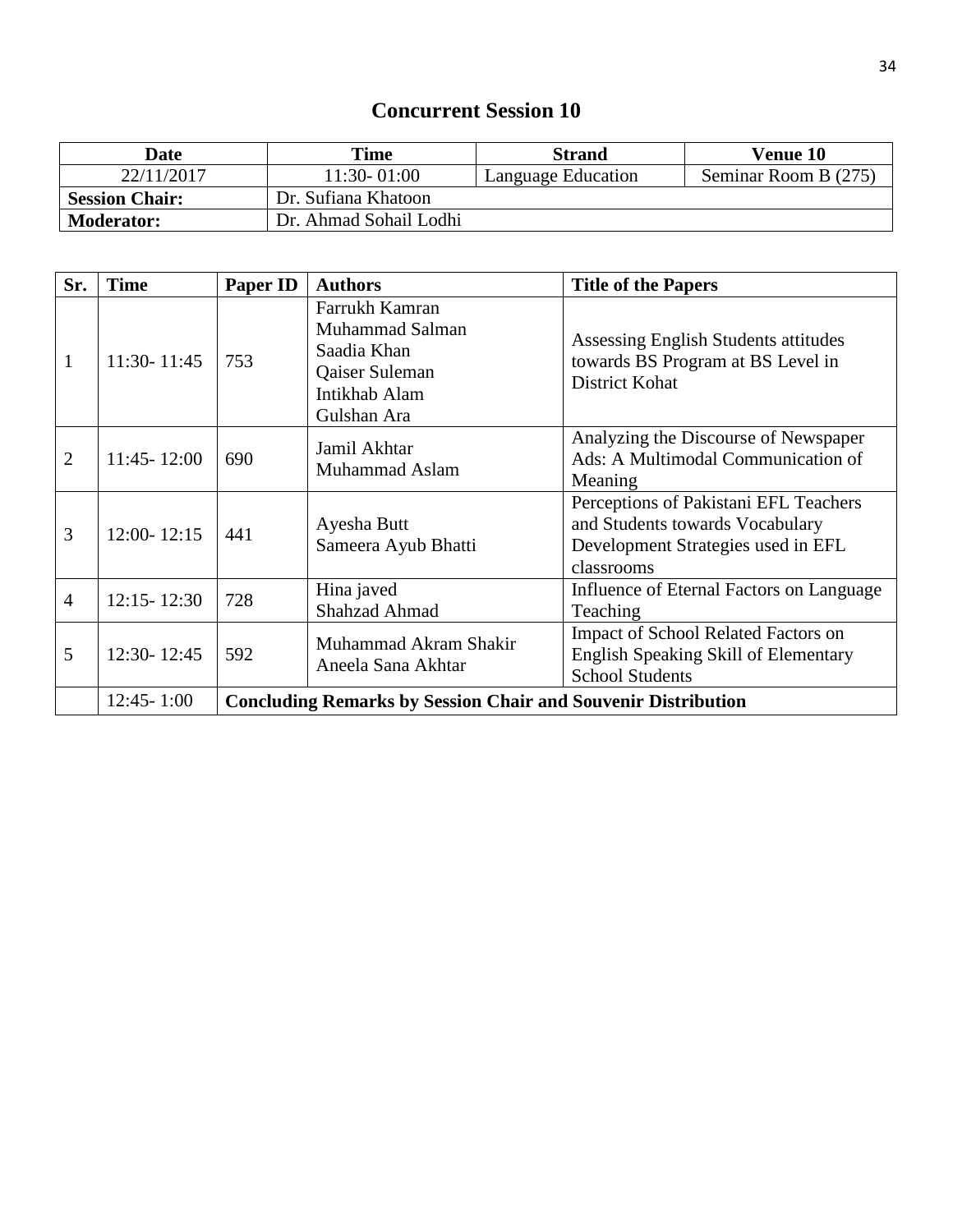| <b>Date</b>           | Time                     | <b>Strand</b>                                 | Venue 11                             |  |
|-----------------------|--------------------------|-----------------------------------------------|--------------------------------------|--|
| 22/11/2017            | $11:30 - 01:00$          | <b>Innovation and Sustainable Development</b> | CR 11 (Room 263)<br>New Building IER |  |
| <b>Session Chair:</b> | Dr. Waseem Qazi          |                                               |                                      |  |
| <b>Moderator:</b>     | Dr Abdul Qayyum Chaudhry |                                               |                                      |  |

| Sr.            | <b>Time</b>     | Paper ID                                                             | <b>Authors</b>                                              | <b>Title of the Papers</b>                                                                                                 |  |
|----------------|-----------------|----------------------------------------------------------------------|-------------------------------------------------------------|----------------------------------------------------------------------------------------------------------------------------|--|
| 1              | 11:30-11:45     | 605                                                                  | Fariha Bibi<br>Dr. Muhammad Uzair<br>Muhammad Iftikhar Alib | Nexus between Research and Teaching:<br>Exploring the Role of Research in<br>Sustainable Development through<br>Education. |  |
| $\overline{2}$ | $11:45 - 12:00$ | 785                                                                  | <b>Andrew Bodmas</b><br><b>EIGBEONAN</b>                    | Sustainability Methods in Teaching the<br>Arch-Design Studio for Uncommon<br>Development                                   |  |
| 3              | $12:00 - 12:15$ | 677                                                                  | Hina Amin<br>Dr. Muhammad Saeed                             | A Case Study to Explore the Religious<br>Beliefs and Socio-Cultural Practices of<br>Transgender in Urban L                 |  |
| $\overline{4}$ | $12:15 - 12:30$ | 805                                                                  | Saba Kousar<br>Dr. Nighat Sana Kirmani                      | Alignment between P21 Framework and<br>Benchmarks of National Curriculum,<br>(2006)                                        |  |
|                | $12:30 - 1:00$  | <b>Concluding Remarks by Session Chair and Souvenir Distribution</b> |                                                             |                                                                                                                            |  |

**Lunch and Prayer Break (1:00 - 1:55)**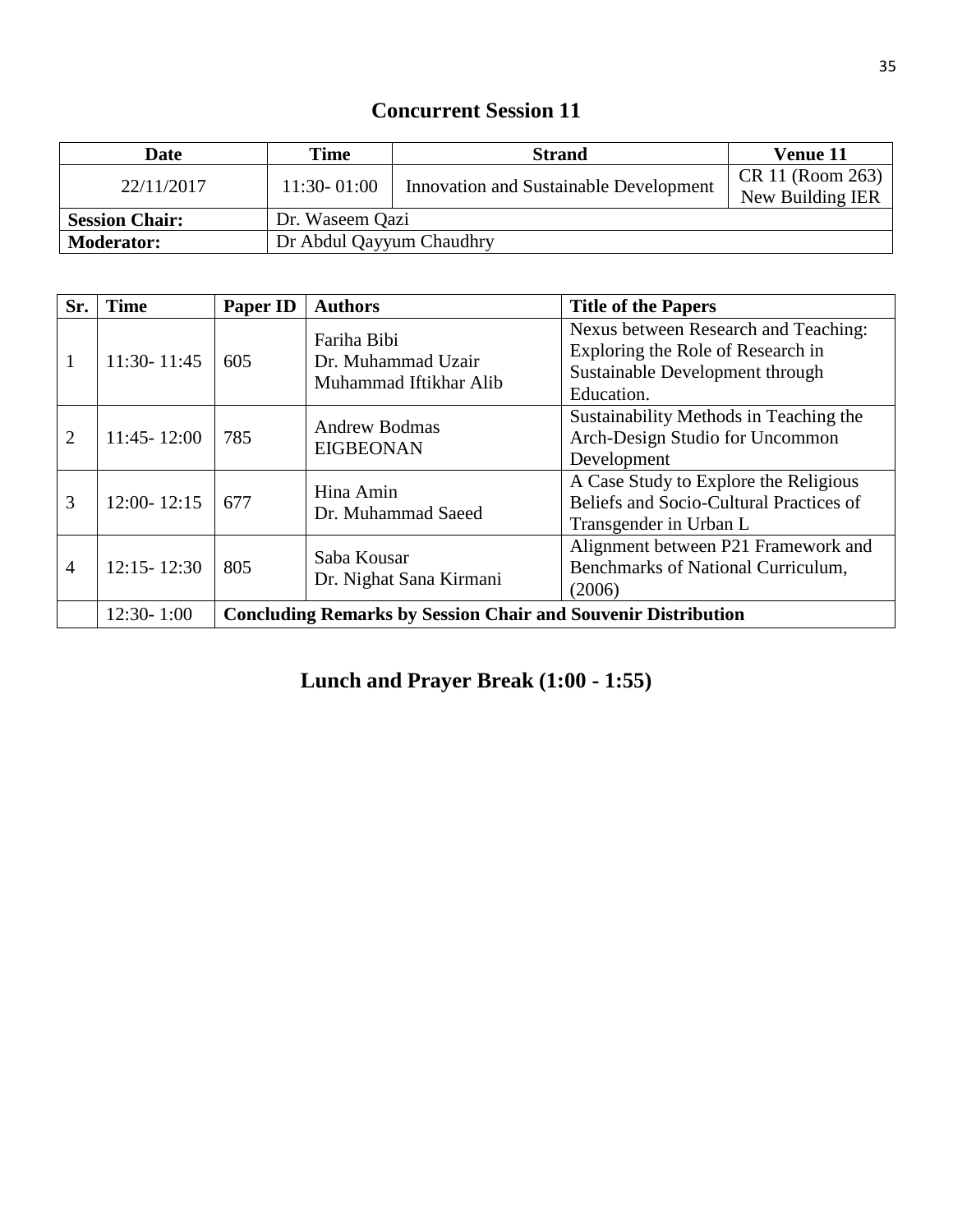# **Plenary Sessions**

|             | <b>Plenary Session1</b> | <b>Plenary Session 2</b> |
|-------------|-------------------------|--------------------------|
| $2:00-2:30$ | Dr. Abdul Hameed        | Dr. Gabrielle            |
|             | (Waheed Shaheed Hall)   | (Room No. 231)           |

| Date                  | Time            | <b>Strand</b>           | Venue 1                   |
|-----------------------|-----------------|-------------------------|---------------------------|
| 22/11/2017            | $02:30 - 04:00$ | <b>Higher Education</b> | Waheed Shaheed Hall (WSH) |
| <b>Session Chair:</b> | Dr. Arshad Ali  |                         |                           |
| <b>Moderator:</b>     | Dr. Effat Alvi  |                         |                           |

| Sr.            | <b>Time</b>                                                                             | Paper ID | <b>Authors</b>                                                                          | <b>Title of the Papers</b>                                                                                                                                         |
|----------------|-----------------------------------------------------------------------------------------|----------|-----------------------------------------------------------------------------------------|--------------------------------------------------------------------------------------------------------------------------------------------------------------------|
| 1              | $02:30 - 02:45$                                                                         | 648      | <b>Imran Hameed</b><br>Tahir Ullah Jan                                                  | Applicability of Management Theory on<br><b>Higher Education</b>                                                                                                   |
| $\overline{2}$ | $02:45 - 03:00$                                                                         | 778      | Rukhshanda Mushtaq<br>Uzma Rehman Khattak<br>Qaiser Suleman Khattak<br>Dr. Abdul Haseeb | Level of Test Anxiety and Its<br>Relationship with Students' Academic<br>Achievement in Public Sector<br>Universities of Peshawar, Khyber<br>Pakhtunkhwa, Pakistan |
| 3              | $03:00 - 03:15$                                                                         | 428      | <b>Mahek Arshad</b><br>Dr. Quratul Ain Hina<br>Dr. Saira Nudrat                         | Determinants of Student's Satisfaction<br>with Campus Facilities at Tertiary Level                                                                                 |
| 4              | $03:15 - 03:30$                                                                         | 519      | Mobeen Ul Islam<br>Kiran Sarfraz<br>Dr. Syed Shafqat Ali Shah                           | <b>Effect of University Environment on</b><br><b>Students' Anxiety Level</b>                                                                                       |
| 5              | $03:30 - 03:45$                                                                         | 703      | Ryma Najam<br>Prof. Dr. Rizwan Akram Rana                                               | Relationship between Students' Attitudes<br>towards Biology, Classroom Learning<br>Environment, and Academic<br>Achievement at Undergraduate Level                 |
|                | <b>Concluding Remarks by Session Chair and Souvenir Distribution</b><br>$03:45 - 04:00$ |          |                                                                                         |                                                                                                                                                                    |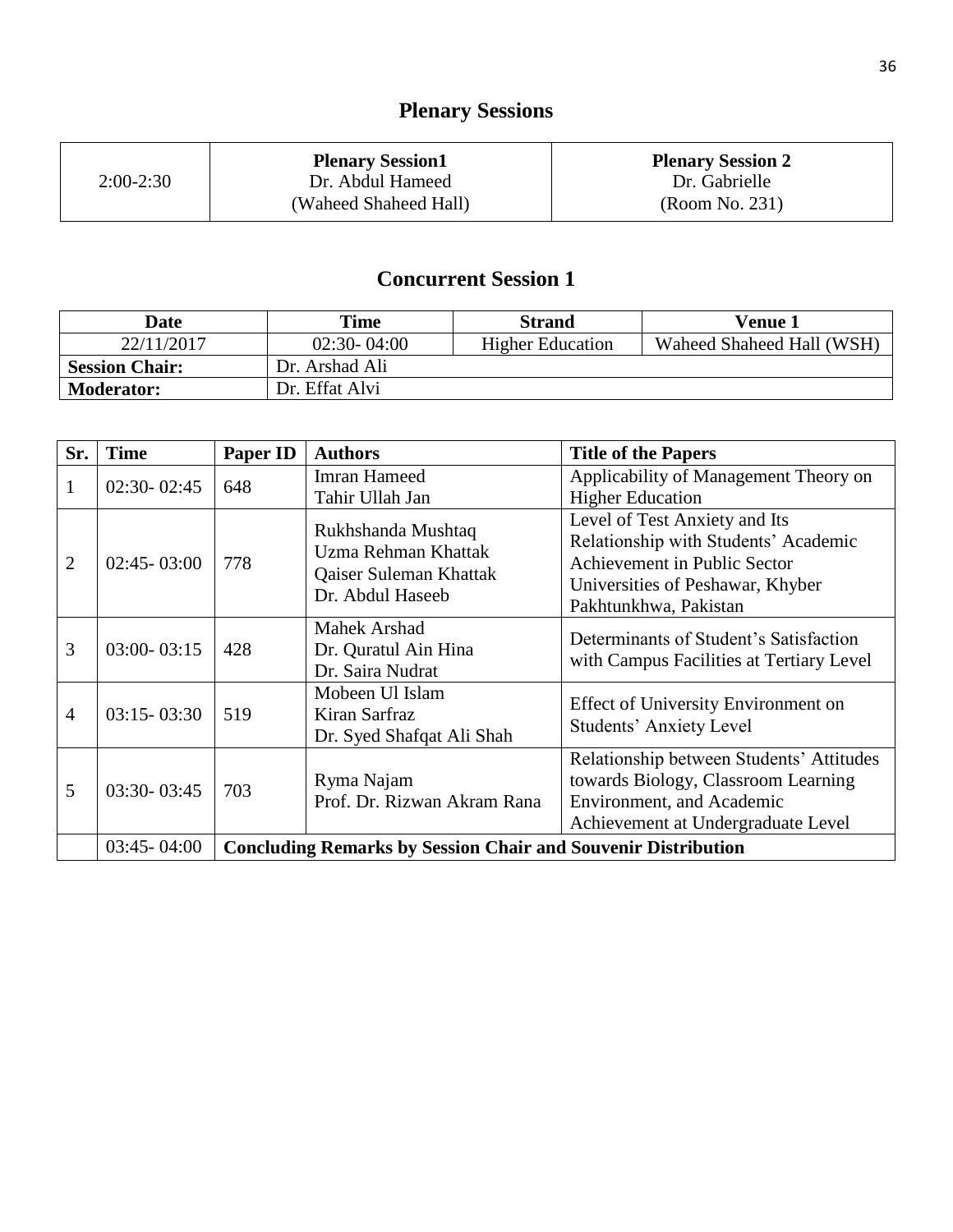| Date                  | Time                  | <b>Strand</b>           | <b>Venue 2</b> |
|-----------------------|-----------------------|-------------------------|----------------|
| 22/11/2017            | $02:30 - 04:00$       | <b>Higher Education</b> | Room 112       |
| <b>Session Chair:</b> | Dr. Nabi Bux Xumani   |                         |                |
| <b>Moderator:</b>     | Dr. Tariq Mahmood Ch. |                         |                |

| Sr.                               | <b>Time</b>                                                                             | Paper ID | <b>Authors</b>                          | <b>Title of the Papers</b>                     |
|-----------------------------------|-----------------------------------------------------------------------------------------|----------|-----------------------------------------|------------------------------------------------|
| 1                                 | $02:30 - 02:45$                                                                         | 714      | Muhammad Waqar                          | A Cross-Sectional Survey on Study              |
|                                   |                                                                                         |          | Dr. Muhammad Saeed                      | <b>Habits of University Students</b>           |
|                                   |                                                                                         |          | Shaheen Tufail                          | Preparedness of Teachers for                   |
| $\overline{2}$<br>$02:45 - 03:00$ | 719                                                                                     |          | Incorporating the Values of Sustainable |                                                |
|                                   |                                                                                         |          | Ayaz Muhammad Khan                      | Development in their Lecture Contents          |
| 3                                 | $03:00 - 03:15$                                                                         | 720      | Muhammad Waqar                          | Perception of the Scholars in Grading          |
|                                   |                                                                                         |          | Dr. Shafiq-ur-Rehman                    | <b>Individual Performance</b>                  |
|                                   |                                                                                         |          | Sehrish Khan                            | <b>Education for Sustainable Development</b>   |
| $\overline{4}$                    | $03:15 - 03:30$                                                                         | 743      | Dr. Ayaz Muhammad Khan                  | <b>Opportunities for Prospective Teachers:</b> |
|                                   |                                                                                         |          |                                         | <b>Opinions and Future Prospects</b>           |
|                                   |                                                                                         |          |                                         | Reviewing the Philosophical Shifts in          |
| 5                                 | $03:30 - 03:45$                                                                         | 768      | Asma Majeed                             | Gender Equality and Higher Education of        |
|                                   |                                                                                         |          |                                         | Pakistan                                       |
|                                   | <b>Concluding Remarks by Session Chair and Souvenir Distribution</b><br>$03:45 - 04:00$ |          |                                         |                                                |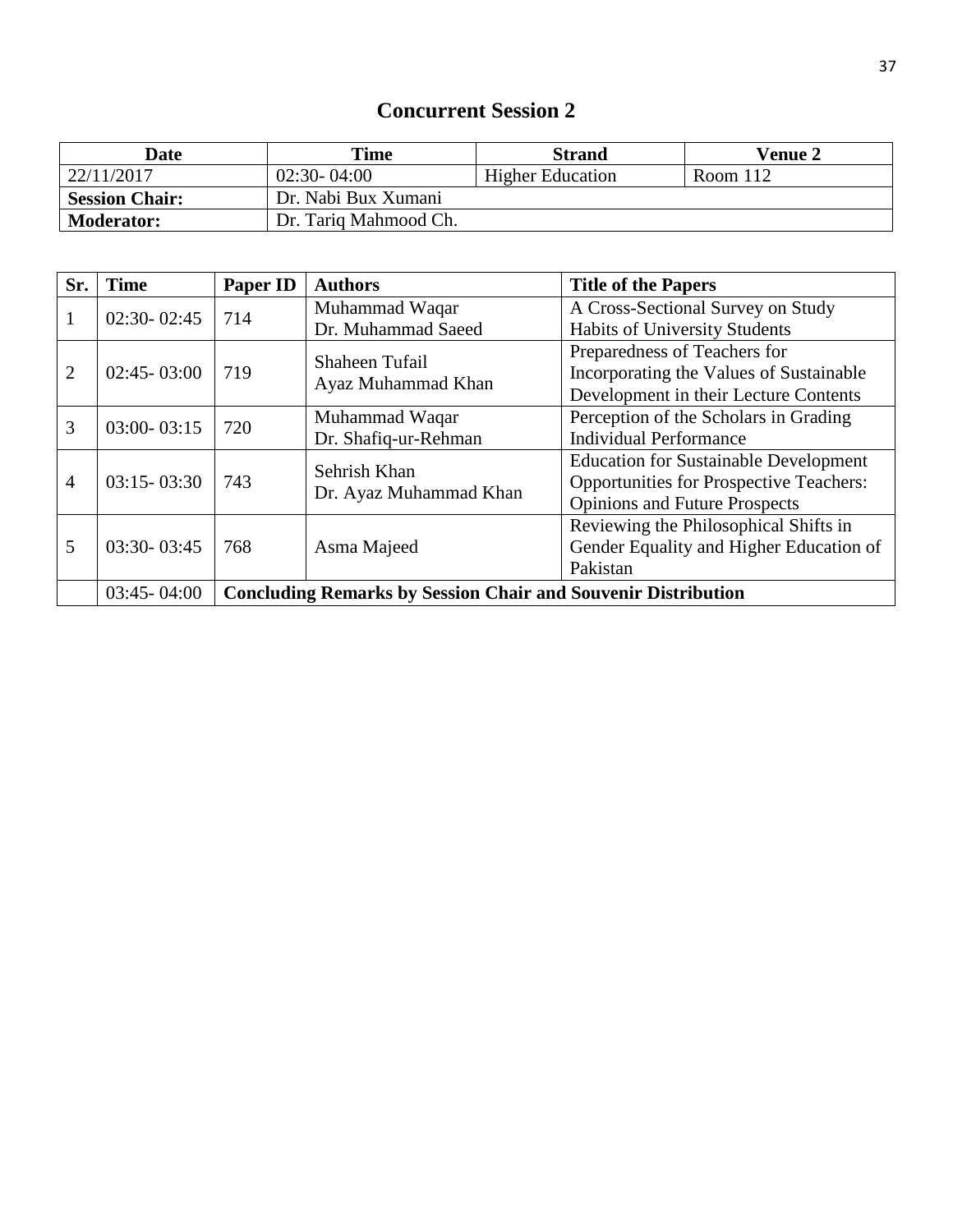| <b>Date</b>                                             | Time             | <b>Strand</b>                 | <b>Venue 3</b> |
|---------------------------------------------------------|------------------|-------------------------------|----------------|
| 22/11/2017                                              | $02:30 - 04:00$  | Special & Inclusive Education | Room 109       |
| <b>Session Chair:</b>                                   | Dr. Abdul Hameed |                               |                |
| Dr. Syed kaleem Ullah Shah Bukhari<br><b>Moderator:</b> |                  |                               |                |

| Sr.            | <b>Time</b>     | Paper ID                                                             | <b>Authors</b>                                                          | <b>Title of the Papers</b>                                                                                        |
|----------------|-----------------|----------------------------------------------------------------------|-------------------------------------------------------------------------|-------------------------------------------------------------------------------------------------------------------|
| 1              | $02:30 - 02:45$ | 684.                                                                 | Abida Zahid<br>Farzana Inayat                                           | Predictors of Job Satisfaction among<br>Special Education Teachers Working in<br><b>Public and Private Sector</b> |
| $\overline{2}$ | $02:45 - 03:00$ | 698                                                                  | Amna Arif<br><b>Iram Rasheed</b>                                        | Married Life Adjustment Experiences of<br>Couples with Hearing Impairment: A<br>Gendered-Comparative Study        |
| 3              | $03:00 - 03:15$ | 748                                                                  | Tahira Ghafoor<br>Dr. Ghulam Fatima<br>Dr. Misbah Malik                 | Issues in Social adjustment of Children<br>with Cerebral Palsy at School level                                    |
| $\overline{4}$ | $03:15 - 03:30$ | 775                                                                  | Muhammad Shahid Shah<br>Akram Maqbool<br>Ali Irfan<br>Dr. Samina Ashraf | Success Stories of Persons with Visual<br>Impairment                                                              |
|                | $03:30 - 04:00$ | <b>Concluding Remarks by Session Chair and Souvenir Distribution</b> |                                                                         |                                                                                                                   |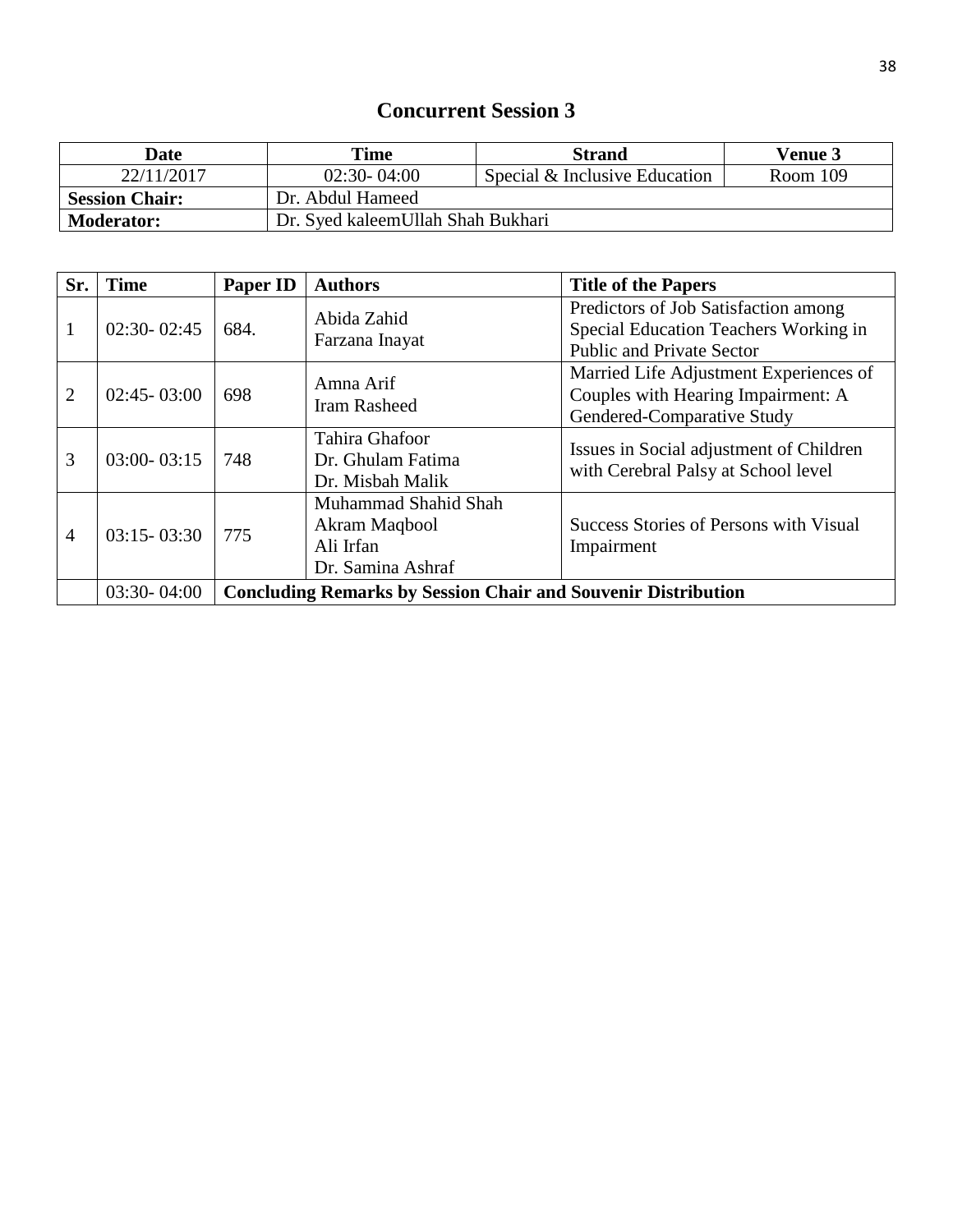| <b>Date</b>           | Time                     | <b>Strand</b>                    | Venue 4   |
|-----------------------|--------------------------|----------------------------------|-----------|
| 22/11/2017            | $02:30 - 04:00$          | Special & Inclusive<br>Education | Room 108A |
| <b>Session Chair:</b> | Dr. Iftikha Ahmad Baig   |                                  |           |
| <b>Moderator:</b>     | Dr. Muhammad Amir Hashmi |                                  |           |

| Sr.            | <b>Time</b>     | Paper ID                                                             | <b>Authors</b>                     | <b>Title of the Papers</b>               |
|----------------|-----------------|----------------------------------------------------------------------|------------------------------------|------------------------------------------|
|                |                 |                                                                      | Madiha Shafique                    | Views of Teachers about the Sensory      |
| 1              | $02:30 - 02:45$ | 833                                                                  | Dr. Hina Fazil                     | Issues among the Children with Autism    |
|                |                 |                                                                      | Dr. Maria sohaib Qureshi           | Spectrum Disorders Living in the Lahore  |
|                |                 |                                                                      | Gulshan                            | City                                     |
|                |                 |                                                                      |                                    | Social Paradigm a barrier to Inclusive   |
| 2              | $02:45 - 03:00$ | 438                                                                  | <b>Tabita Victor</b>               | Education toward Female Disability in    |
|                |                 |                                                                      |                                    | Pakistan                                 |
|                |                 | 541                                                                  | <b>Faisal Anis</b><br>Mehwish Khan | Peers Perception of Student with         |
| 3              | $03:00 - 03:15$ |                                                                      |                                    | Disabilities in Inclusive Setup at       |
|                |                 |                                                                      |                                    | University Level                         |
| $\overline{4}$ | $03:15 - 03:30$ | 583                                                                  | Hina Fazil                         | <b>Usefulness of Inclusive Education</b> |
|                |                 |                                                                      | Mehwish Ahsen                      | <b>Trainings Perceived by Teachers</b>   |
|                |                 |                                                                      |                                    | Implementation of Inclusive Education: A |
| 5              | $03:30 - 03:45$ | 681                                                                  | Asmaa Nouman                       | Challenging Task for General School      |
|                |                 |                                                                      |                                    | Administrators                           |
|                | $03:45 - 04:00$ | <b>Concluding Remarks by Session Chair and Souvenir Distribution</b> |                                    |                                          |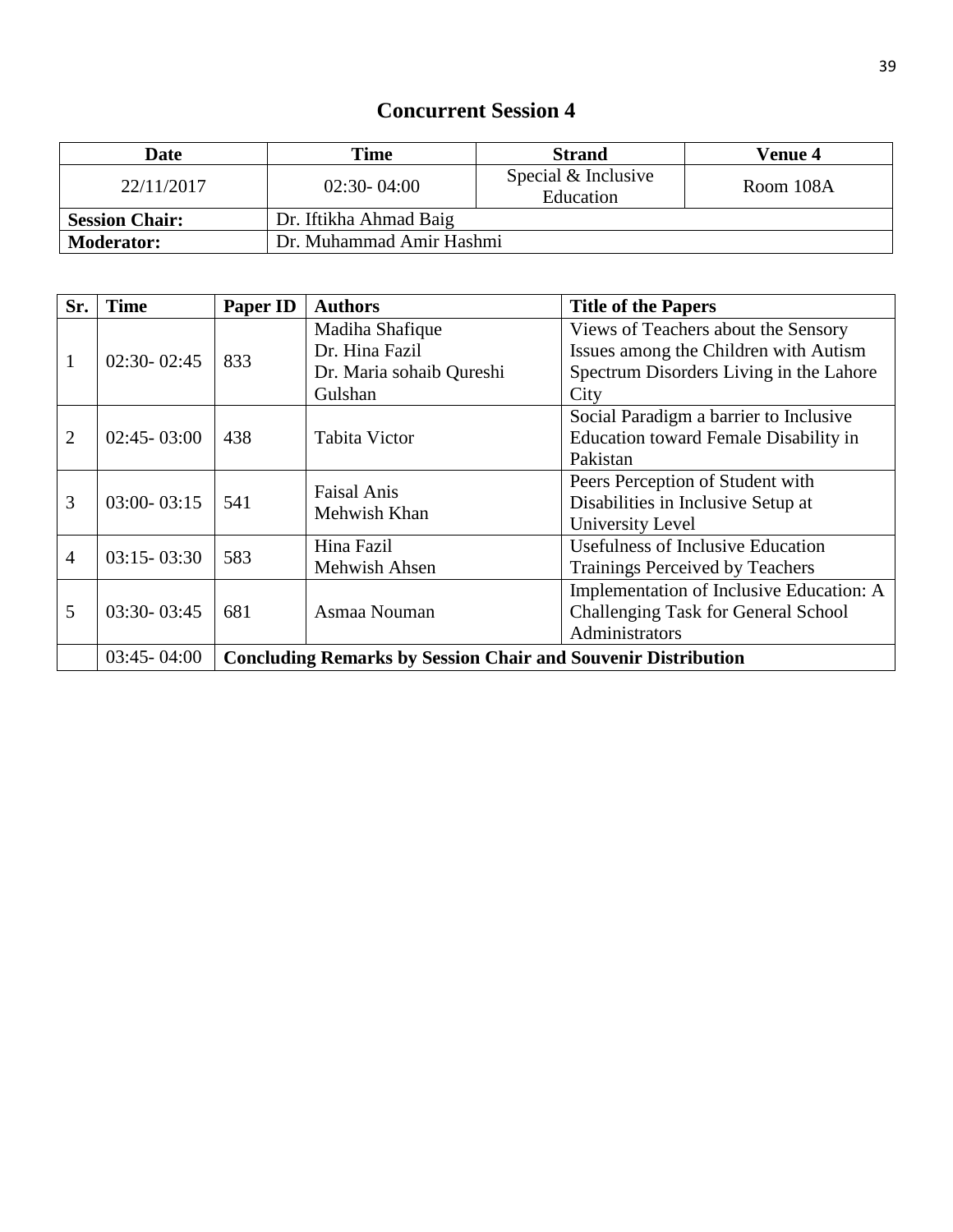| <b>Date</b>           | Time                | <b>Strand</b>            | <b>Venue 5</b> |
|-----------------------|---------------------|--------------------------|----------------|
| 22/11/2017            | $02:30 - 04:00$     | <b>Teacher Education</b> | Room 108       |
| <b>Session Chair:</b> | Dr. Khalid Khurshid |                          |                |
| <b>Moderator:</b>     | Dr. Aroona Hashmi   |                          |                |

| Sr.            | <b>Time</b>                                                                             | <b>Paper ID</b> | <b>Authors</b>                                                                 | <b>Title of the Papers</b>                                                                                                              |
|----------------|-----------------------------------------------------------------------------------------|-----------------|--------------------------------------------------------------------------------|-----------------------------------------------------------------------------------------------------------------------------------------|
| 1              | $02:30 - 02:45$                                                                         | 479             | <b>Yousaf Khan</b>                                                             | <b>Education for Sustainable Development:</b><br>Safeguarding Heritage for Peace, Social<br><b>Cohesion and Sustainable Development</b> |
| $\overline{2}$ | $02:45 - 03:00$                                                                         | 473             | Obaid Ullah<br>Maryam                                                          | Impact of Down and Up time of teaching<br>on academic development of students                                                           |
| 3              | $03:00 - 03:15$                                                                         | 757             | Dr. Muhammad Khalid<br>Mahmood<br>Prof. Dr. Muhammad Ramzan<br>Dr. Javed Iqbal | Comparison of English Teaching and<br>Learning Practices in Public and Private<br>Public Schools of Punjab                              |
| $\overline{4}$ | $03:15 - 03:30$                                                                         | 745             | Dr. Sajid Ali Yousuf Zai<br>Dr. Sadaf Zamir Ahmed                              | Confirmatory Factor Analysis of Urdu<br>version of Teachers' Sense of Efficacy<br>Scale                                                 |
| 5              | $03:30 - 03:45$                                                                         | 691             | Aqeela Rashid<br>Zara Khan                                                     | <b>Classroom Management Strategies:</b><br>Teachers' Perception about the Frequency<br>and Usefulness at Secondary Level                |
|                | $03:45 - 04:00$<br><b>Concluding Remarks by Session Chair and Souvenir Distribution</b> |                 |                                                                                |                                                                                                                                         |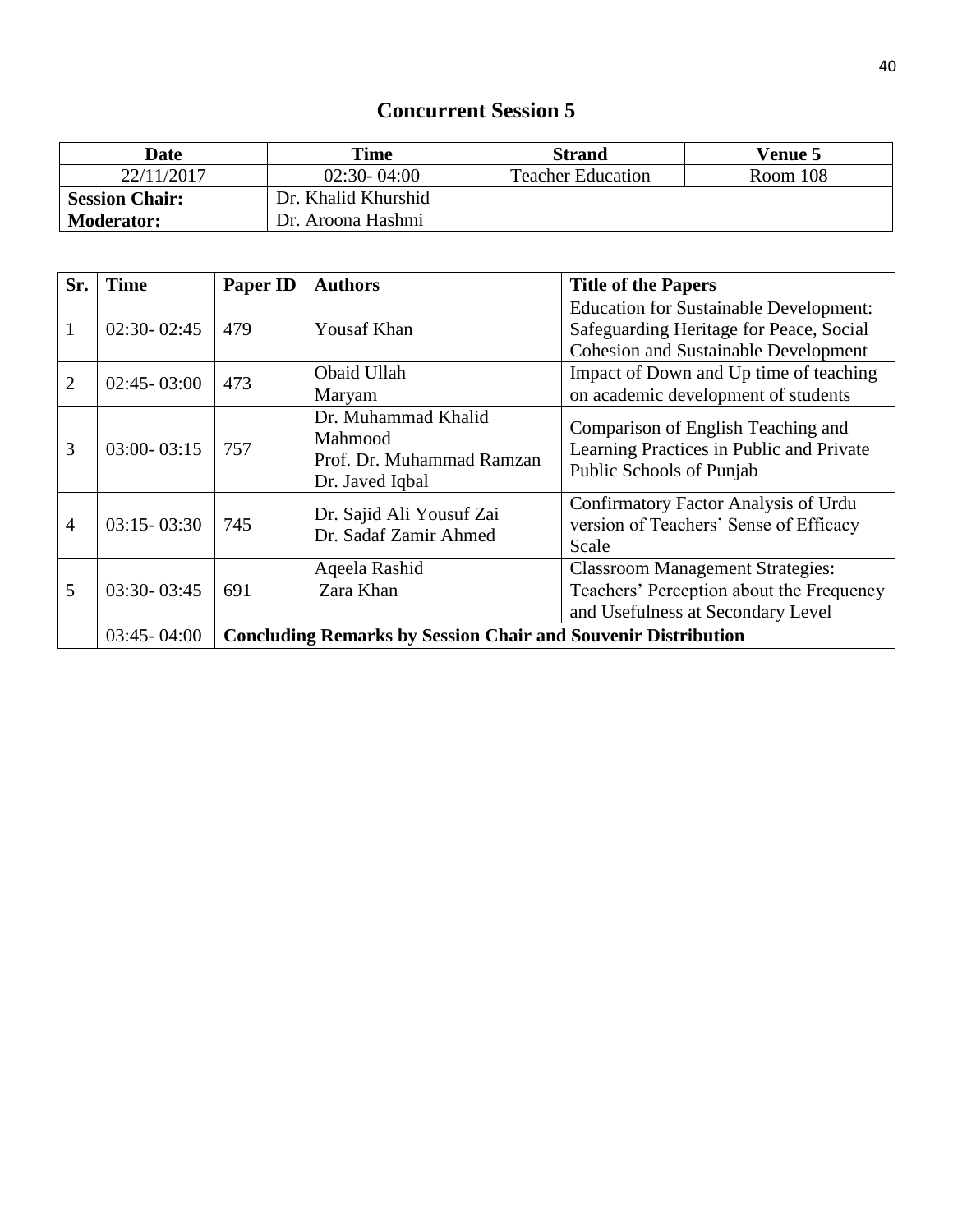| <b>Date</b>           | Time                    | <b>Strand</b>              | Venue 6  |
|-----------------------|-------------------------|----------------------------|----------|
| 22/11/2017            | $02:30 - 04:00$         | <b>Secondary Education</b> | Room 107 |
| <b>Session Chair:</b> | Dr. Abid Hussain Ch.    |                            |          |
| <b>Moderator:</b>     | Dr. Nighat Sana Kirmani |                            |          |

| Sr.            | <b>Time</b>     | Paper ID                                                             | <b>Authors</b>                                                                         | <b>Title of the Papers</b>                                                                            |
|----------------|-----------------|----------------------------------------------------------------------|----------------------------------------------------------------------------------------|-------------------------------------------------------------------------------------------------------|
| $\mathbf{1}$   | $02:30 - 02:45$ | 521                                                                  | Mobeen Ul Islam<br><b>Azmat Farooq</b><br>Dr. Ahmad Bilal<br>Dr. Syed Shafqat Ali Shah | Comparison of Secondary School Heads'<br><b>Leadership Qualities</b>                                  |
| $\overline{2}$ | $02:45 - 03:00$ | 569                                                                  | Taj Akbar<br>Shakeel Iqbal<br>Dr. M. Younes                                            | Level of Awareness among Secondary<br>School Teachers and their perception<br>regarding Child Rights  |
| 3              | $03:00 - 03:15$ | 578                                                                  | Muhammad Uzair-ul-Hassan<br>Imran Latif<br><b>Iram Parveen</b>                         | Analysis of Educational Opportunities for<br>Juveniles in Jails of the Punjab                         |
| $\overline{4}$ | $03:15 - 03:30$ | 678                                                                  | <b>Muhammad Muneeb</b><br>Dr. Syed Manzar-Abbas                                        | Secondary Students' Perceptions about<br>Math Teachers' Teaching Methods: A<br>Descriptive Inquiry    |
| 5              | $03:30 - 03:45$ | 687                                                                  | Sayeda Mehvish Dildar<br>Nazia Noureen Saif                                            | Role of Teachers in Promoting Religious<br>Harmony and Tolerance Among Students<br>at Secondary Level |
|                | $03:45 - 04:00$ | <b>Concluding Remarks by Session Chair and Souvenir Distribution</b> |                                                                                        |                                                                                                       |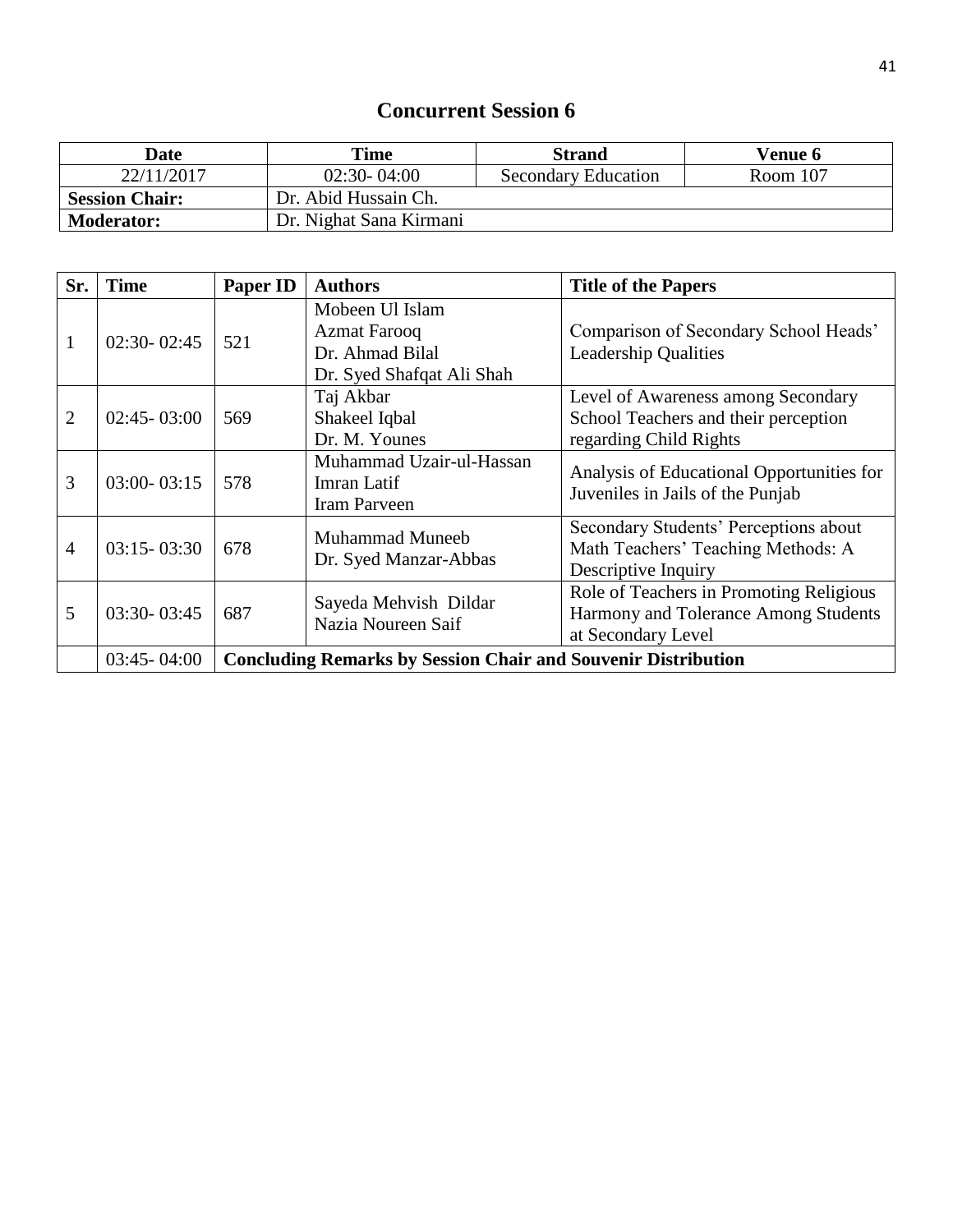| Date                  | Time              | <b>Strand</b>                 | <b>Venue 7</b>        |
|-----------------------|-------------------|-------------------------------|-----------------------|
| 22/11/2017            | $02:30 - 04:00$   | <b>Educational Psychology</b> | <b>Committee Room</b> |
| <b>Session Chair:</b> | Dr. John Buchanan |                               |                       |
| <b>Moderator:</b>     | Dr. Abida Nasreen |                               |                       |

| Sr.                               | <b>Time</b>     | Paper ID                                                             | <b>Authors</b>                 | <b>Title of the Papers</b>                     |
|-----------------------------------|-----------------|----------------------------------------------------------------------|--------------------------------|------------------------------------------------|
|                                   |                 |                                                                      | Nusrat Ali                     | Psychological Effects of reward and            |
| 1                                 | $02:30 - 02:45$ | 446                                                                  | Ms. Salma Nazir                | punishment as modifiers of secondary           |
|                                   |                 |                                                                      | Dr. Muhammad Saleem Khan       | students' classroom behavior                   |
|                                   |                 | 534                                                                  | Dawood Ahmad                   | Effect of Parental Involvement on              |
| $\overline{2}$<br>$02:45 - 03:00$ |                 |                                                                      | Zubaida Akhtar                 | <b>Students Performance at Secondary Level</b> |
| 3                                 | $03:00 - 03:15$ | 535                                                                  | Dawood Ahmad                   | Bullying Behavior of Secondary School          |
|                                   |                 |                                                                      | Sidra Javed                    | <b>Students</b>                                |
|                                   |                 |                                                                      |                                | Metacognitive Awareness and Its                |
| $\overline{4}$                    | $03:15 - 03:30$ | 516                                                                  | Sara Sadiq<br>Dr. Zahida Habib | Relationship with University Student's         |
|                                   |                 |                                                                      |                                | Academic Achievement                           |
|                                   |                 |                                                                      |                                | Use of Corporal Punishment, Its Causes         |
| 5                                 | $03:30-3:45$    | 825                                                                  |                                | and Effect on Elementary Students'             |
|                                   |                 |                                                                      | Saeeda Majeed                  | Academic Performance and Personality           |
|                                   |                 |                                                                      |                                | Development at District Lahore, Pakistan       |
|                                   | $3:45 - 04:00$  | <b>Concluding Remarks by Session Chair and Souvenir Distribution</b> |                                |                                                |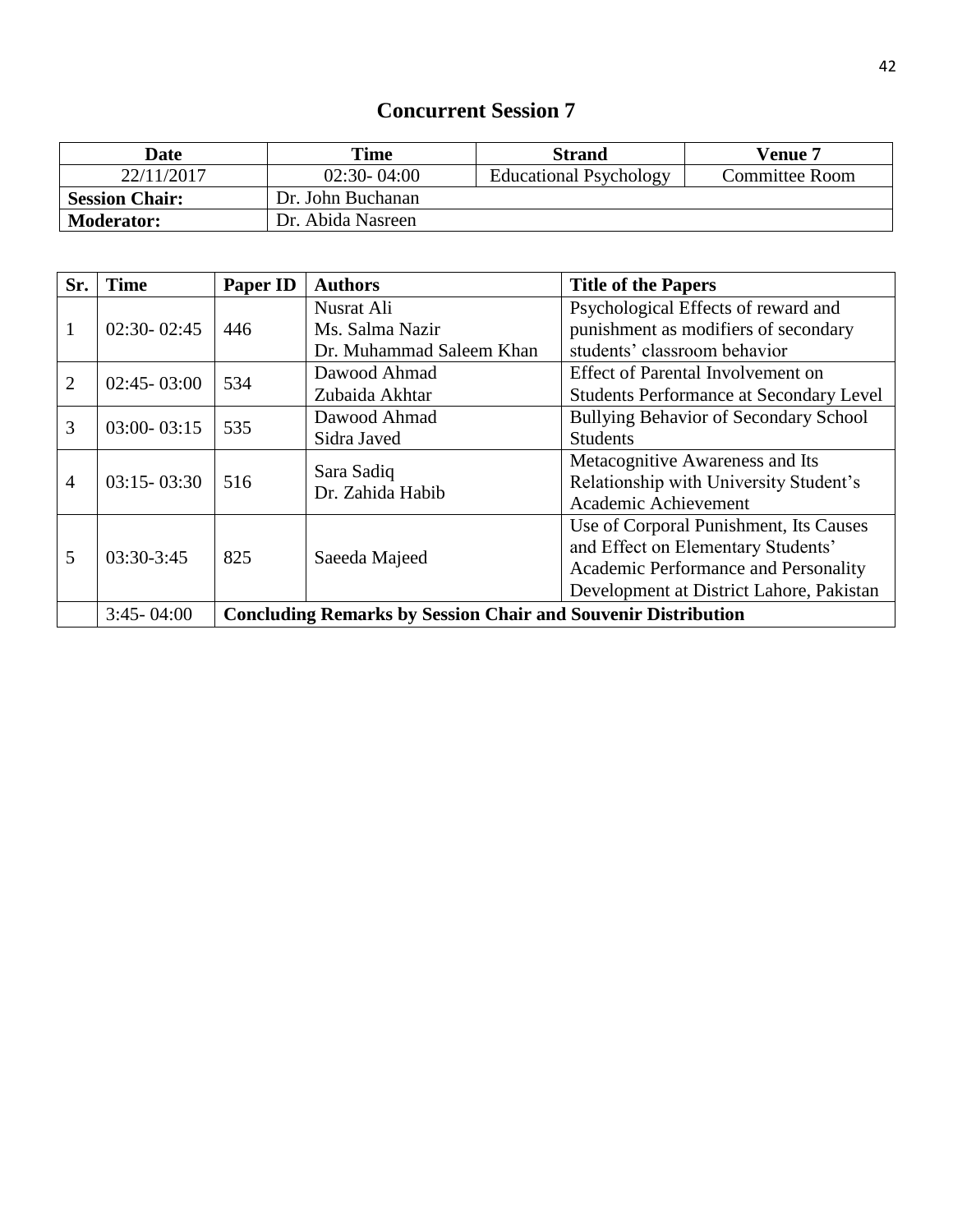| Date                  | Time                           | <b>Strand</b>                                | <b>Venue 8</b>       |
|-----------------------|--------------------------------|----------------------------------------------|----------------------|
| 22/11/2017            | $02:30 - 04:00$                | Educational Administration<br>and Leadership | Seminar Room A (275) |
| <b>Session Chair:</b> | Dr. Mahr Muhammad Saeed Akhtar |                                              |                      |
| <b>Moderator:</b>     | Mr. Asim Nazir                 |                                              |                      |

| Sr.            | <b>Time</b>     | Paper ID                                                             | <b>Authors</b>                                                                     | <b>Title of the Papers</b>                                                                                 |
|----------------|-----------------|----------------------------------------------------------------------|------------------------------------------------------------------------------------|------------------------------------------------------------------------------------------------------------|
| 1              | $02:30 - 02:45$ | 481                                                                  | Muhammad Asif<br>Prof. Dr. Riasat Ali                                              | Maintenance of Students' Code of<br>Conduct in Developing Progressive<br>School Discipline                 |
| $\overline{2}$ | $02:45 - 03:00$ | 508                                                                  | Safia Urooj<br>Tabassum Kausar<br>Saba Naz<br>Tayyaba Zarif<br>Wahaj Muhammad Khan | Investigating the Core Factors behind<br><b>Implementation Gaps in Educational</b><br>Policies of Pakistan |
| 3              | $03:00 - 03:15$ | 573                                                                  | Taj Akbar<br>Rubina Begum<br>Dr. Muhammad Younes<br>Anwar Fazil Chishti            | Capturing the Effect of Supervisory<br>Services on Students' Academic<br>Performance                       |
| 4              | $03:15 - 03:30$ | 741                                                                  | Zehra Keshf<br>Mubeena Munir                                                       | Education and Employment Struggles by<br>Young Pakistani Graduates                                         |
| 5              | $03:30 - 03:45$ | 815                                                                  | Sana Shahzad<br>Afshan Mumtaz<br>Wasia                                             | <b>Exploring Classroom Management</b><br>Techniques Employed at Secondary<br><b>School Level</b>           |
|                | $03:45 - 04:00$ | <b>Concluding Remarks by Session Chair and Souvenir Distribution</b> |                                                                                    |                                                                                                            |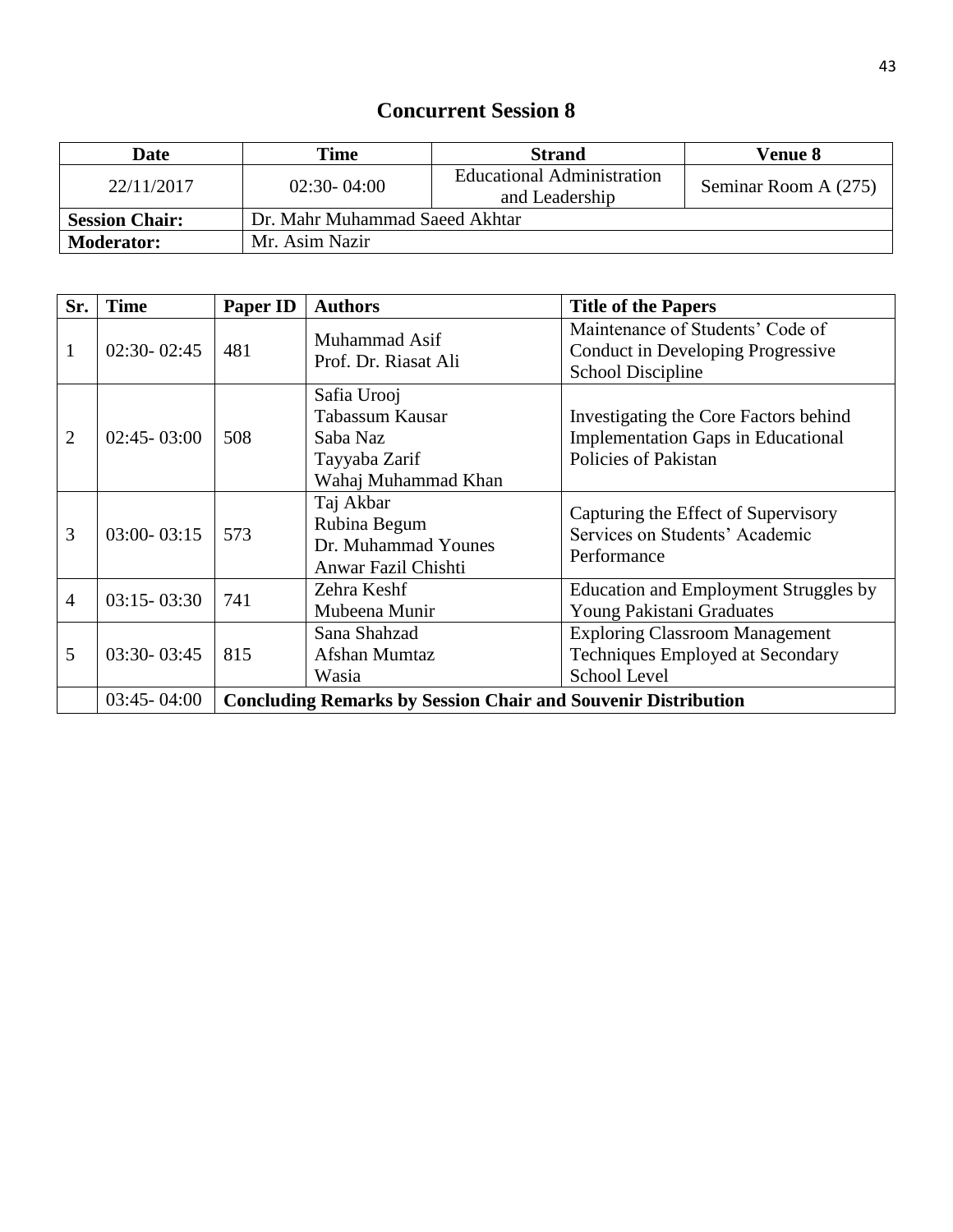| <b>Date</b>           | Time               | <b>Strand</b>               | <b>Venue 9</b> |
|-----------------------|--------------------|-----------------------------|----------------|
| 22/11/2017            | $02:30 - 04:00$    | <b>Elementary Education</b> | Room 223       |
| <b>Session Chair:</b> | Dr. Nasreen Akhtar |                             |                |
| <b>Moderator:</b>     | Mrs. Farrukh Munir |                             |                |

| Sr.                               | <b>Time</b>     | Paper ID                                                                                     | <b>Authors</b>                     | <b>Title of the Papers</b>                   |
|-----------------------------------|-----------------|----------------------------------------------------------------------------------------------|------------------------------------|----------------------------------------------|
|                                   |                 |                                                                                              | Muhammad Samiullah                 | <b>Evaluation of 5th Grade Mathematics</b>   |
| 1                                 | $02:30 - 02:45$ | 498                                                                                          | Sadaf Sayyam                       | Textbooks of Federal Area and Khyber         |
|                                   |                 |                                                                                              | Dr. Sarwat Maqbool                 | Pakhtunkhwa                                  |
|                                   |                 |                                                                                              |                                    | <b>Measuring Teaching Competencies</b>       |
| $\overline{2}$<br>$02:45 - 03:00$ | 701             | Syed Faiyaz Ahmad Zaidi                                                                      | according to National Professional |                                              |
|                                   |                 |                                                                                              | Tariq Bilal Leghari                | <b>Standards: A Case Study of Elementary</b> |
|                                   |                 |                                                                                              |                                    | <b>School Teachers</b>                       |
|                                   |                 |                                                                                              | Muhammad Waqar                     | Assessing Students' Cognitive Abilities in   |
| 3                                 | $03:00 - 03:15$ | Dr. Muhammad Saeed<br>725<br>the Subject of Science at Grade VIII<br>Muhammad Mudassar Iqbal |                                    |                                              |
|                                   |                 |                                                                                              |                                    |                                              |
| $\overline{4}$                    | $03:15 - 03:30$ | 822                                                                                          |                                    | Teachers Work Family Conflict and Its        |
|                                   |                 |                                                                                              | Khadija Sittar                     | <b>Impact on Students Achievement</b>        |
|                                   | $03:30 - 04:00$ | <b>Concluding Remarks by Session Chair and Souvenir Distribution</b>                         |                                    |                                              |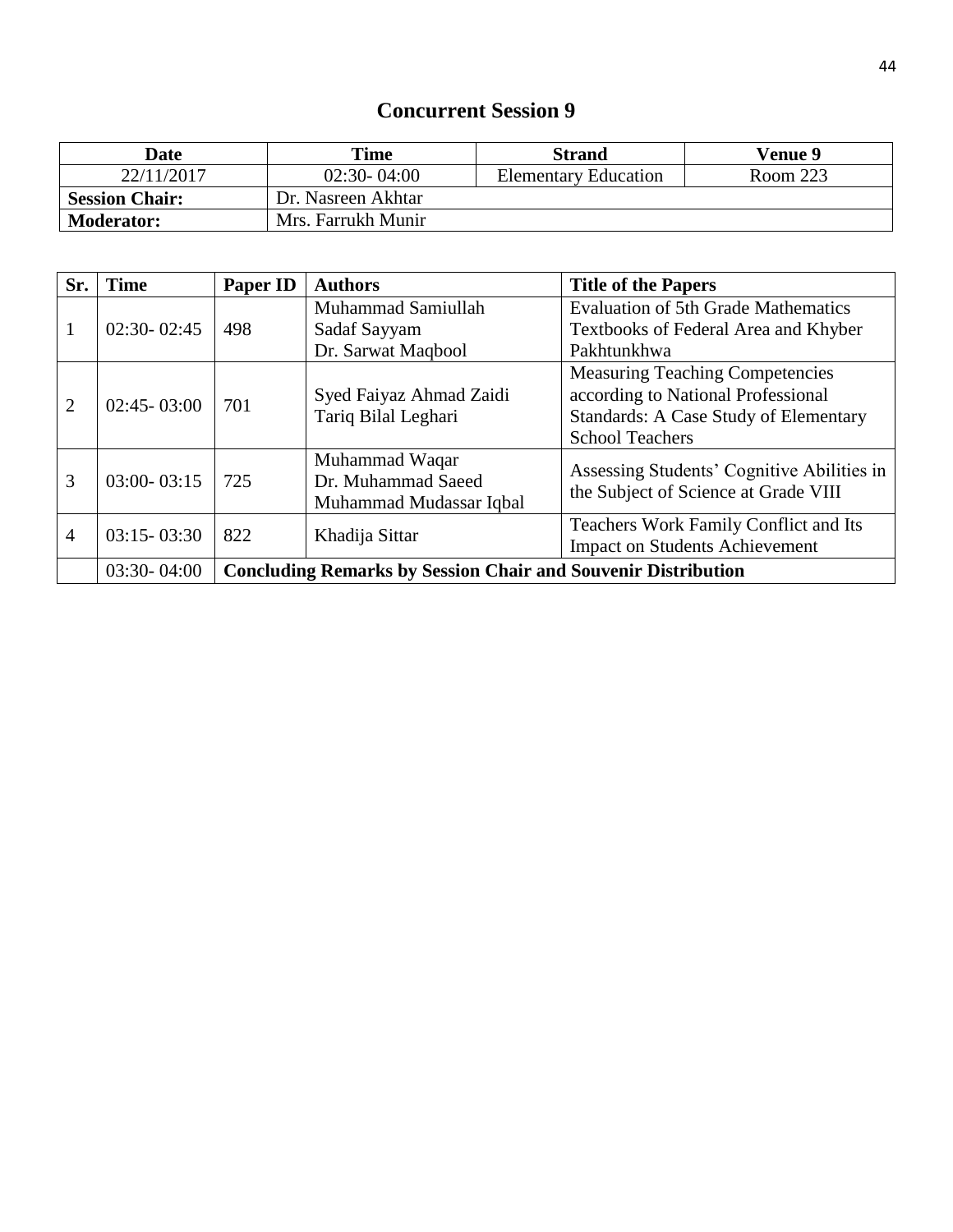| Date                  | Time                | <b>Strand</b>                         | <b>Venue 10</b>      |
|-----------------------|---------------------|---------------------------------------|----------------------|
| 22/11/2017            | $02:30 - 04:00$     | Research & Assessment<br>in Education | Seminar Room B (275) |
| <b>Session Chair:</b> | Dr. Sufiana Khatoon |                                       |                      |
| <b>Moderator:</b>     | Mrs. Khalida Sarwar |                                       |                      |

| Sr. | <b>Time</b>     | Paper ID                                                             | <b>Authors</b>                                                                                                                                | <b>Title of the Papers</b>                                                                                                                        |
|-----|-----------------|----------------------------------------------------------------------|-----------------------------------------------------------------------------------------------------------------------------------------------|---------------------------------------------------------------------------------------------------------------------------------------------------|
|     | $02:30 - 02:45$ | 832                                                                  | Samia Rabbani<br>Ali Raza                                                                                                                     | Role of Teacher Leadership<br><b>Transformation in Practices of Followers:</b><br>Case study of school teachers in Lahore                         |
| 2   | $02:45 - 03:00$ | 735                                                                  | Farhana Shams<br>Dr. Muhammad Saeed                                                                                                           | Prospective Teachers' Experiences about<br>Teaching Practice: A Case Study at<br>Institute of Education and Research,<br>University of the Punjab |
| 3   | $03:00 - 03:15$ | 637                                                                  | Alignment between Secondary School<br>Khurram Gulzar<br>Mathematics Standards and Assessments<br>Dr. Nasir Mahmood<br>of the Punjab, Pakistan |                                                                                                                                                   |
|     | $03:15 - 04:00$ | <b>Concluding Remarks by Session Chair and Souvenir Distribution</b> |                                                                                                                                               |                                                                                                                                                   |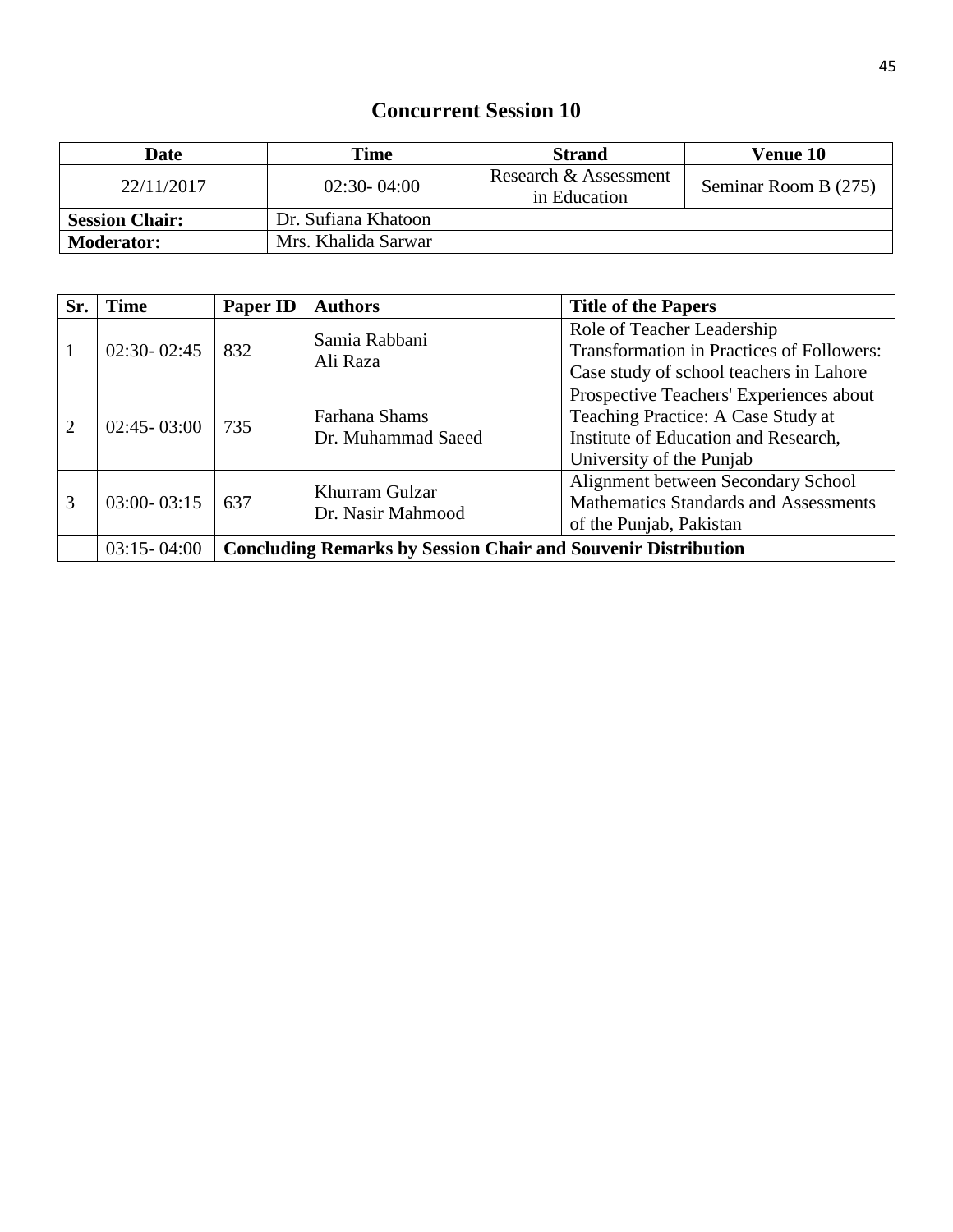| Date                  | Time                  | <b>Strand</b>      | Venue 11                             |
|-----------------------|-----------------------|--------------------|--------------------------------------|
| 22/11/2017            | $02:30 - 04:00$       | Curriculum Reforms | CR 11 (Room 263)<br>New Building IER |
| <b>Session Chair:</b> | Dr. Abdul Ghafoor Ch. |                    |                                      |
| <b>Moderator:</b>     | Mrs. Tanveer Iqbal    |                    |                                      |

| Sr.            | <b>Time</b>     | Paper ID                                                             | <b>Authors</b>                        | <b>Title of the Papers</b>                                                                                       |
|----------------|-----------------|----------------------------------------------------------------------|---------------------------------------|------------------------------------------------------------------------------------------------------------------|
|                | $02:30 - 02:45$ | 636                                                                  | Abida Parveen                         | Curriculum Development, assessment and<br>evaluation                                                             |
| 2              | $02:45 - 03:00$ | 826                                                                  | Dr. Shafqat Rasool<br>Mumtaz Khan     | Peace promoting concepts in curriculum<br>at secondary and higher secondary level<br>in Punjab                   |
| 3              | $03:00 - 03:15$ | 558                                                                  | Muhammad Iftikhar Ali<br>Samia Zaheer | The Perspective of Islamic Scholars on<br>Islamization of Curriculum at Elementary<br>Level: A Qualitative Study |
| $\overline{4}$ | $03:15 - 03:30$ | 695                                                                  | Lubna Mir Anees<br>Maryum Aziz Chohan | Curriculum Reforms with Refrence to<br>Early Childhood Education (ECE)                                           |
| 5              | $03:30 - 03:45$ | 831                                                                  | Dr. Irfan Ahmed Rind                  | Shanghai Secretes: How Shanghai<br>manages to achieve the highest scores in<br>PISA for last nine years          |
|                | $03:45 - 04:00$ | <b>Concluding Remarks by Session Chair and Souvenir Distribution</b> |                                       |                                                                                                                  |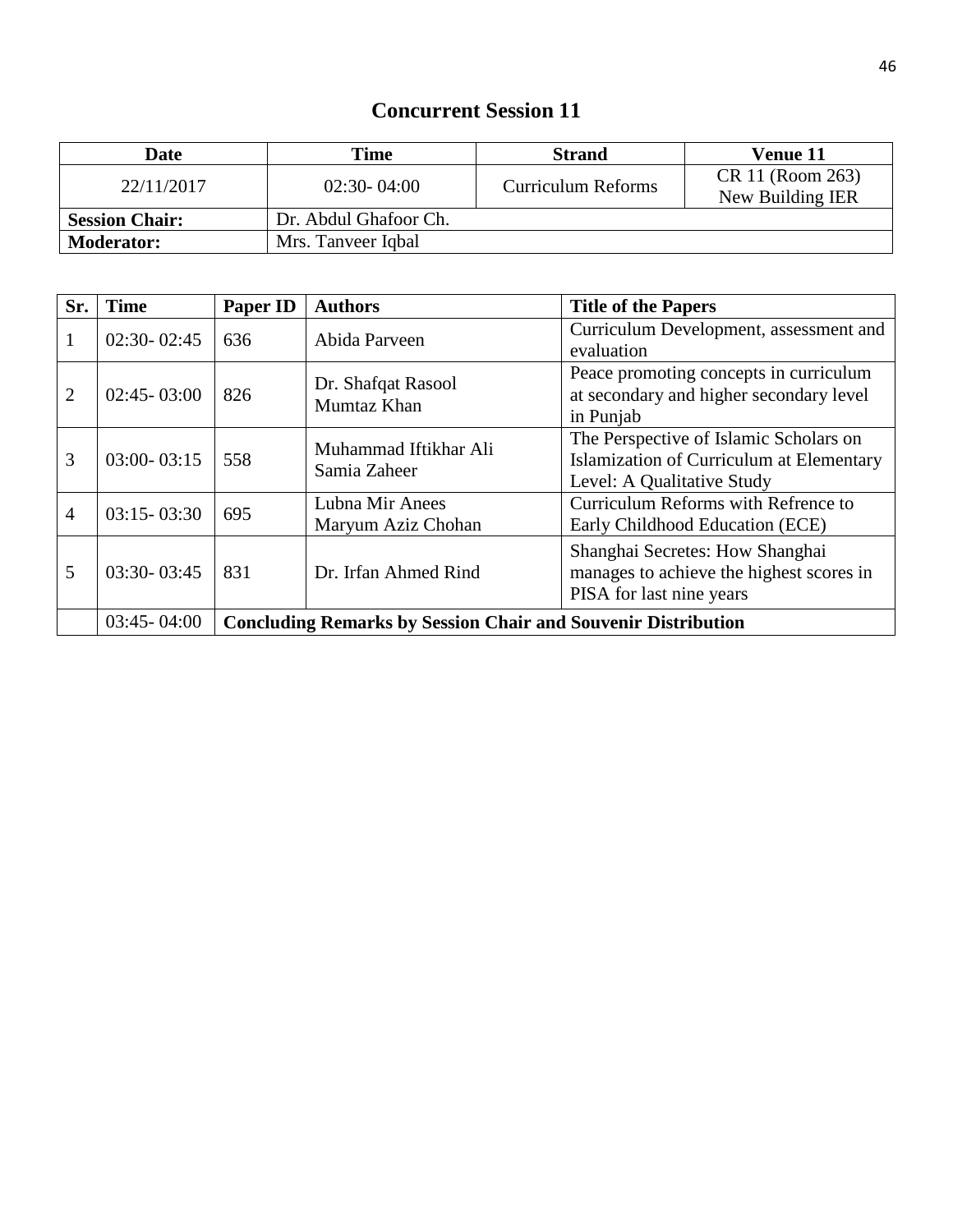# **Virtual Session 1**

| <b>Date</b>           | Time                 | Strand | Venue             |
|-----------------------|----------------------|--------|-------------------|
| 22/11/2017            | $02:30 - 04:00$      |        | Reference Library |
| <b>Session Chair:</b> | Dr. Saleha Parveen   |        |                   |
| <b>Moderator:</b>     | Dr. Shaukat Ali Raza |        |                   |

| Sr.            | <b>Time</b>     | <b>Paper ID</b> | <b>Authors</b>                                                       | <b>Title of the Papers</b>                                                                                                          |
|----------------|-----------------|-----------------|----------------------------------------------------------------------|-------------------------------------------------------------------------------------------------------------------------------------|
| $\mathbf{1}$   | $02:30 - 02:45$ | 487             | Faiza Abid<br>Naheed Ashfaq<br>Aisha Niazi                           | The Use of Hindi words by Pakistani<br>Children: an effect of Hindi Dubbed<br><b>Cartoon Viewing</b>                                |
| $\overline{2}$ | $02:45 - 03:00$ | 509             | Zainab Akram<br>Hajira Masroor                                       | Cosmopolitan Ethnic Anxiety: A Case<br>Study of Pashtun peripheral Students in<br>Universities of Quetta City                       |
| 3              | $03:00 - 03:15$ | 522             | Rahila Khan<br>Zainab Akram                                          | Teaching and Assessing English Speaking<br>Skills: Perspective of Government<br>Secondary School English Teachers of<br>Quetta City |
| $\overline{4}$ | $03:15 - 03:30$ | 526             | Saima Shabbir<br>Zainab Akram                                        | Investigating the Sources of Errors in<br>Tense and Aspect System in Written<br>Expression                                          |
| 5              | $03:30 - 03:45$ | 537             | Zubaida Zafar<br>Shoukat Ali                                         | Education System of Pakistan: Social<br>functions and challenges                                                                    |
| 6              | $03:45 - 04:00$ | 546             | Saba Shakeel<br>Dr. Anila Fatima Shakil<br>Dr. Rabia A Karim         | An exploration of teaching difficulties<br>confronted by blind teachers at higher<br>level in Karachi, Pakistan                     |
|                |                 |                 | <b>Concluding Remarks by Session Chair and Souvenir Distribution</b> |                                                                                                                                     |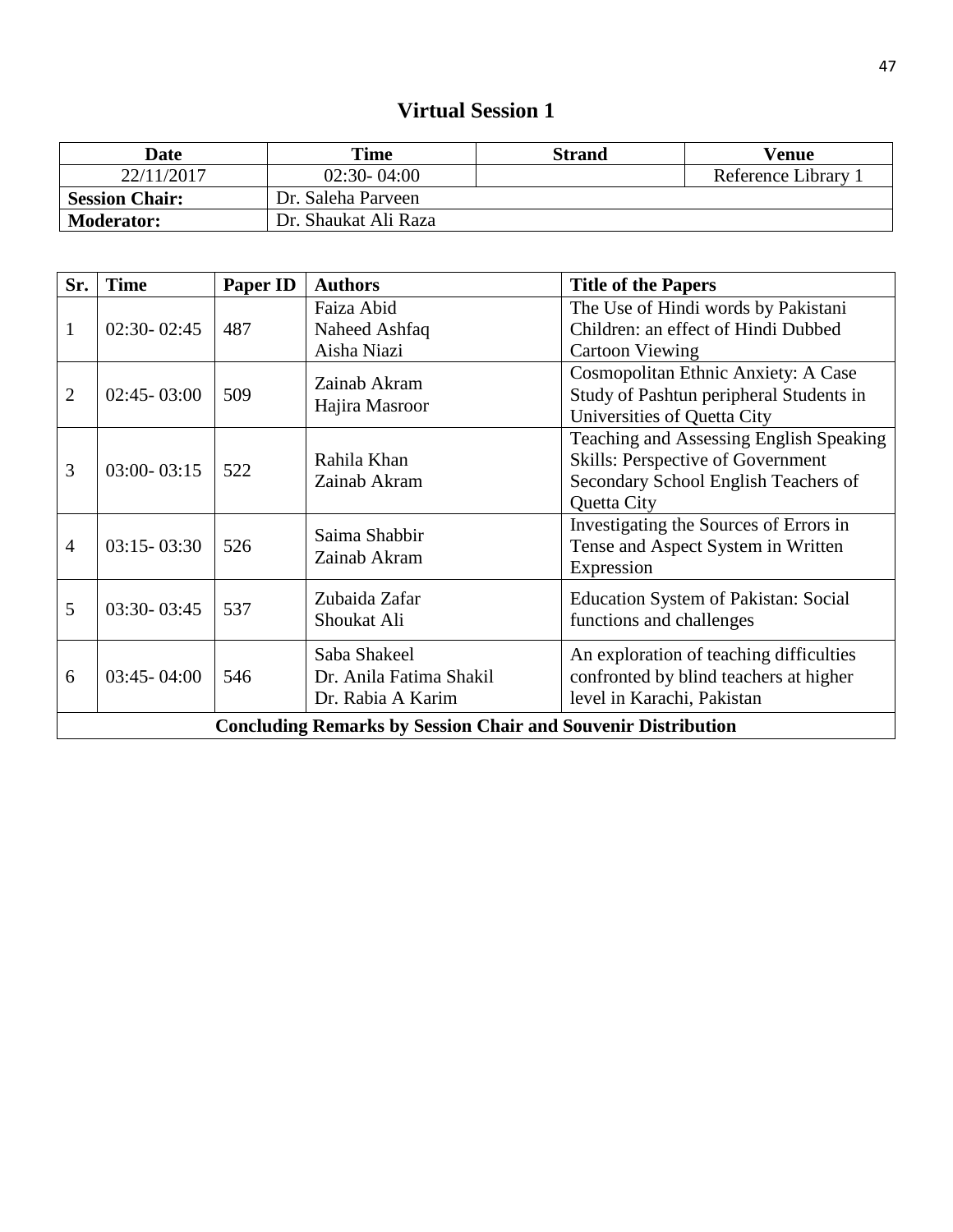#### **Virtual Session 2**

| <b>Date</b>           | Time                   | Strand | Venue               |
|-----------------------|------------------------|--------|---------------------|
| 22/11/2017            | $02:30 - 04:00$        |        | Reference Library 2 |
| <b>Session Chair:</b> | Dr. Muhammad Ramzan    |        |                     |
| <b>Moderator:</b>     | Mr. Khateeb Ahmed Khan |        |                     |

| Sr.            | <b>Time</b>                                                          | <b>Paper ID</b> | <b>Authors</b>                                                                                              | <b>Title of the Papers</b>                                                                                                                |  |  |
|----------------|----------------------------------------------------------------------|-----------------|-------------------------------------------------------------------------------------------------------------|-------------------------------------------------------------------------------------------------------------------------------------------|--|--|
| $\mathbf{1}$   | $02:30 - 02:45$                                                      | 556             | Qurrat ul ain                                                                                               | Impact of workplace well bring,<br>organizational policies, working<br>environment and employee engagement<br>on the employee performance |  |  |
| $\overline{2}$ | $02:45 - 03:00$                                                      | 606             | Muhammad Faizan Khan<br>Dr. Umbreen Ishfaq<br>Dr. Tehseen Tahir<br>Dr Sadia Batool<br>Kifayat Khan          | An Analysis of Mentoring in Teaching<br>Practicum of ADE and B.Ed. (Hons)                                                                 |  |  |
| 3              | $03:00 - 03:15$                                                      | 607             | Muhammad Naeem Abbasi<br>Dr. Umbreen Ishfaq<br>Dr. Tehseen Tahir<br>Kifayat khan<br>Dr. Muhammad Saeed Khan | Study on Implementation of Suggested<br>Pedagogical Practices in ADE and B.Ed.<br>(Hons)                                                  |  |  |
| $\overline{4}$ | $03:15 - 03:30$                                                      | 615             | Sidra Kiran<br>Almas Ikram Kayani                                                                           | A Comparative Study of Conflict<br>Management Styles Adopted by<br>Academic Staff of Public and Private<br>Universities                   |  |  |
| 5              | $03:30 - 03:45$                                                      | 619             | Zohaib Farman<br>Dr. Tehseen Tahir<br>Dr. Umbreen Ishfaq<br>Dr. Muhammad Saeed                              | Co-Curricular Activities and its Impact on<br>the Academic Performance of Students at<br>University Level                                 |  |  |
| 6              | $03:45 - 04:00$                                                      | 784             | Faiza Abid<br>Naheed Ashfaq<br>Rida Sarfraz<br>Aisha Niazi                                                  | The Impact of Metacognitive Instructions<br>on EFL Learners Writing Skill: a<br>teacher's Approach                                        |  |  |
|                | <b>Concluding Remarks by Session Chair and Souvenir Distribution</b> |                 |                                                                                                             |                                                                                                                                           |  |  |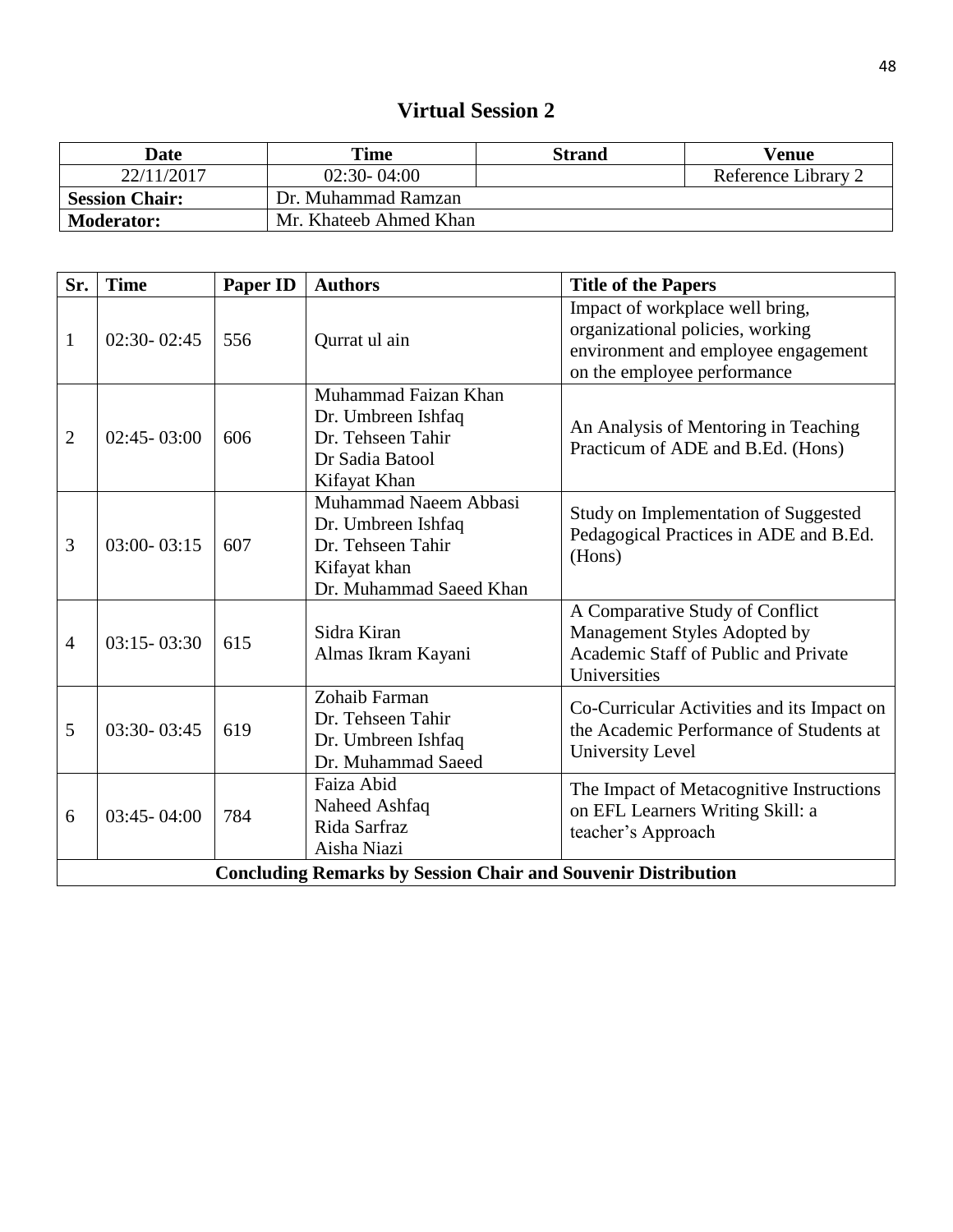# **ICORE 2017, Conference Program**

#### **Day 3**

# **Thursday, November 23, 2017**

| Time          | Event                             |  |
|---------------|-----------------------------------|--|
|               | <b>Plenary Session</b>            |  |
| $09:00-09:30$ | Dr. Nasir Mehmood                 |  |
|               | (Waheed Shaheed Hall)             |  |
| 09:30-11:00   | 9 Concurrent Sessions at 9 Venues |  |

#### **Closing Ceremony**

| <b>Time</b>   | <b>Event</b>                                                          |
|---------------|-----------------------------------------------------------------------|
| 11:30-11:35   | Recitation of verses from the Holy Qur'an                             |
| 11:35-11:40   | Na'at e Rasool -e- Maqbool (Peace be upon Him)                        |
| 11:40-11:50   | Conference Recommendations By Conference Coordinator                  |
| 11:50-12:05   | Address by Prof. Dr. Rauf-e-Azam, Guest of Honor                      |
| 12:05-12:20   | Address by Guest of Honor                                             |
| 12:20-12:35   | Address by Prof. Dr. Zafar Moeen Nasar, Vice Chancellor, Chief Guest  |
| 12:35-12:45   | Concluding Remarks by Prof. Dr. Rafaqat Ali Akbar                     |
| 12:45-12:55   | Vote of Thanks by Prof. Dr. Mumtaz Akhter, Dean, Faculty of Education |
| 12:55-01:20   | <b>Souvenir Distribution</b>                                          |
| 01:20-01:25   | <b>National Anthem</b>                                                |
| $01:25-01:30$ | Conference Group Photo                                                |

#### **Lunch and Prayer Break**

#### **Followed by**

#### **Tour of Lahore**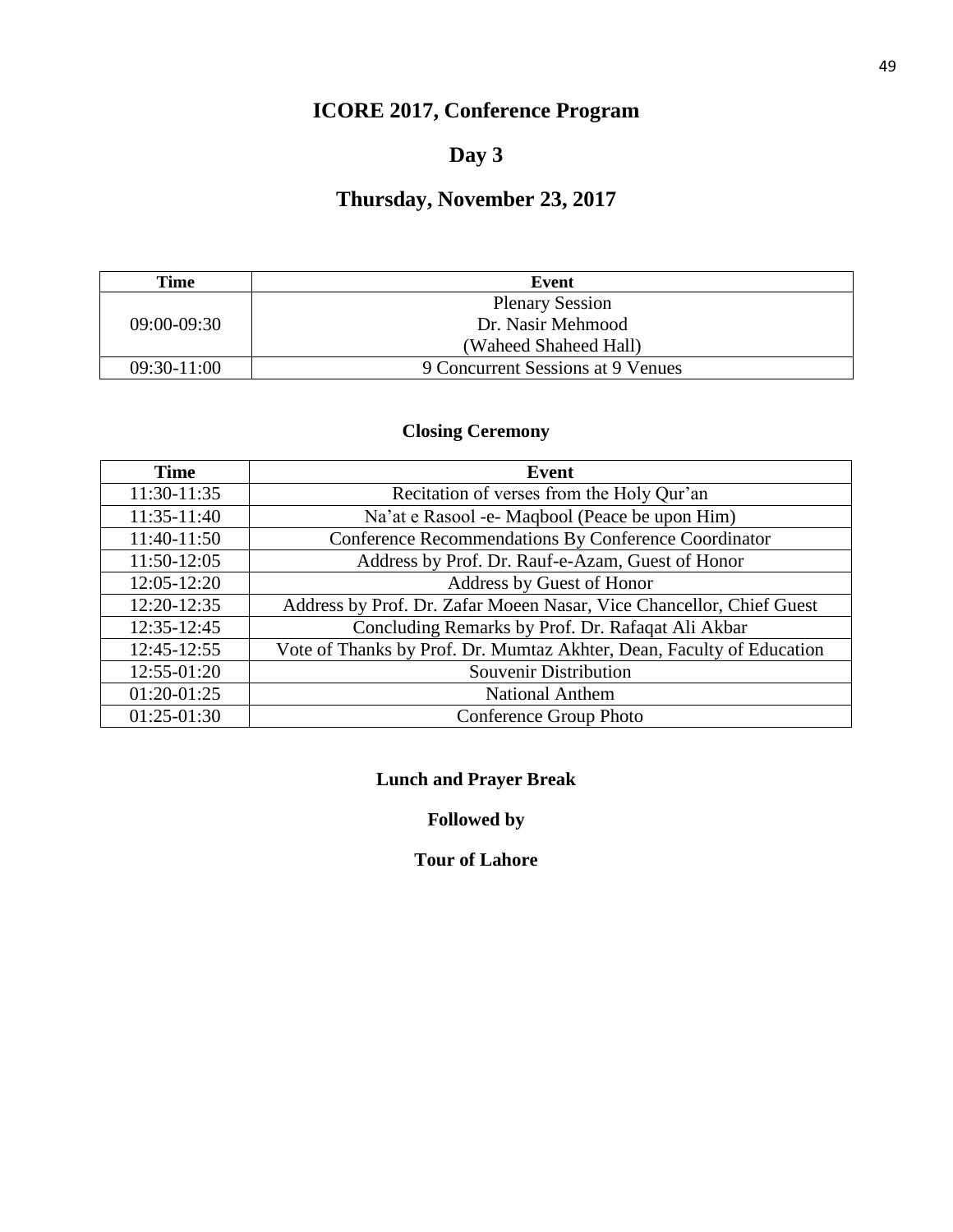| Date                  | Time                 | <b>Strand</b>           | Venue 1                   |
|-----------------------|----------------------|-------------------------|---------------------------|
| 23/11/2017            | $09:30 - 11:00$      | <b>Higher Education</b> | Waheed Shaheed Hall (WSH) |
| <b>Session Chair:</b> | Dr. Abdul Hameed     |                         |                           |
| <b>Moderator:</b>     | Ms. Tayyaba M. Akram |                         |                           |

| Sr.            | <b>Time</b>     | Paper ID                                                             | <b>Authors</b>                                                                                                                                                                                              | <b>Title of the Papers</b>                                                                               |  |
|----------------|-----------------|----------------------------------------------------------------------|-------------------------------------------------------------------------------------------------------------------------------------------------------------------------------------------------------------|----------------------------------------------------------------------------------------------------------|--|
| 1              | $09:30 - 09:45$ | 779                                                                  | Tooba Saleem<br>Dr. Nasir Mahmood                                                                                                                                                                           | Discipline Specific PhD Supervision<br>Problems: A Perspective of Supervisors<br>and Supervisees         |  |
| 2              | $09:45 - 10:00$ | 827                                                                  | Farhana Yasmin                                                                                                                                                                                              | <b>Challenges Faced by Postgraduate</b><br>Students: A Case Study of a Private<br>University in Pakistan |  |
| 3              | $10:00 - 10:15$ | 817                                                                  | Jamshed Iqbal<br>Dr. Riasat Ali<br>Dr. Saqib Shezad                                                                                                                                                         | Importance of Pashto Language in the<br>Eyes of Cambridge 'O' Level Students                             |  |
| $\overline{4}$ | $10:15 - 10:30$ | 594                                                                  | Effect of Teacher Training Workshop on<br>Muhammad Akram Shakir<br>Professional Skills of Federal<br>Dr. Mahar Muhammad Saeed<br>Government Educational Institutions<br>Akhtar<br><b>Teachers at Lahore</b> |                                                                                                          |  |
|                | $10:30 - 11:00$ | <b>Concluding Remarks by Session Chair and Souvenir Distribution</b> |                                                                                                                                                                                                             |                                                                                                          |  |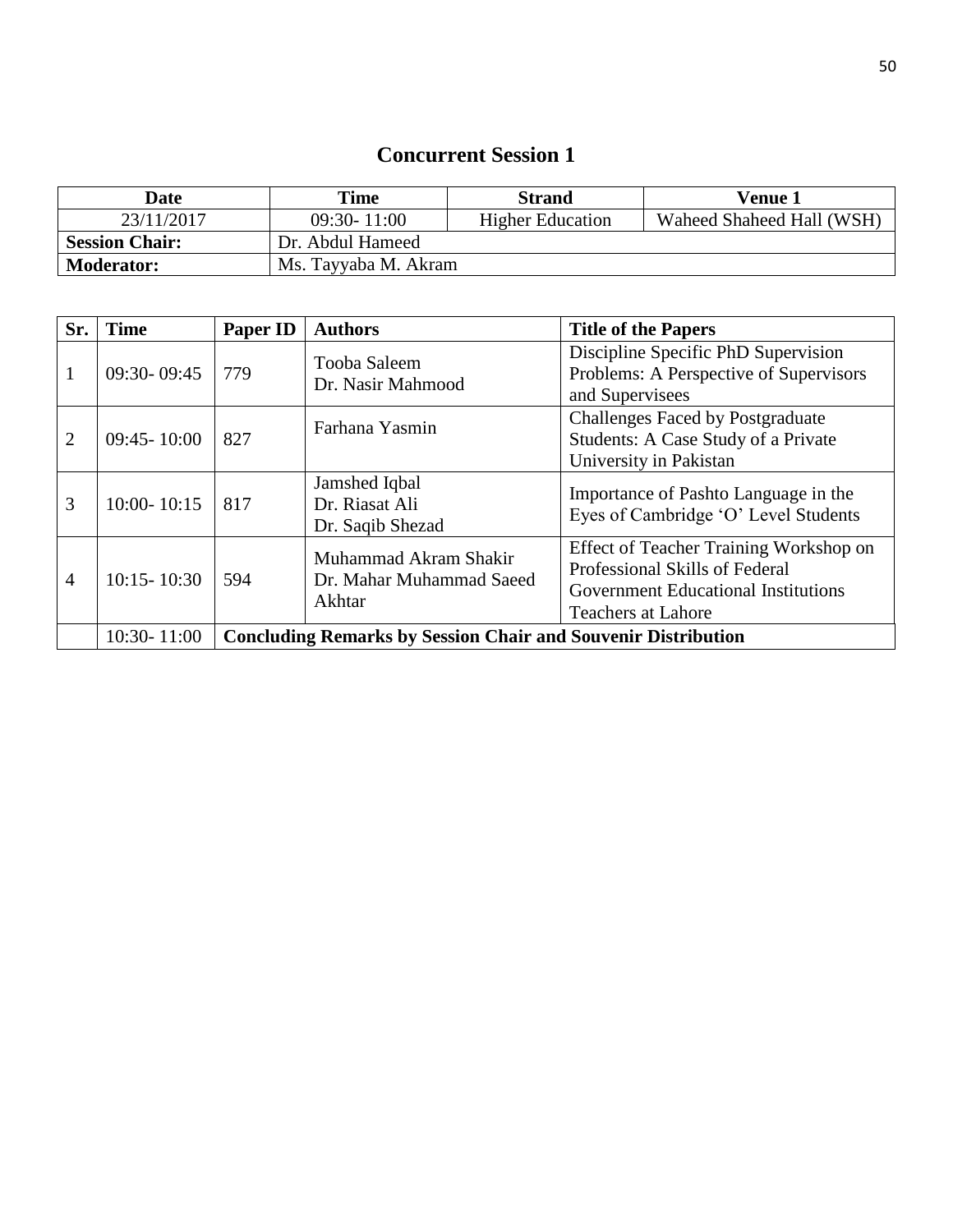| <b>Date</b>           | Time                 | <b>Strand</b>                              | <b>Venue 2</b> |
|-----------------------|----------------------|--------------------------------------------|----------------|
| 23/11/2017            | $09:30 - 11:00$      | Special Education &<br>Inclusive Education | Room 112       |
| <b>Session Chair:</b> | Dr. Humaira Bano     |                                            |                |
| <b>Moderator:</b>     | Dr. Munazza Nousheen |                                            |                |

| Sr. | <b>Time</b>     | <b>Paper ID</b>                                                      | Author/s                                      | <b>Title of the Papers</b>                     |  |
|-----|-----------------|----------------------------------------------------------------------|-----------------------------------------------|------------------------------------------------|--|
|     | $09:30 - 09:45$ | 796                                                                  | <b>Shamim Rafique</b><br><b>Shahzad Anwar</b> | Emotional Intelligence, Self Esteem and        |  |
|     |                 |                                                                      | Afsheen Masood                                | <b>Aggression in University Students</b>       |  |
|     | $09:45 - 10:00$ | 442                                                                  | Sonia Mukhtar                                 | <b>Solution Talk Creates Solutions: Change</b> |  |
|     |                 |                                                                      | Sara Subhan                                   | Happens Anyway                                 |  |
|     | $10:00 - 10:15$ | 790                                                                  |                                               | Unveiling the Repercussion of Career-          |  |
| 3   |                 |                                                                      | Sana Hameed                                   | Counselling in Higher Education:               |  |
|     |                 |                                                                      | Fiza                                          | Exploring Social Intelligence In Relation to   |  |
|     |                 |                                                                      |                                               | Pedagogical Achievement                        |  |
|     | $10:15 - 11:00$ | <b>Concluding Remarks by Session Chair and Souvenir Distribution</b> |                                               |                                                |  |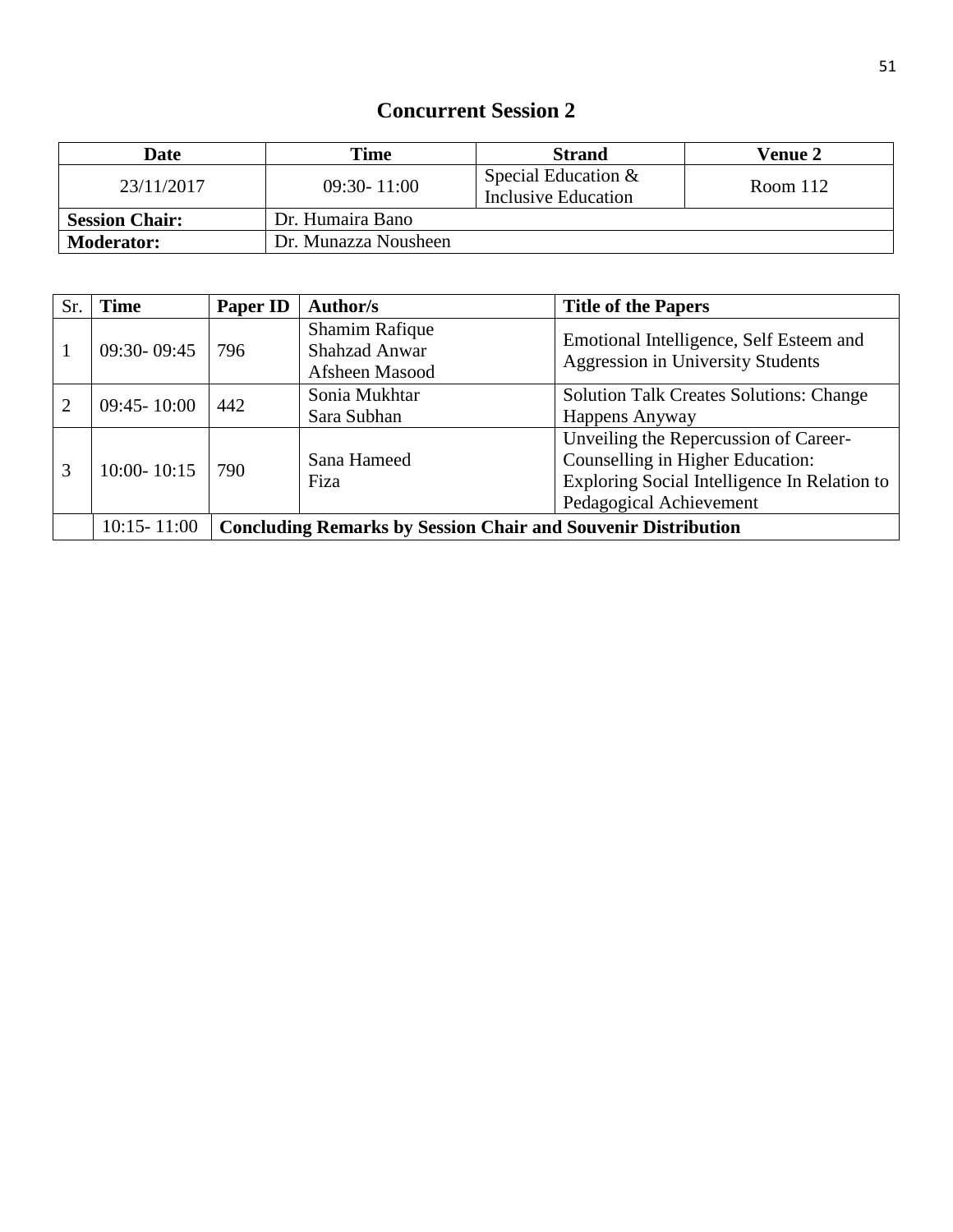| <b>Date</b>           | <b>Time</b>        | <b>Strand</b>            | <b>Venue 3</b> |
|-----------------------|--------------------|--------------------------|----------------|
| 23/11/2017            | $09:30 - 11:00$    | <b>Teacher Education</b> | Room 109       |
| <b>Session Chair:</b> | Dr. Khalid Mahmood |                          |                |
| <b>Moderator:</b>     | Ms. Afshan Mumtaz  |                          |                |

| Sr.            | <b>Time</b>     | Paper ID                                                             | Author/s                                      | <b>Title of the Papers</b>                                      |  |
|----------------|-----------------|----------------------------------------------------------------------|-----------------------------------------------|-----------------------------------------------------------------|--|
|                |                 |                                                                      | Zaid Mahmood                                  |                                                                 |  |
| 1              | $09:30 - 09:45$ | 763                                                                  | Muhammad Shafqat Rasool<br>Hafiz Azhar Hassan | Students' Perception about Teachers'<br>Professional Competency |  |
|                |                 |                                                                      | Dr. Tariq Hussain                             |                                                                 |  |
|                |                 | 734                                                                  | Aqeela Rashid                                 | Reading Habits: Students' Preferences                           |  |
| $\overline{2}$ | $09:45 - 10:00$ |                                                                      | Nisar Abid                                    | and Problems at Secondary Level                                 |  |
|                | $10:00 - 10:15$ | 685                                                                  | Sidra butt                                    | An Exploration of Differences and                               |  |
| 3              |                 |                                                                      |                                               | Similarities of Learning Strategies in                          |  |
|                |                 |                                                                      |                                               | Young and Adult ESL Learners                                    |  |
|                |                 | 480                                                                  | Muhammad Asif                                 | A Review of Teacher Commitment and                              |  |
| $\overline{4}$ | $10:15 - 10:30$ |                                                                      | Prof. Dr. Riasat Ali                          | Teaching Profession: Core Values for a                          |  |
|                |                 |                                                                      |                                               | <b>Professional Teacher</b>                                     |  |
|                | $10:30 - 11:00$ | <b>Concluding Remarks by Session Chair and Souvenir Distribution</b> |                                               |                                                                 |  |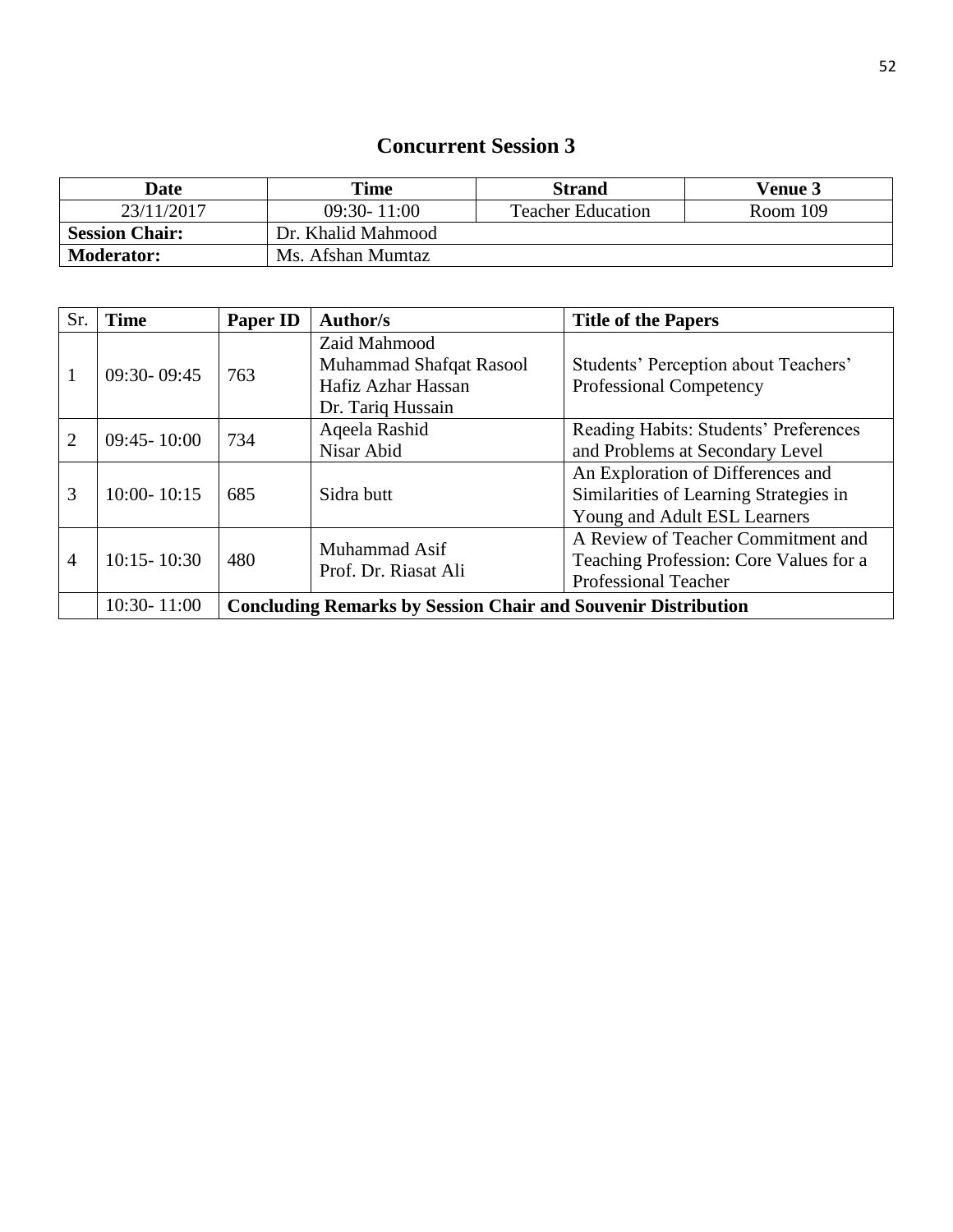| Date                  | <b>Time</b>               | <b>Strand</b>              | <b>Venue 4</b> |
|-----------------------|---------------------------|----------------------------|----------------|
| 23/11/2017            | $09:30 - 11:00$           | <b>Secondary Education</b> | Room 108A      |
| <b>Session Chair:</b> | Prof. Syed Waqar Ali Kari |                            |                |
| <b>Moderator:</b>     | Dr. Shafique Rehman       |                            |                |

| Sr.            | <b>Time</b>     | <b>Paper ID</b>                                                      | Author/s                                                   | <b>Title of the Papers</b>                                                                                                      |  |
|----------------|-----------------|----------------------------------------------------------------------|------------------------------------------------------------|---------------------------------------------------------------------------------------------------------------------------------|--|
|                | $09:30 - 09:45$ | 483                                                                  | Salma Nazir<br>Dr. Muhammad Iqbal Ahmed                    | Lecture Method Effectiveness and<br><b>Impact on Secondary School Students:</b><br>An Analytical Study                          |  |
| 2              | $09:45 - 10:00$ | 639                                                                  | Almas Shoaib<br>Dr. Aroona Hashmi<br>Ayesha Ashraf         | Towards an Understanding of Teachers'<br>Approaches to Teaching and Students'<br>Learning Approaches: A Rational<br>Perspective |  |
| 3              | $10:00 - 10:15$ | 657                                                                  | Nadia Nazir                                                | Relationship of Organizational Culture<br>and Personality Traits of Students of<br><b>Public and Private Schools</b>            |  |
| $\overline{4}$ | $10:15 - 10:30$ | 727                                                                  | Abira Khaliq                                               | <b>Comparison of Student Teacher</b><br>Relationship between Government and<br>Private Schools at Secondary Level               |  |
| 5              | 10:30-10:45     | 784                                                                  | Faiza Abid<br>Naheed Ashfaq<br>Rida Sarfraz<br>Aisha Niazi | The Impact of Metacognitive Instructions<br>on EFL Learners Writing Skill: a<br>teacher's Approach                              |  |
|                | $10:45 - 11:00$ | <b>Concluding Remarks by Session Chair and Souvenir Distribution</b> |                                                            |                                                                                                                                 |  |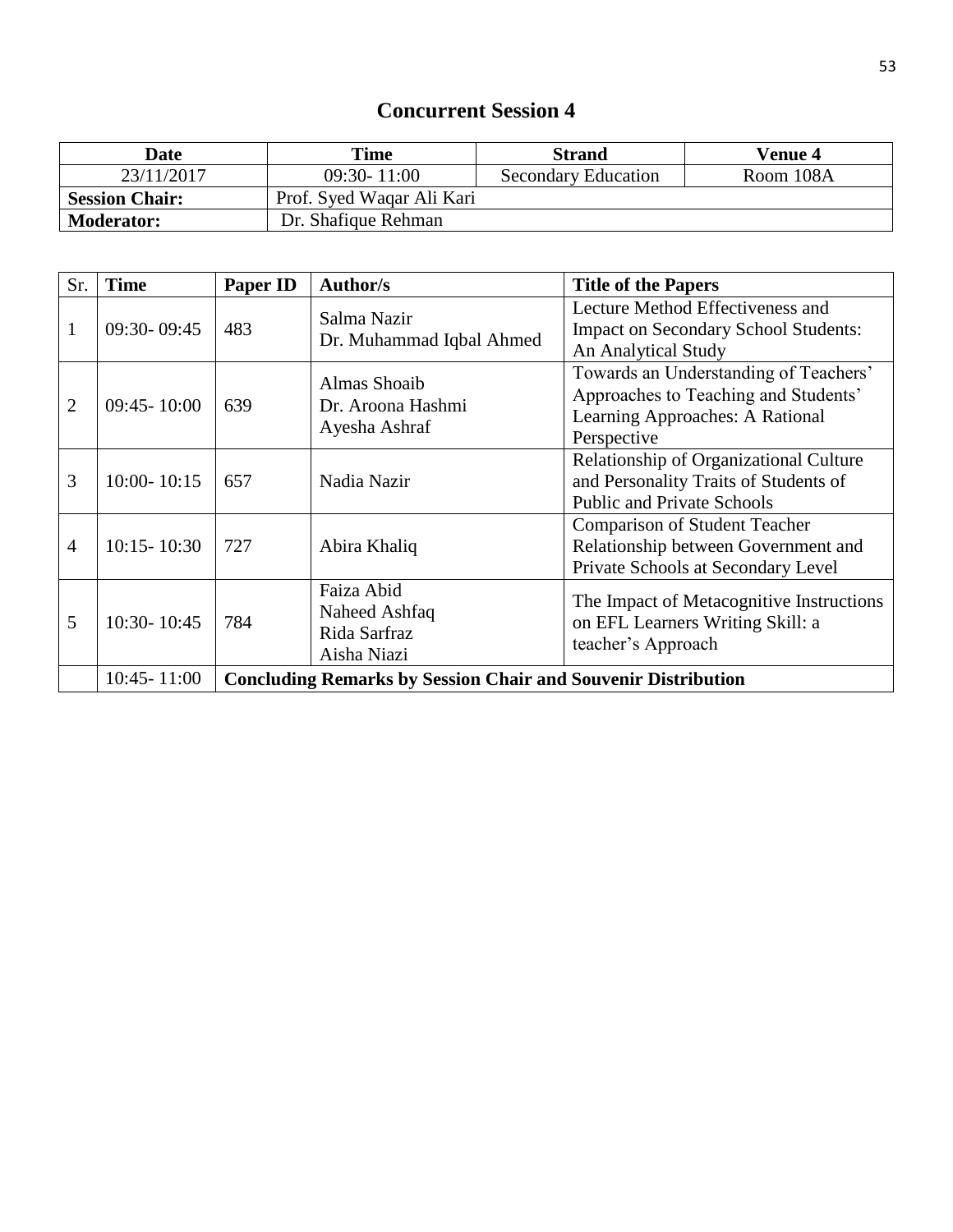| Date                  | Time               | <b>Strand</b>                 | <b>Venue 5</b> |
|-----------------------|--------------------|-------------------------------|----------------|
| 23/11/2017            | $09:30 - 11:00$    | <b>Educational Psychology</b> | Room 108       |
| <b>Session Chair:</b> | Dr. Arshad Ali     |                               |                |
| <b>Moderator:</b>     | Dr. Muhammad Islam |                               |                |

| Sr.            | <b>Time</b>     | <b>Paper ID</b>                                                      | <b>Author/s</b>                                     | <b>Title of the Papers</b>                                                                                               |
|----------------|-----------------|----------------------------------------------------------------------|-----------------------------------------------------|--------------------------------------------------------------------------------------------------------------------------|
| 1              | 09:30-09:45     | 668                                                                  | Hafiz Muhammad Rizwan Qadri<br>Samra Bashir         | <b>Awareness of Government School</b><br>Teachers towards Dyslexia (Specific<br>Learning Difficulty) in Students         |
| $\overline{2}$ | $09:45 - 10:00$ | 795                                                                  | <b>Shamim Rafique</b>                               | Qualities of a Good Teacher                                                                                              |
| 3              | $10:00 - 10:15$ | 816                                                                  | Hina Iqbal<br>Muhammad Aamir Hashmi<br>Zobia Kanwal | The Relationship between Test Anxiety<br>and Emotional Intelligence at<br>Intermediate Level                             |
| $\overline{4}$ | $10:15 - 10:30$ | 835                                                                  | Summiya<br>Dr. Nighat Sana Kirmani<br>Hafsa         | Metacognitive Orientation of Science<br><b>Classroom Learning Environment at</b><br>Secondary and Higher Secondary Level |
| 5              | $10:30 - 10:45$ | 432                                                                  | Farah Qamar                                         | Creativity and Critical Thinking for the<br>Enhancement of Students' Learning: A<br><b>Review of Literature</b>          |
|                | $10:45 - 11:00$ | <b>Concluding Remarks by Session Chair and Souvenir Distribution</b> |                                                     |                                                                                                                          |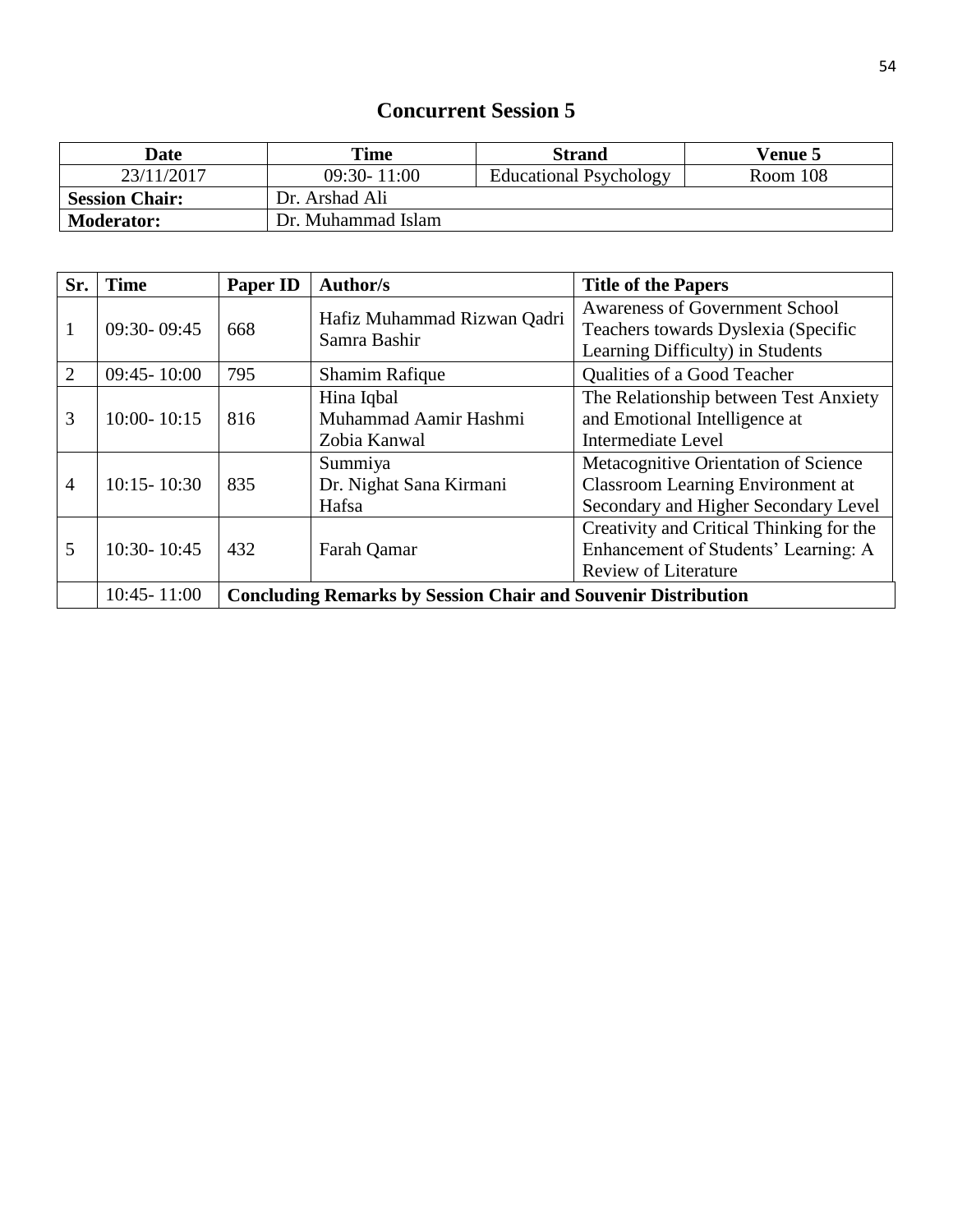| Date                  | Time                               | <b>Strand</b>                                | <b>Venue 6</b> |
|-----------------------|------------------------------------|----------------------------------------------|----------------|
| 23/11/2017            | $09:30 - 11:00$                    | Educational Administration<br>and Leadership | Room 107       |
| <b>Session Chair:</b> | Iftikhar Ahmad Baig                |                                              |                |
| <b>Moderator:</b>     | Dr. Syed kaleem ullah Shah Bukhari |                                              |                |

| Sr. | <b>Time</b>       | <b>Paper ID</b>                                                             | Author/s                 | <b>Title of the Papers</b>              |
|-----|-------------------|-----------------------------------------------------------------------------|--------------------------|-----------------------------------------|
|     | 09:30-09:45   712 |                                                                             | Amber Ali                | Academic Staff Workload: A Case Study   |
|     |                   |                                                                             | Dr. Muhammad Saeed       | of IER Teaching Faculty                 |
|     | $09:45 - 10:00$   | 700                                                                         | Shumaila Hameed          | Private Tuition in Rural Punjab: Trends |
|     |                   |                                                                             |                          | and Parents' Perceptions                |
| 3   | $10:00 - 10:15$   | 821                                                                         | Muhammad Sajid           | Development of Teacher Motivation       |
|     |                   |                                                                             | Dr. Rizwan Akram Rana    | Scale at Secondary Level                |
|     |                   |                                                                             | <b>Syed Nadeem Tahir</b> |                                         |
|     |                   | 10:15-10:35   Concluding Remarks by Session Chair and Souvenir Distribution |                          |                                         |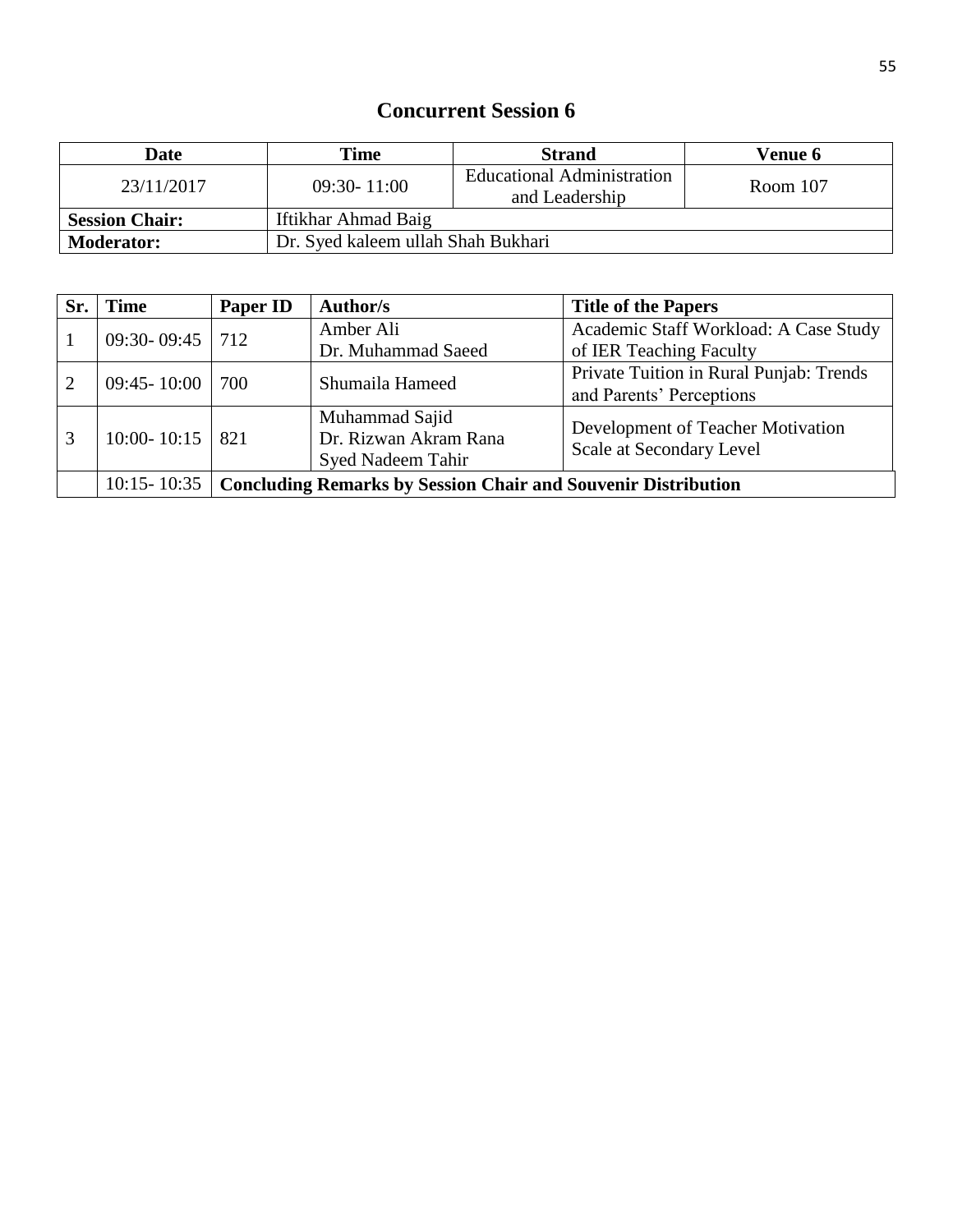| <b>Date</b>                                | Time            | <b>Strand</b>                                                    | <b>Venue 7</b> |  |
|--------------------------------------------|-----------------|------------------------------------------------------------------|----------------|--|
| 23/11/2017                                 | $09:30 - 11:00$ | Information and Communication Technologies<br>(ICT) in Education | Committee Room |  |
| <b>Session Chair:</b><br>Dr. John Buchanan |                 |                                                                  |                |  |
| <b>Moderator:</b>                          |                 | Dr. Muhammad Shahid Farooq                                       |                |  |

| Sr.            | <b>Time</b>     | <b>Paper ID</b>                                                      | Author/s                                                                                    | <b>Title of the Papers</b>                                                                                        |
|----------------|-----------------|----------------------------------------------------------------------|---------------------------------------------------------------------------------------------|-------------------------------------------------------------------------------------------------------------------|
| 1              | $09:30 - 09:45$ | 612                                                                  | <b>Steve Warner</b><br>Prof. Dr. Nabi Bux Jumani                                            | The Perceptions of University Students<br>Using WhatsApp Mobile Social Learning<br>in Blended Mathematics Courses |
| $\overline{2}$ | $09:45 - 10:00$ | 448                                                                  | Ameema Mahroof<br>Amina Latif<br>Dr. Muhammad Saeed                                         | Qualitative Data Analysis through NVivo                                                                           |
| 3              | $10:00 - 10:15$ | 760                                                                  | Nageen Sattar<br>Faryal Zahid<br>Dr. Tariq Hussain<br>Muhammad Shahzad Mughal<br>Nisar Abid | Prospective Teachers' Attitude towards<br>E-Learning: A Case of Institute of<br><b>Education and Research</b>     |
| 4              | $10:15 - 10:30$ | 478                                                                  | Rizwan Ahmad<br>Dr. Muhammad Saeed<br>Dr. Jace Hargis                                       | Integration of Mobile Learning in<br><b>Education: Perceptions of Prospective</b><br>Teachers                     |
|                | $10:30 - 11:00$ | <b>Concluding Remarks by Session Chair and Souvenir Distribution</b> |                                                                                             |                                                                                                                   |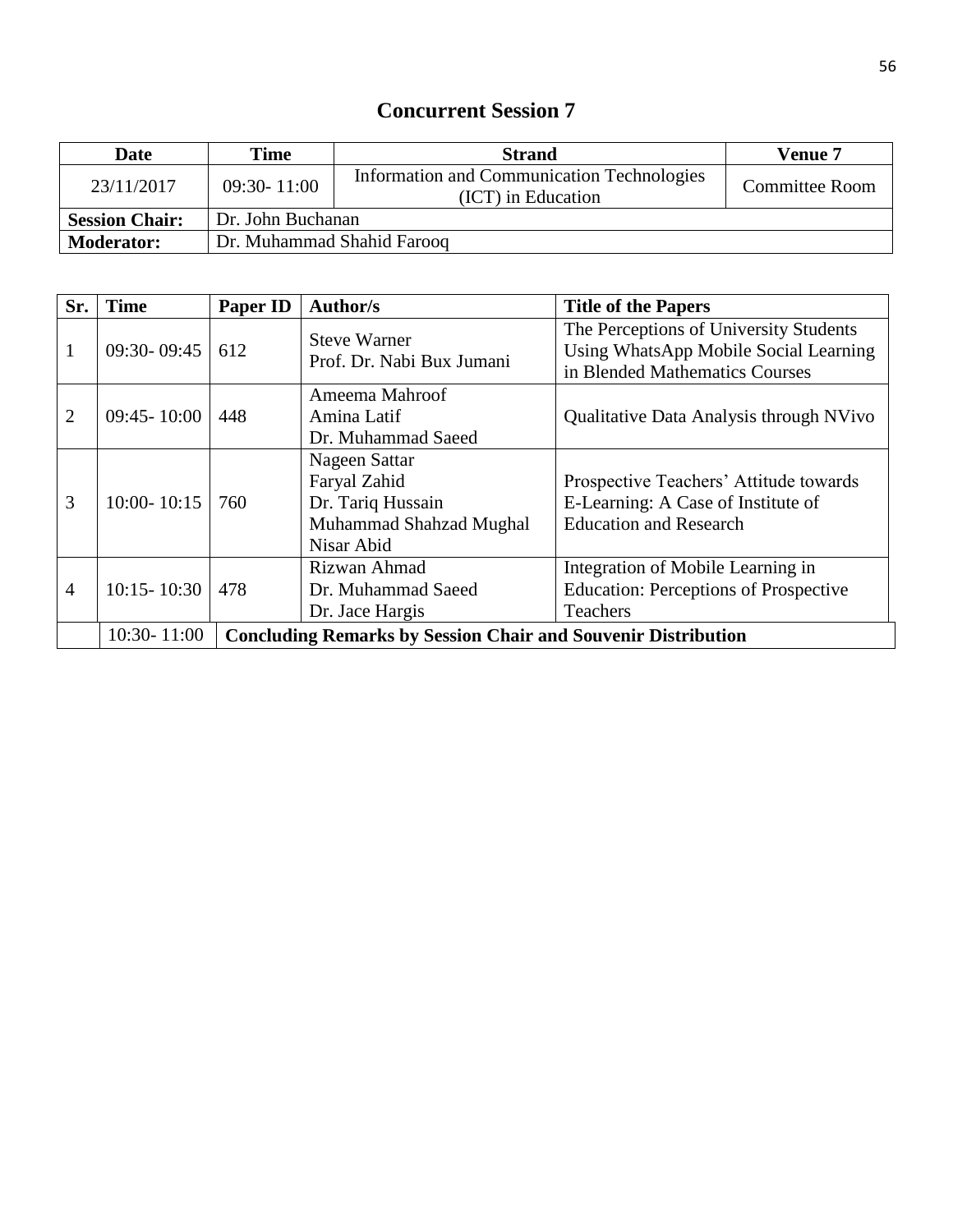| <b>Date</b>           | Time                                       | <b>Strand</b> | <b>Venue 10</b>      |
|-----------------------|--------------------------------------------|---------------|----------------------|
| 23/11/2017            | $09:30 - 11:00$<br>ECE & Islamic Education |               | Seminar Room B (275) |
| <b>Session Chair:</b> | Dr. Saeed Shahid                           |               |                      |
| <b>Moderator:</b>     | Mrs. Ummara Sehar                          |               |                      |

| Sr.            | <b>Time</b>     | <b>Paper ID</b>                                                      | <b>Authors</b>          | <b>Title of the Papers</b>              |
|----------------|-----------------|----------------------------------------------------------------------|-------------------------|-----------------------------------------|
|                |                 |                                                                      |                         | Changing classroom space for children's |
| 1              | $09:30 - 09:40$ | 475                                                                  | Maryam Aziz Chohan      | play to support their decision making   |
|                |                 |                                                                      |                         | skills                                  |
| $\overline{2}$ | $09:40 - 09:50$ | 635                                                                  | Naheed Wasi             | Teachers' Role in creating Psychosocial |
|                |                 |                                                                      | Salima Al Nassar Surani | Environment in Early Years classroom    |
| 3              | $09:50-10:00$   | 620                                                                  | Kaleem ur Rehman        | A Social Survey on Television Viewing   |
|                |                 |                                                                      | Dr. Irshad Hussain      | and Its Impact on parenting Styles      |
|                | $10:00 - 10:15$ | 623                                                                  |                         | Preparedness of Preschool Children for  |
| $\overline{4}$ |                 |                                                                      | Tayyibah Roohi          | Incorporating Values of Sustainable     |
|                |                 |                                                                      | Dr Ayaz Muhammad Khan   | Development: Sustain or Retains Future  |
|                |                 |                                                                      |                         | Demands?                                |
|                | $10:15 - 10:35$ | <b>Concluding Remarks by Session Chair and Souvenir Distribution</b> |                         |                                         |